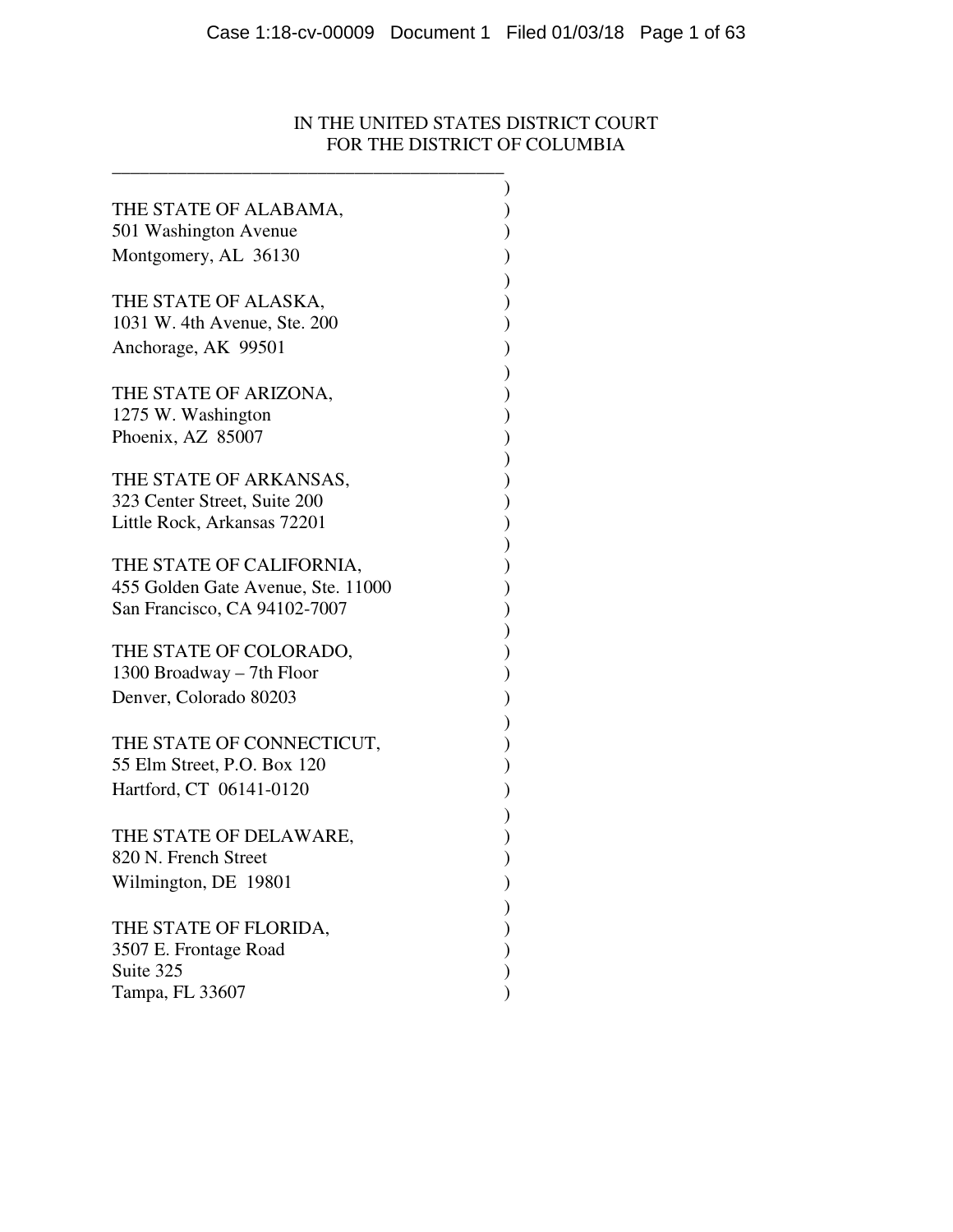| THE STATE OF GEORGIA,<br>40 Capitol Square, S.W.<br>Atlanta, Georgia 30334                                        |
|-------------------------------------------------------------------------------------------------------------------|
| THE STATE OF HAWAII,<br>425 Queen Street<br>) )<br>) )<br>Honolulu, Hawaii 96813                                  |
| THE STATE OF IDAHO,<br>))))))<br>700 W. Jefferson St.<br>P.O. Box 83720<br>Boise, ID 83720-0010                   |
| THE STATE OF ILLINOIS,<br>500 South Second Street<br>Springfield, IL 62706                                        |
| THE STATE OF INDIANA,<br>302 West Washington St., IGCS 5th Fl.<br>Indianapolis, Indiana 46204                     |
| ))))))<br>THE STATE OF IOWA,<br>1305 E. Walnut St.<br>Des Moines, IA 50319                                        |
| THE STATE OF KANSAS,<br>) )<br>) )<br>120 SW 10th Avenue, 2nd Floor<br>Topeka, KS 66612                           |
| THE COMMONWEALTH OF KENTUCKY,<br>State Capitol, Suite 118<br>700 Capital Avenue<br>Frankfort, Kentucky 40601-3449 |
| THE STATE OF LOUISIANA,<br>1885 N. Third Street<br>Baton Rouge, Louisiana 70802                                   |
| THE STATE OF MAINE,<br>Burton Cross Office Building, 6th Floor<br>111 Sewall Street<br>Augusta, Maine 04330       |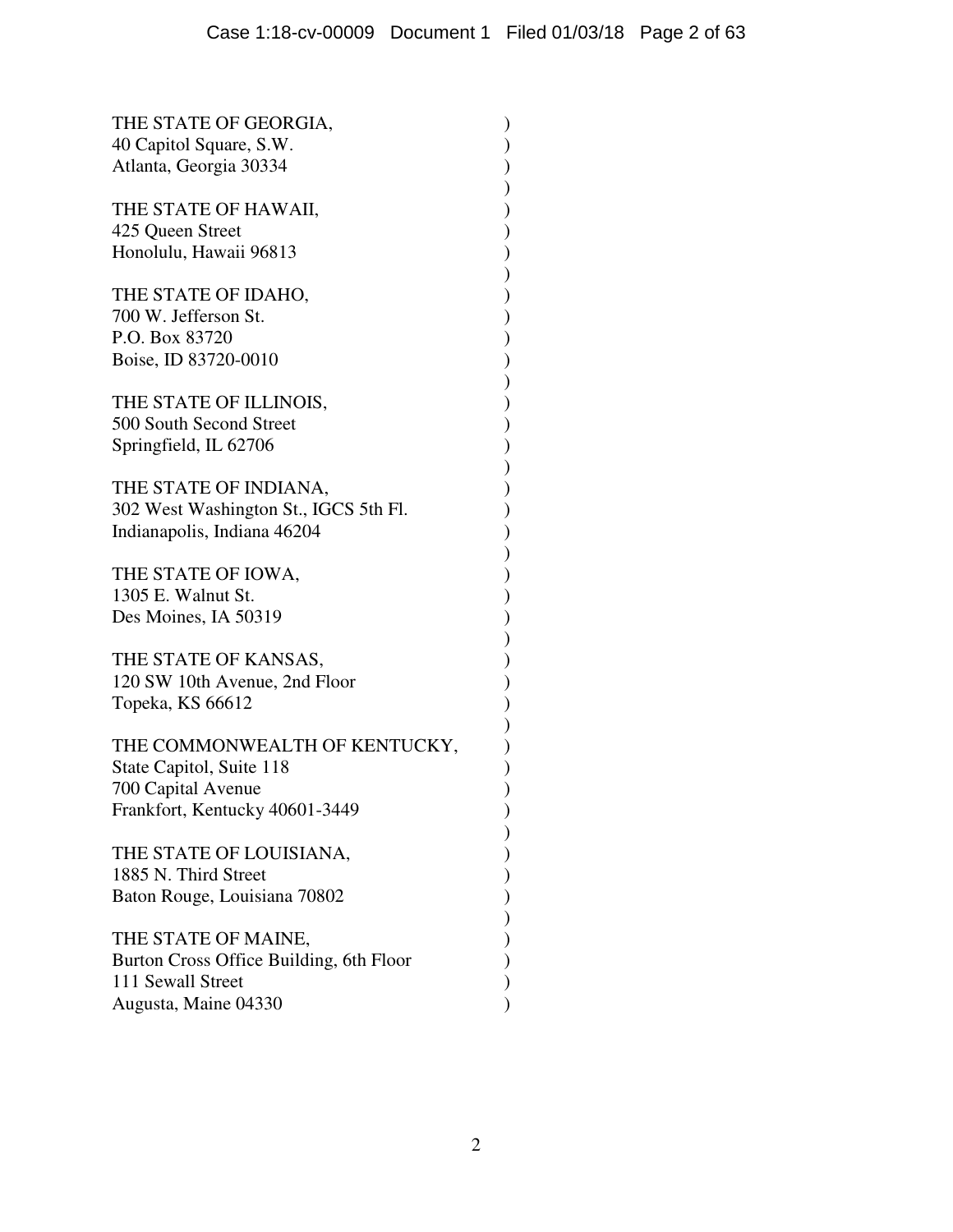| THE STATE OF MARYLAND,<br>200 Saint Paul Place<br>Baltimore, MD 21202                                   |                          |
|---------------------------------------------------------------------------------------------------------|--------------------------|
| THE COMMONWEALTH OF<br>MASSACHUSETTS,<br><b>One Ashburton Place</b><br>Boston, MA 02108                 | ソソソンソンソンソンソンソンソンソンソンソンソン |
| THE STATE OF MICHIGAN,<br>525 W. Ottawa Street<br>PO Box 30755<br>Lansing, MI 48909                     |                          |
| THE STATE OF MINNESOTA,<br>445 Minnesota Street, Suite 1200<br>St. Paul, MN 55101-2130                  |                          |
| THE STATE OF MISSISSIPPI,<br>Post Office Box 22947<br>Jackson, MS 39225-2947                            |                          |
| THE STATE OF MISSOURI,<br>PO Box 899<br>Jefferson City, MO 65102                                        |                          |
| THE STATE OF MONTANA,<br>215 N. Sanders<br>Helena MT 59624                                              |                          |
| THE STATE OF NEBRASKA,<br>2115 State Capitol<br>Lincoln, NE 68509-8920                                  |                          |
| THE STATE OF NEVADA,<br>100 North Carson Street<br>Carson City, Nevada 89701                            |                          |
| THE STATE OF NEW JERSEY,<br>124 Halsey Street – 5th Floor<br>P.O. Box 45029<br>Newark, New Jersey 07101 |                          |
| THE STATE OF NEW MEXICO,<br>PO Drawer 1508<br>Santa Fe, NM 87504-1508                                   |                          |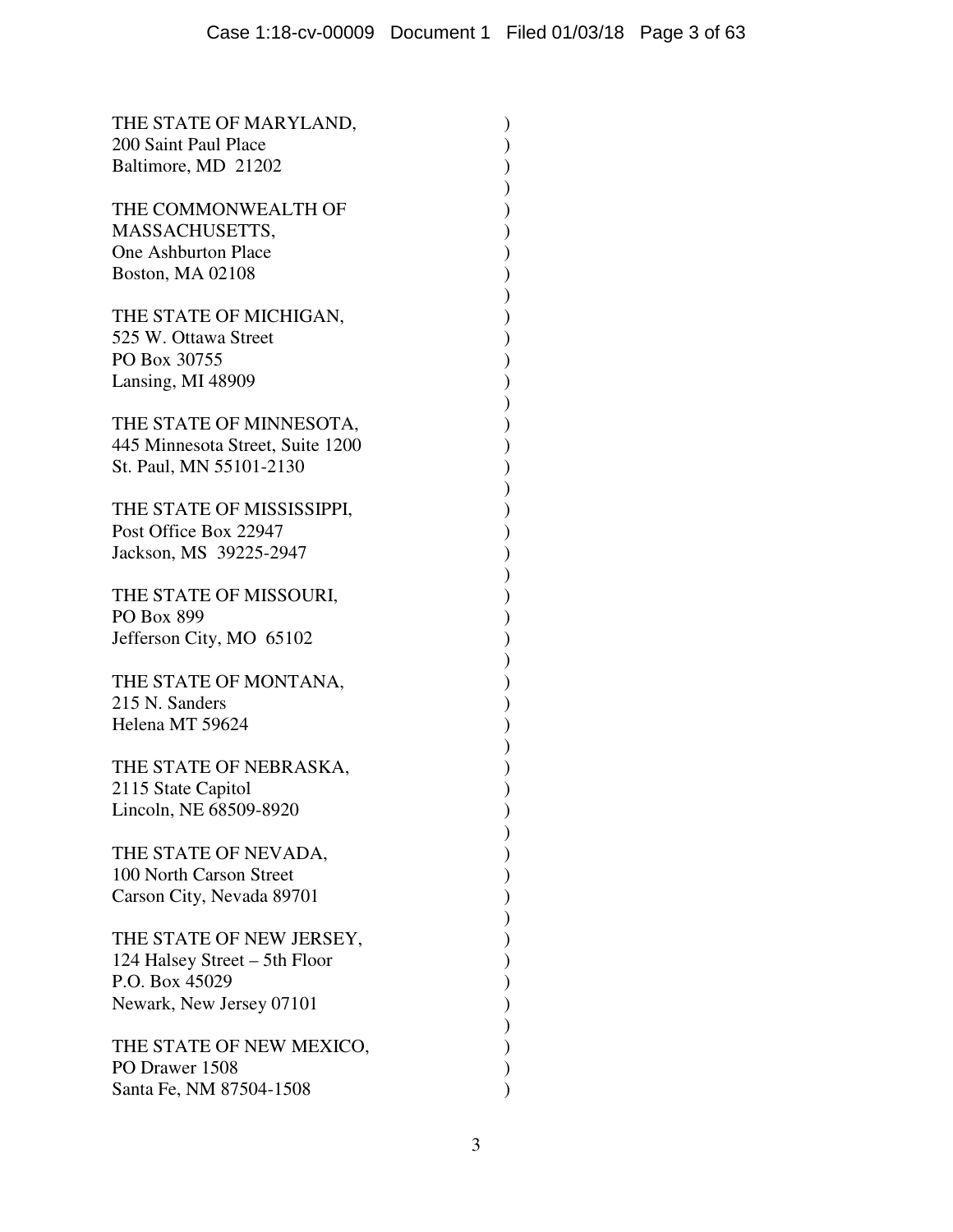| THE STATE OF NEW YORK,<br>120 Broadway<br>New York, NY 10271                                                                   |
|--------------------------------------------------------------------------------------------------------------------------------|
| THE STATE OF NORTH CAROLINA,<br>P.O. Box 629<br>Raleigh, NC 27602                                                              |
| THE STATE OF NORTH DAKOTA,<br><b>Gateway Professional Center</b><br>1050 E Interstate Ave, Ste. 200<br>Bismarck, ND 58503-5574 |
| THE STATE OF OHIO,<br>30 E. Broad St., 14th Floor<br>Columbus, OH 43215                                                        |
| THE STATE OF OKLAHOMA<br>313 N.E. 21 <sup>st</sup> Street<br>Oklahoma City, Oklahoma 73105                                     |
| THE STATE OF OREGON,<br>1162 Court Street NE<br>Salem, OR 97301                                                                |
| THE COMMONWEALTH OF PENNSYLVANIA.<br>16th Floor, Strawberry Square<br>Harrisburg, PA 17120                                     |
| THE STATE OF RHODE ISLAND,<br>150 South Main Street<br>Providence, RI 02903                                                    |
| THE STATE OF SOUTH CAROLINA,<br>1000 Assembly Street, Room 519<br>Columbia, SC 29201                                           |
| THE STATE OF SOUTH DAKOTA,<br>1302 E. Highway 14, Suite 1<br>Pierre, SD 57501                                                  |
| THE STATE OF TENNESSEE,<br>425 Fifth Avenue North<br>Nashville, TN 37243-3400                                                  |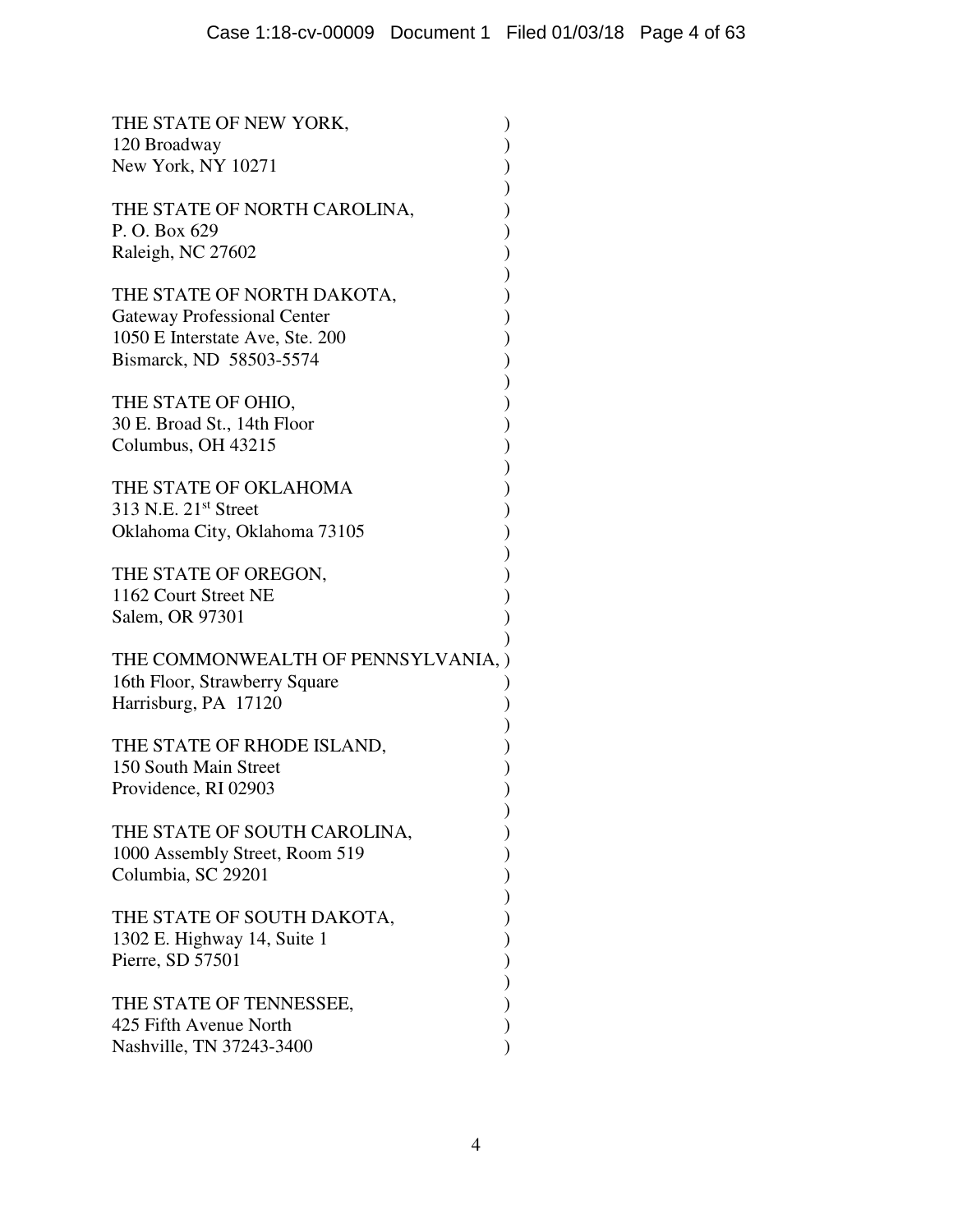| THE STATE OF TEXAS,<br>401 E. Franklin Avenue, Suite 530<br>El Paso, Texas 79901               |             |
|------------------------------------------------------------------------------------------------|-------------|
| THE STATE OF UTAH,<br>350 North State Street, #230<br>Salt Lake City, UT 84114-2320            | ) )<br>) )  |
| THE STATE OF VERMONT,<br>109 State Street<br>Montpelier, Vermont 05609                         |             |
| THE COMMONWEALTH OF VIRGINIA,<br>202 North 9th Street<br>Richmond, Virginia 23219              |             |
| THE STATE OF WASHINGTON,<br>800 Fifth Avenue, Suite 2000<br>Seattle, WA 98104                  | )<br>)<br>) |
| THE STATE OF WEST VIRGINIA,<br>State Capitol, Room 26E<br>Charleston, WV 25305-0220            | )<br>)      |
| THE STATE OF WISCONSIN,<br>Post Office Box 7857<br>Madison, Wisconsin 53707-7857               | ) )<br>) )  |
| THE STATE OF WYOMING,<br><b>Kendrick Building</b><br>2320 Capitol Avenue<br>Cheyenne, WY 82002 | ) )<br>) .  |
| and                                                                                            |             |
| THE DISTRICT OF COLUMBIA,<br>441 Fourth Street, N.W., Suite 600-S<br>Washington, DC 20001      |             |
| Plaintiffs,                                                                                    |             |
| V.                                                                                             |             |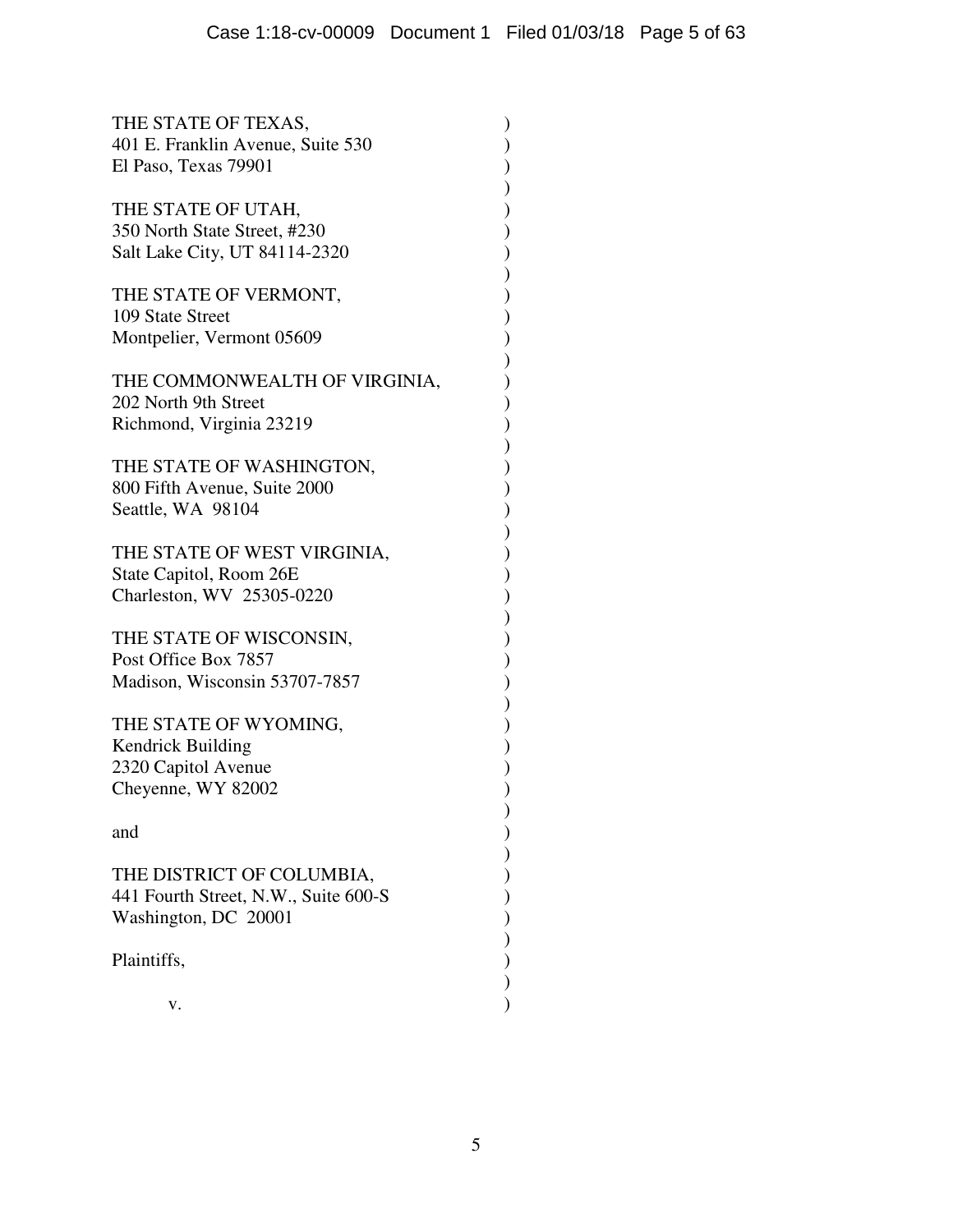PHH MORTGAGE CORPORATION, 3000 Leadenhall Rd. ) Mt. Laurel, NJ 08054 (2004) Defendant.

\_\_\_\_\_\_\_\_\_\_\_\_\_\_\_\_\_\_\_\_\_\_\_\_\_\_\_\_\_\_\_\_\_\_\_\_\_\_\_\_\_\_)

## **COMPLAINT**

 $\begin{pmatrix} 1 \\ 2 \end{pmatrix}$ 

)

 Now comes the States of Alabama, Alaska, Arizona, Arkansas, California, Colorado, Connecticut, Delaware, Florida, Georgia, Hawaii, Idaho, Illinois, Indiana, Iowa, Kansas, Louisiana, Maine, Maryland, Michigan, Minnesota, Mississippi, Missouri, Montana, Nebraska, Nevada, New Jersey, New Mexico, New York, North Carolina, North Dakota, Ohio, Oklahoma, Oregon, Rhode Island, South Carolina, South Dakota, Tennessee, Texas, Utah, Vermont, Washington, West Virginia, Wisconsin, Wyoming, the Commonwealths of Kentucky, Massachusetts, Pennsylvania and Virginia, and the District of Columbia (collectively, "Plaintiffs" or "Attorneys General") by and through their undersigned attorneys, and respectfully allege as follows:

## **INTRODUCTION**

1. This is a civil action filed jointly by the Attorneys General against PHH Mortgage Corporation ("Defendant" or "PHH") for alleged misconduct related to its servicing of singlefamily residential mortgages.

2. As described in the allegations below, Defendant's misconduct resulted in premature and unauthorized foreclosures, violation of homeowners' rights and protections, and the use of false and deceptive affidavits and other documents.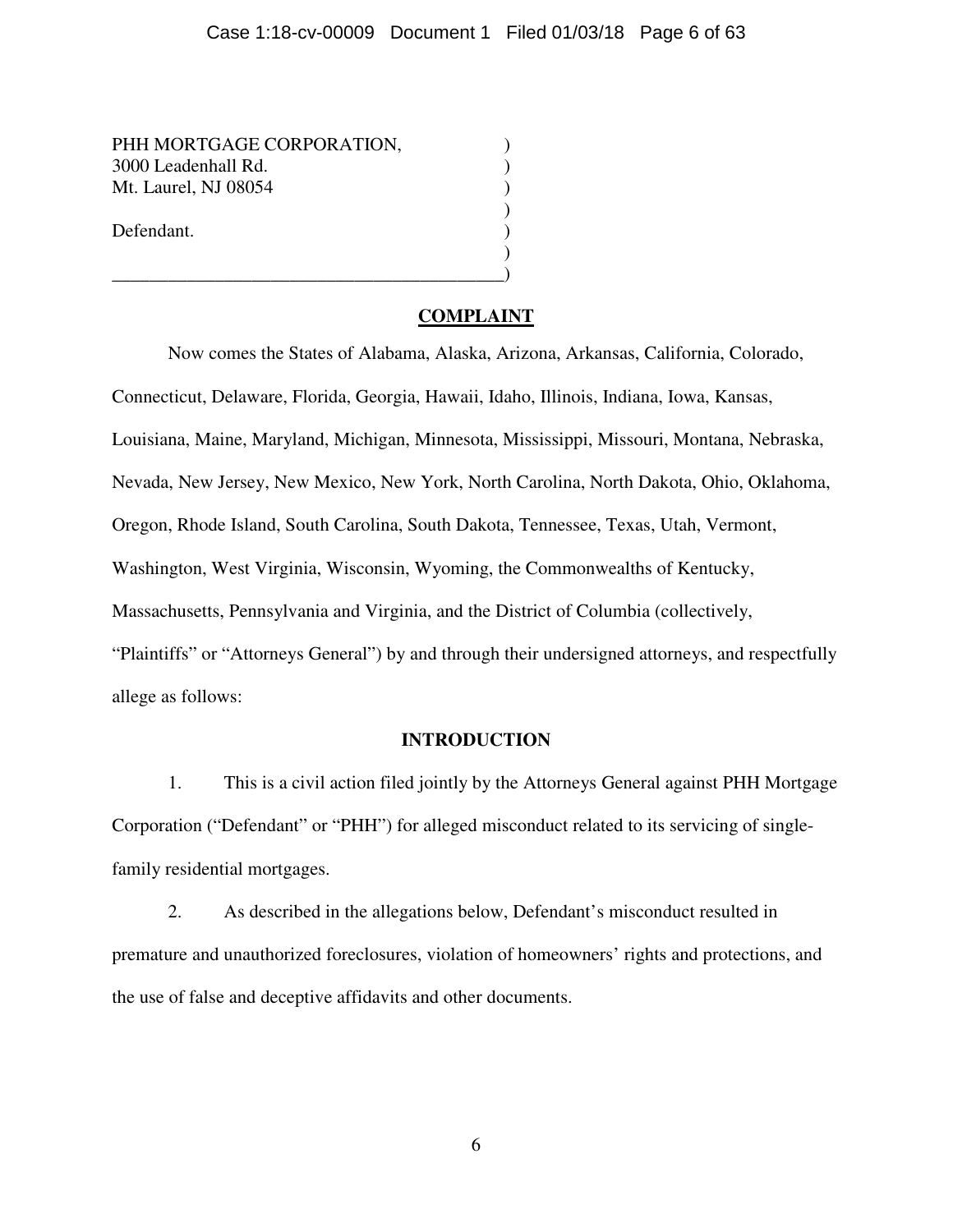#### **THE PARTIES**

3. This action is brought by the Attorneys General pursuant to 12 U.S.C. § 5552(a)(1) of the Consumer Financial Protection Act of 2010 (the "CFPA"). The Attorneys General are authorized to bring this action and to enforce 12 U.S.C. §§ 5531 and 5536(a), which prohibit unfair, deceptive, or abusive acts or practices, or other violations of Federal consumer financial law, by any covered person or service provider. The Attorneys General are also authorized to bring this action pursuant to consumer protection enforcement authority conferred on them by state law and pursuant to parens patriae and common law authority. The Attorneys General are authorized to seek injunctive relief, restitution for consumers, and civil penalties for violation of the consumer protection laws of their States and the CFPA.

4. PHH is a privately held corporation that provides residential mortgage origination and servicing services. It has its principal place of business in Mount Laurel, New Jersey. PHH transacts or has transacted business in this district and throughout the United States.

#### **JURISDICTION AND VENUE**

5. This Court has subject matter jurisdiction over this action because it is "brought under Federal consumer financial law," 12 U.S.C. § 5565(a), presents a federal question, 28 U.S.C. § 1331, and is brought by the Attorneys General pursuant to their authority under 12 U.S.C. § 5552(a)(1).

6. In addition, pursuant to 28 U.S.C. § 1367(a), this Court has supplemental jurisdiction over the subject matter of the state law claims asserted by the Attorneys General because those claims are so related to the claims brought under federal consumer financial law that they form part of the same case or controversy, and because those claims arise out of the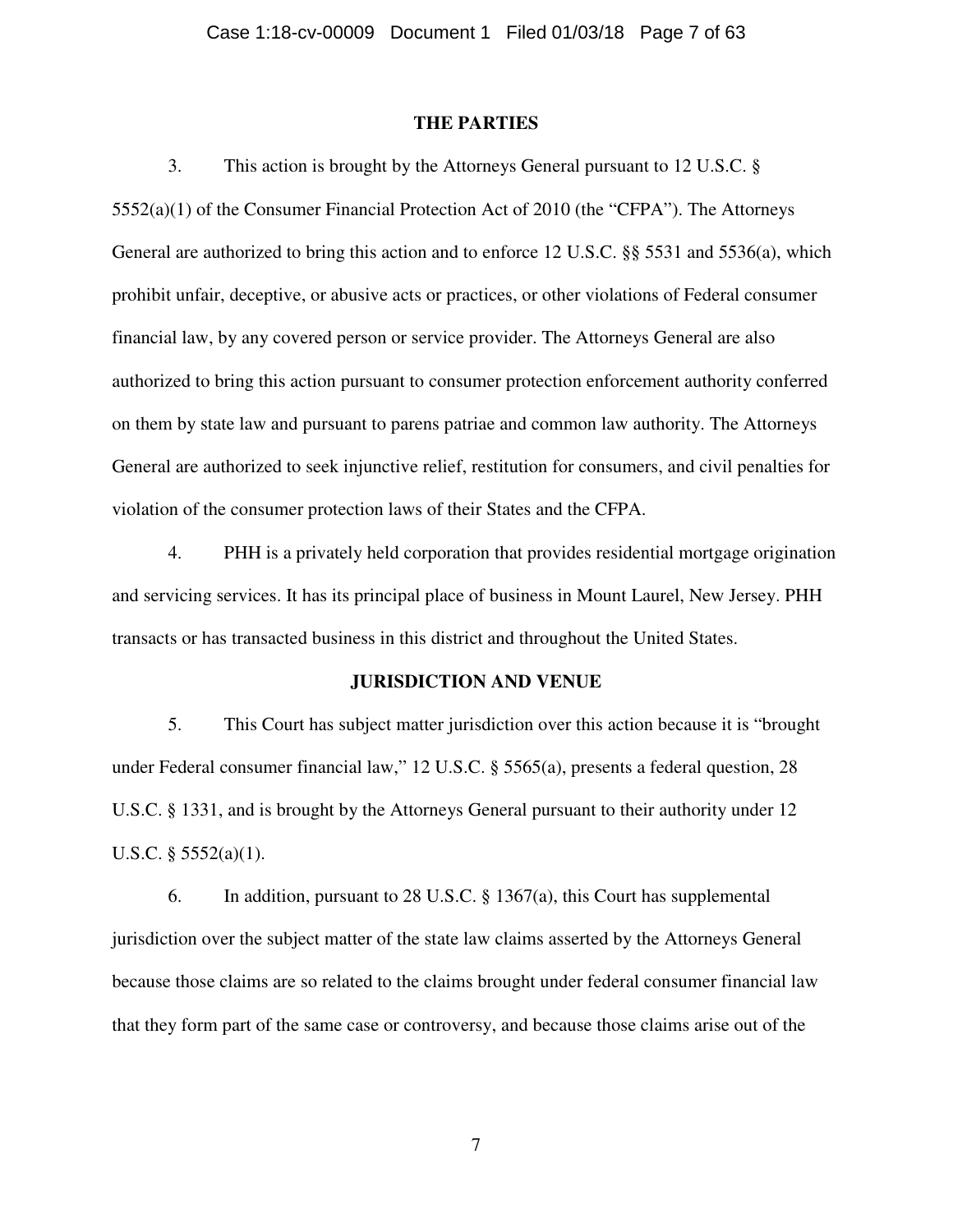#### Case 1:18-cv-00009 Document 1 Filed 01/03/18 Page 8 of 63

same transactions or occurrences as the claims brought by the Attorneys General pursuant to 12 U.S.C. §§ 5531, 5536(a), and 5552(a)(1).

7. Venue is proper in this District under 28 U.S.C. § 1391(b) and 12 U.S.C. § 5564(f).

#### **THE MORTGAGE SERVICING INDUSTRY**

8. The single-family mortgage servicing industry consists of financial services and other firms that service mortgages for residential properties designed to house one-to-four family dwellings.

9. For more than thirty years, mortgages typically have been "pooled" to create an investment vehicle, often denominated as a trust, and interests in the trusts have been sold to investors that own interests in payment streams generated by principal and interest payments by the borrowers.

10. A "servicer" is responsible for mortgage administration activities, known as servicing activities, which generally include collecting payments from mortgagors; applying payments made in an agreed-upon order to the mortgagor's indebtedness; distributing payments after allowable deductions to the investment trust entities for distribution to investors; making advances to cover delinquent mortgage payments and other costs, such as the costs of protecting and maintaining properties that collateralize mortgage loans when mortgagors fail to do so; pursuing collections from delinquent mortgagors; and pursuing either loss mitigation or foreclosure, as appropriate, to minimize the loss to investors and others when mortgagors become delinquent on mortgage payments.

11. A servicer who does not originate a mortgage loan may become the servicer by purchasing the "mortgage servicing rights" or by entering into a contract with the "master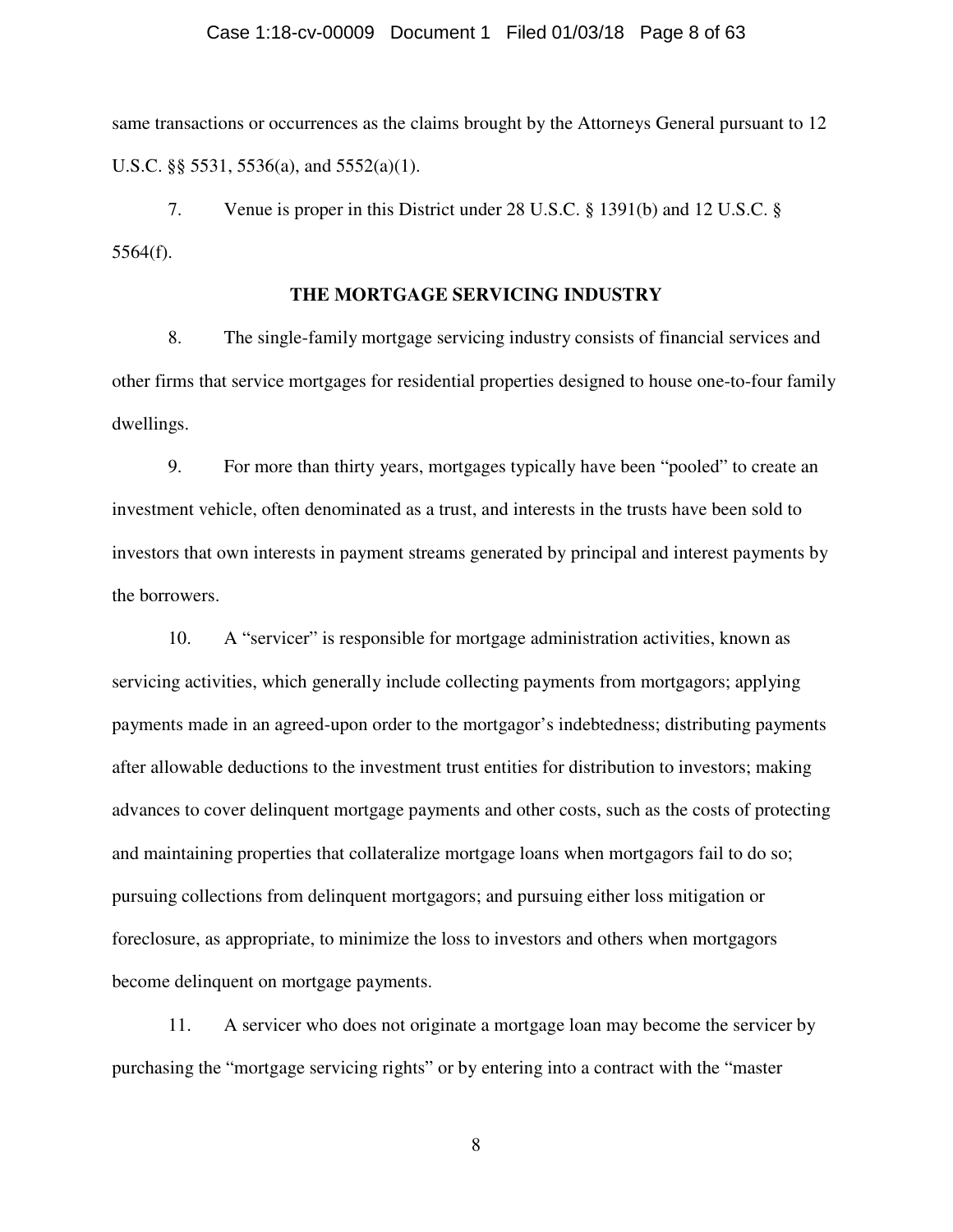#### Case 1:18-cv-00009 Document 1 Filed 01/03/18 Page 9 of 63

servicer" to act on its behalf as "subservicer." Such transfers can occur at various stages of repayment of the mortgage, including where the borrower is delinquent in payments and may seek loss mitigation assistance from the servicer to avoid foreclosure on the loan.

#### **PHH'S MORTGAGE SERVICING MISCONDUCT**

12. PHH services and subservices home mortgage loans secured by residential properties owned by individual citizens of each of the Plaintiff States and of the United States.

13. PHH is a "covered person" engaged "in offering or providing a consumer financial product or service," as those terms are defined in the CFPA, and is subject to the CFPA's prohibition on unfair, deceptive and abusive acts or practices. 12 U.S.C. §§ 5481(6), 5531, and 5536(a).

14. PHH is engaged in trade or commerce in each of the Plaintiffs' States and is subject to the consumer protection laws of the Plaintiffs' States in the conduct of their debt collection, mortgage servicing, loss mitigation and foreclosure activities. The consumer protection laws of the Plaintiffs' States include laws prohibiting unfair or deceptive acts or practices.

15. PHH personnel frequently interact with borrowers who are delinquent or are at risk of becoming delinquent on their mortgage loans, who have complaints or inquiries about their mortgages, or who require loss mitigation assistance.

16. PHH regularly reviews mortgage loans for potential loss mitigation or loan modification options, and conducts or manages foreclosures.

17. In certain instances in the course of its mortgage servicing activities during the period from January 1, 2009, to December 31, 2012, PHH engaged in the following acts and practices: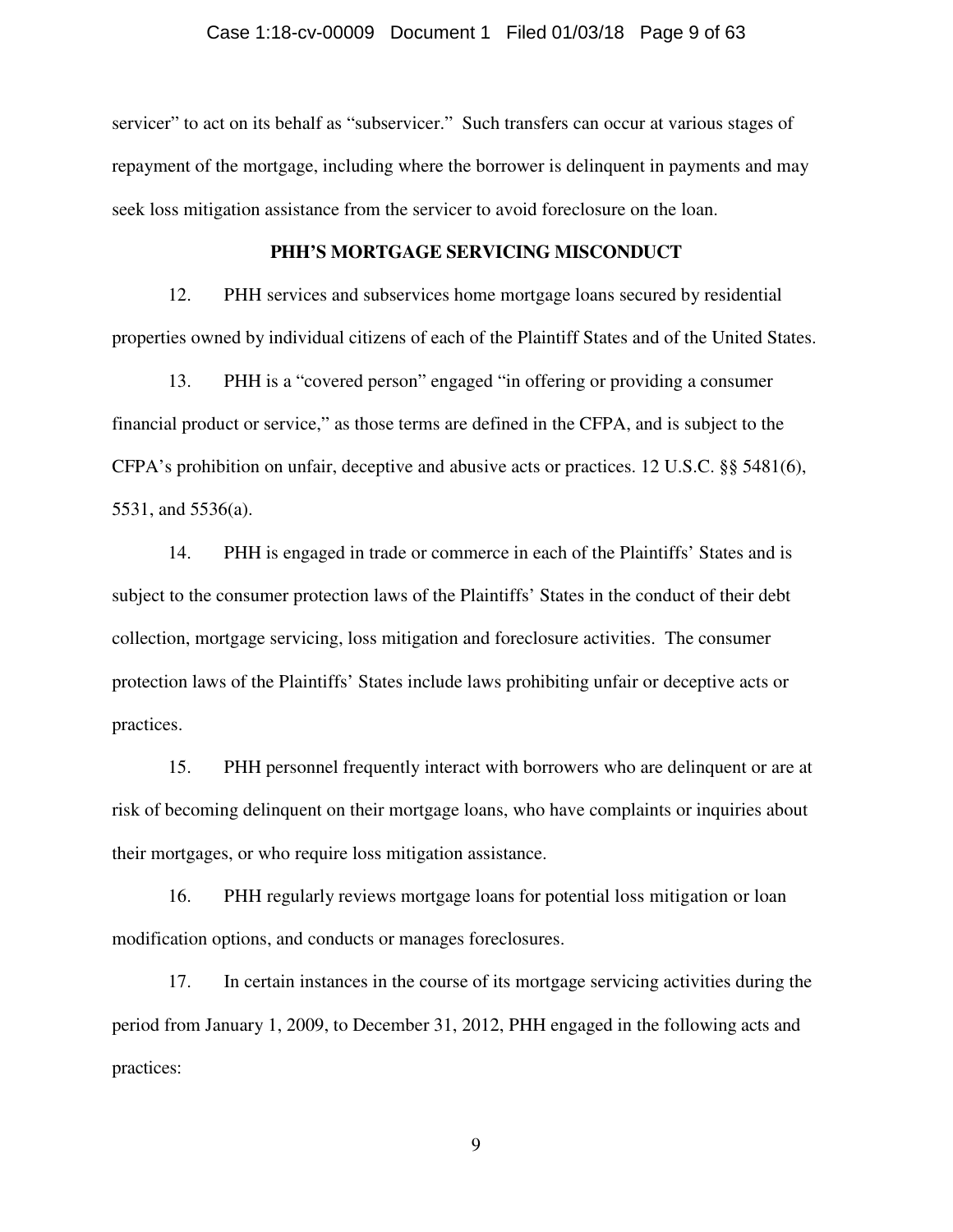#### Case 1:18-cv-00009 Document 1 Filed 01/03/18 Page 10 of 63

a. failing to timely and accurately apply payments made by certain borrowers and failing to maintain accurate account statements;

b. charging unauthorized fees for default-related services;

c. threatening foreclosure and conveying conflicting messages to certain borrowers engaged in loss mitigation;

d. failing to properly respond to certain borrowers' complaints and reasonable requests for information and assistance;

e. failing to properly process borrowers' applications for loan modifications, including failing to account for and retain loss mitigation documents submitted by borrowers;

f. failing to maintain complete loan servicing files;

g. failing to maintain adequate documentation to determine whether PHH had standing to foreclose;

h. failing to properly oversee third party vendors retained for servicing and foreclosure operations, including third party vendors responsible for preparing, reviewing, and executing foreclosure documents;

i. preparing, executing, notarizing, and presenting documents with incorrect or incomplete information with courts and government agencies, or otherwise using incorrect or incomplete documents as part of the foreclosure process (including, but not limited to, affidavits, declarations, certifications, substitutions of trustees, and assignments);

j. preparing, executing, notarizing, and filing affidavits in foreclosure proceedings, whose affiants lacked personal knowledge of the assertions in the affidavits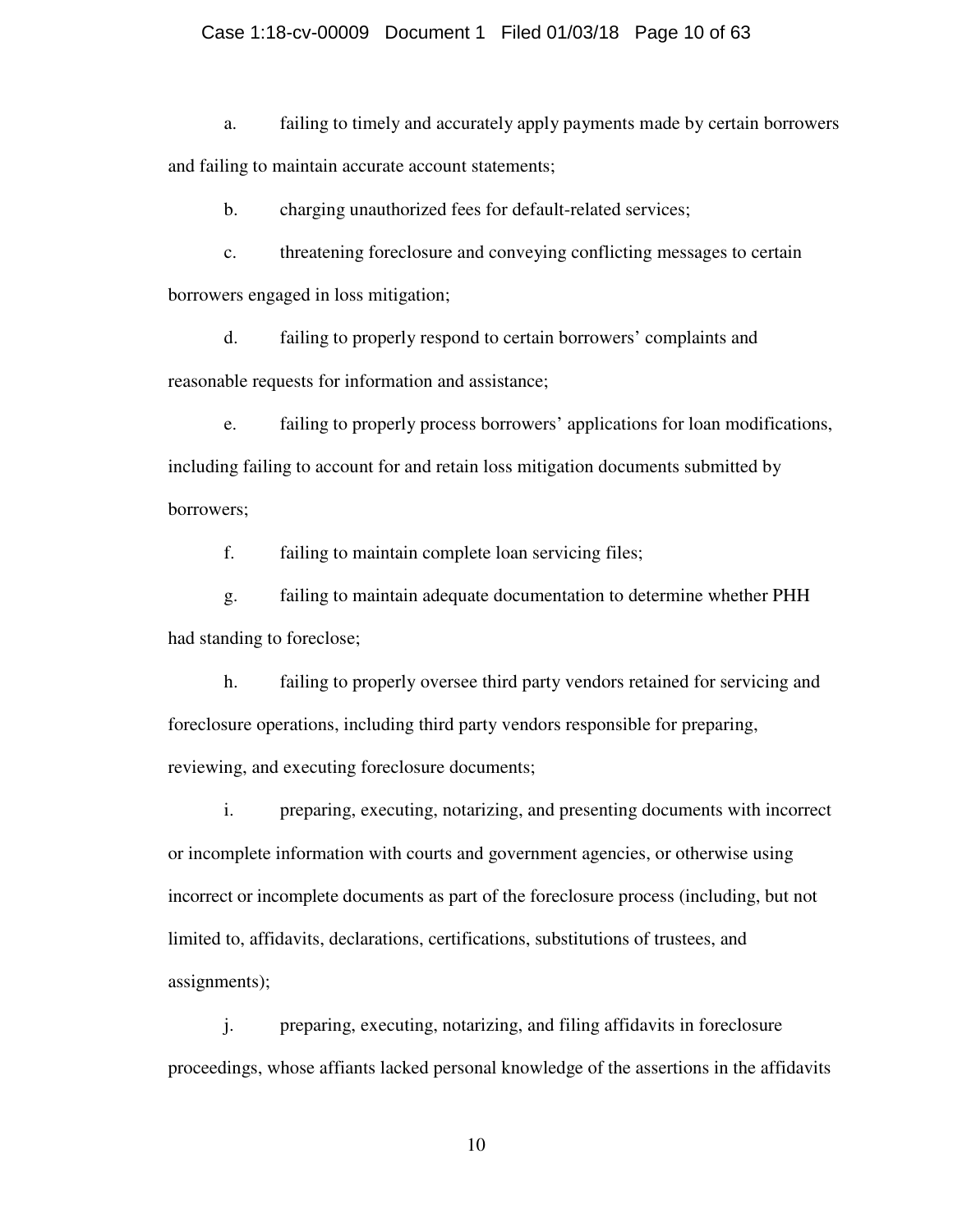and did not review any information or documentation to verify the assertions in such affidavits; and

k. failing to maintain a comprehensive process for the preparation, execution, and notarization of certain documents that are part of the foreclosure process including, but not limited to, affidavits, declarations and certifications.

#### **COUNT I**

## **VIOLATIONS OF STATE LAW PROHIBITING UNFAIR AND DECEPTIVE CONSUMER PRACTICES WITH RESPECT TO LOAN SERVICING**

18. The allegations in paragraphs 1 through 17 above are incorporated herein by reference.

19. The loan servicing conduct of PHH, as described above, constitutes unfair or deceptive practices in violation of the consumer protection laws of each Plaintiff State.

20. PHH's unlawful conduct has resulted in injury to the Attorneys General and consumers residing in their states who have had home loans serviced by PHH. The harm sustained by such citizens includes payment of improper fees and charges, misapplication of payments, dual tracking activity, and loss of homes due to improper, unlawful, or undocumented foreclosures. The harm to the Attorneys General includes the subversion of their legal process and the sustained violations of their laws. The Attorneys General have had to incur substantial expenses in the investigations and attempts to obtain remedies for PHH's unlawful conduct.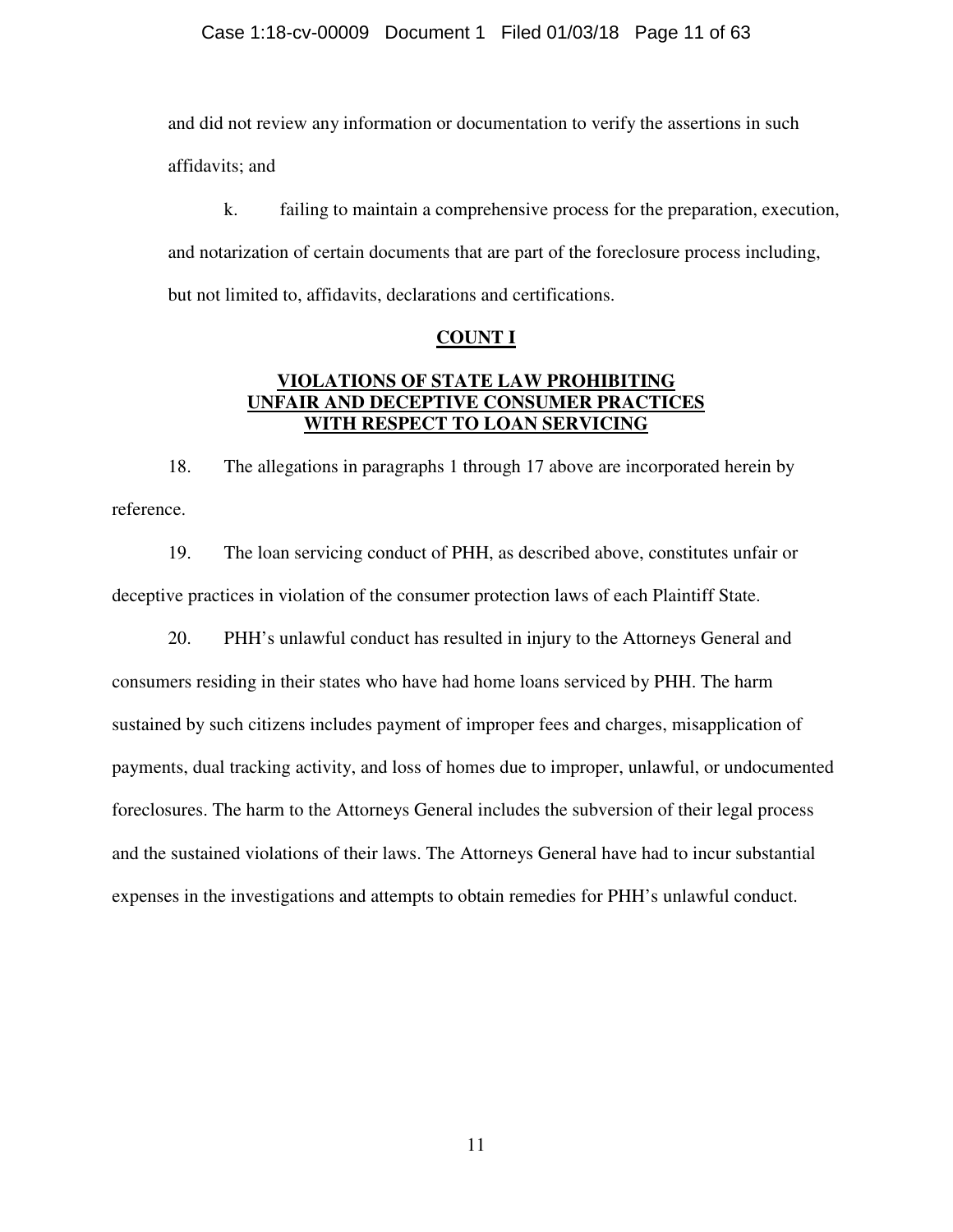## **COUNT II**

## **VIOLATIONS OF STATE LAW PROHIBITING UNFAIR AND DECEPTIVE CONSUMER PRACTICES WITH RESPECT TO FORECLOSURE PROCESSING**

21. The allegations in paragraphs 1 through 17 above are incorporated herein by reference.

22. The foreclosure processing conduct of PHH, as described above, constitutes unfair or deceptive practices in violation of the consumer protection laws of each Plaintiff State.

23. PHH's unlawful conduct has resulted in injury to the Attorneys General and consumers residing in their states who have had home loans serviced by PHH. The harm sustained by such citizens includes payment of improper fees and charges, misapplication of payments, dual tracking activity, and loss of homes due to improper, unlawful, or undocumented foreclosures. The harm to the Attorneys General includes the subversion of their legal process and the sustained violations of their laws. The Attorneys General have had to incur substantial expenses in the investigations and attempts to obtain remedies for PHH's unlawful conduct.

## **COUNT III**

## **VIOLATIONS OF THE CONSUMER FINANCIAL PROTECTION ACT OF 2010 WITH RESPECT TO LOAN SERVICING**

24. The allegations in paragraphs 1 through 17 above are incorporated herein by reference.

25. The loan servicing conduct of PHH , as described above, constitutes unfair and deceptive acts or practices in violation of 12 U.S.C. §§ 5531(a) and 5536.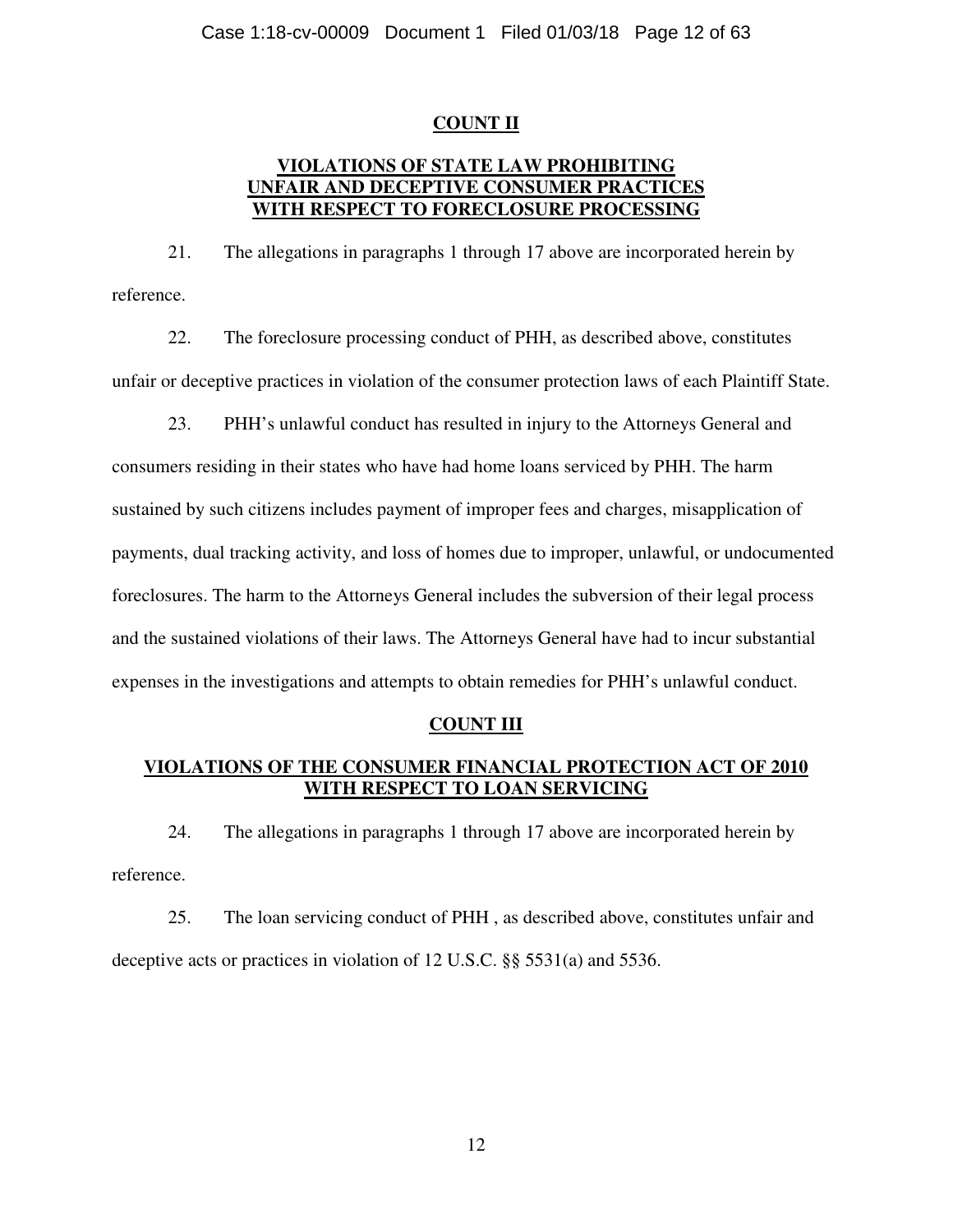## **COUNT IV**

# **VIOLATIONS OF THE CONSUMER FINANCIAL PROTECTION ACT OF 2010 WITH RESPECT TO FORECLOSURE PROCESSING**

26. The allegations in paragraphs 1 through 17 above are incorporated herein by reference.

27. The foreclosure processing conduct of PHH, as described above, constitutes unfair and deceptive acts or practices in violation of 12 U.S.C. §§ 5531(a) and 5536.

## **PRAYER FOR RELIEF**

WHEREFORE, the Attorneys General, pursuant to 12 U.S.C. §§ 5552 and 5565 and their

consumer protection laws, respectfully request that judgment be entered in their favor and against Defendant for each violation charged in the complaint, and request that the Court:

A. Permanently enjoin Defendant from committing future violations;

B. Award such relief as the Court finds necessary to redress injury to consumers;

C. Award such relief as the Court finds necessary to disgorge Defendant of unlawful

gains;

D. Award the Attorneys General the costs of bringing this action; and

E. Award additional relief as the Court may determine to be just and proper.

Dated: January 3, 2018

Respectfully submitted,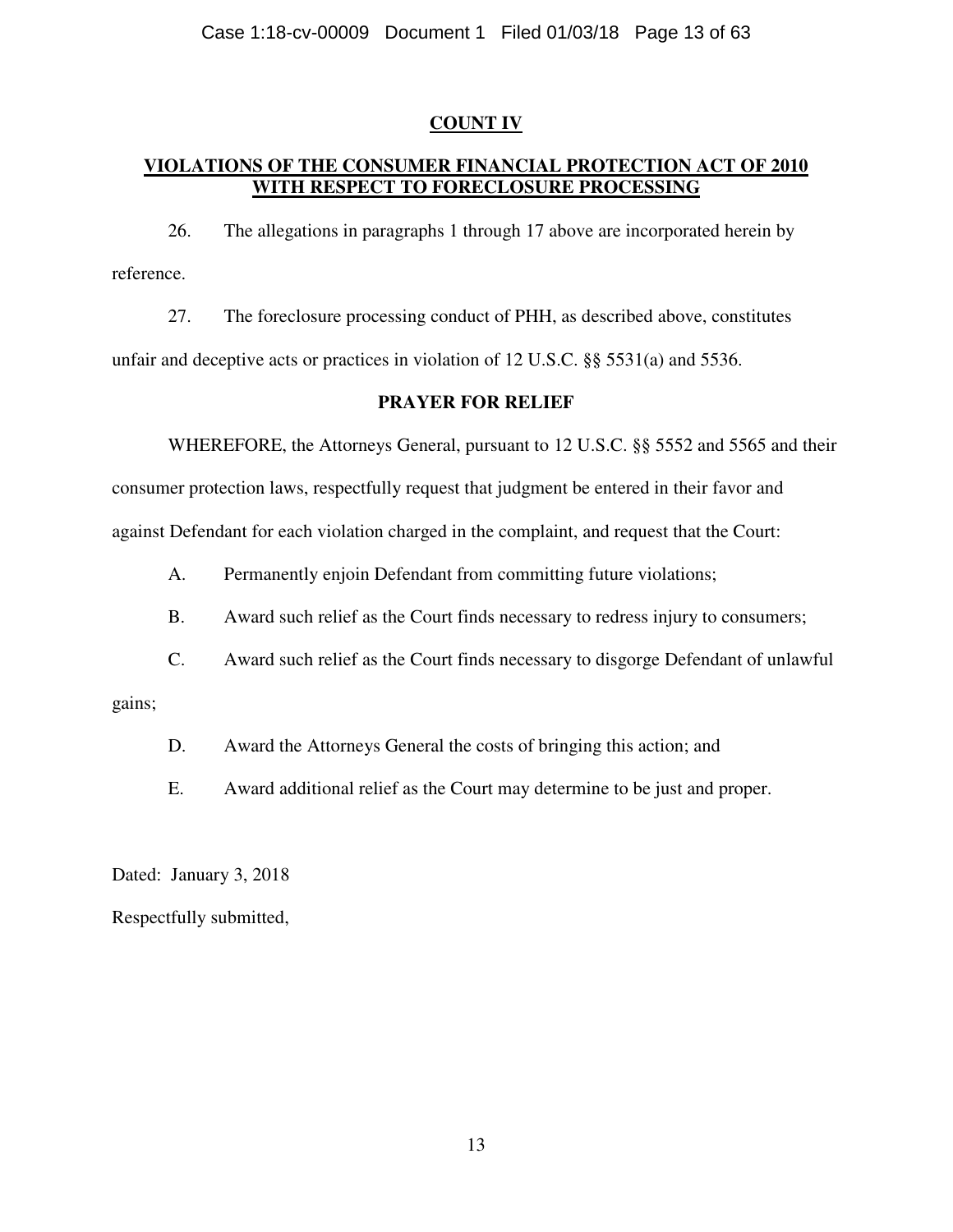For the State of Alabama:

W. Mal OLIVIA MARTIN

Assistant Attorney General Office of the Alabama Attorney General 501 Washington Avenue Montgomery, AL 36130 Tel.: 334-242-7335 Fax: 334-242-2433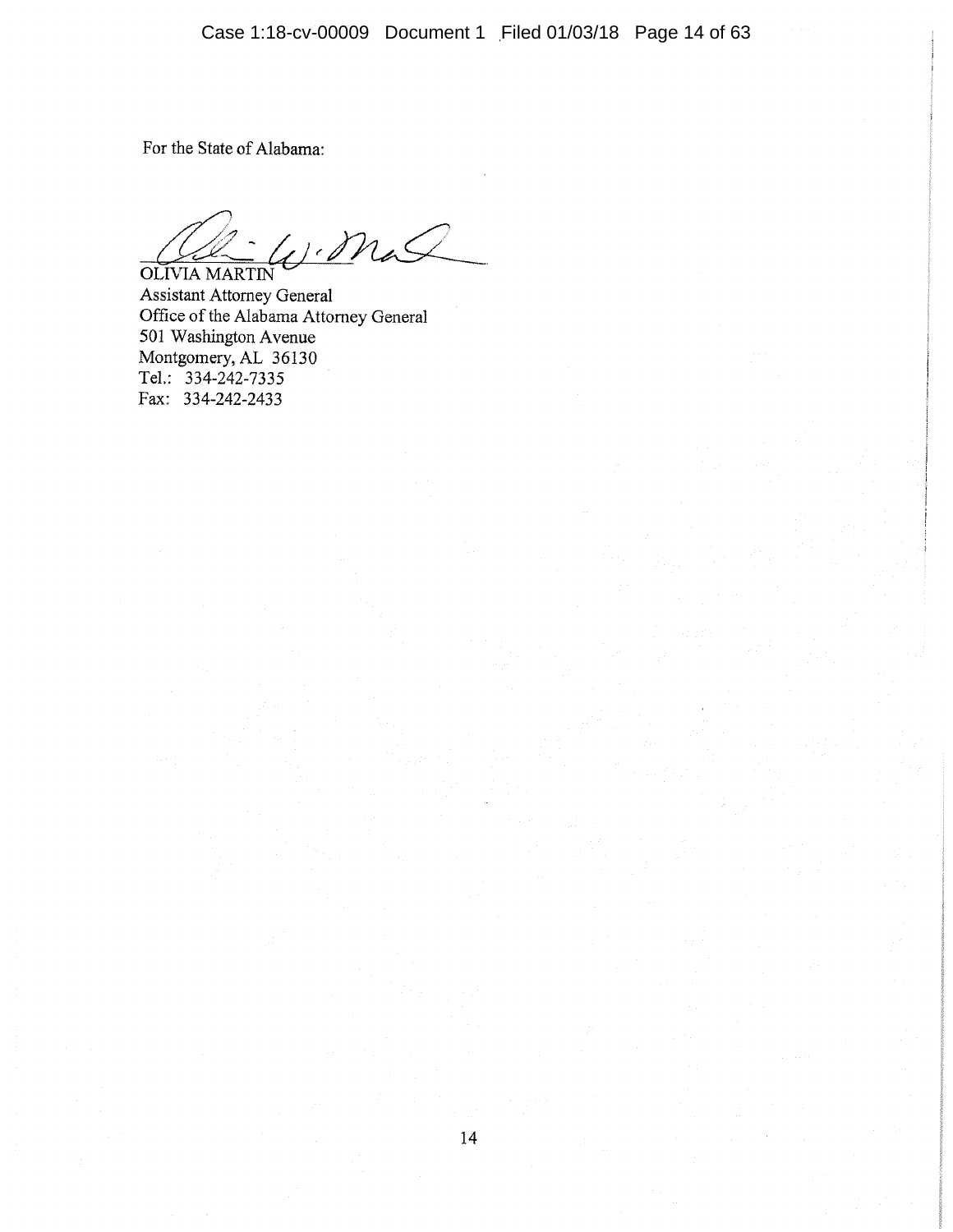For the State of Alaska:

Jonathan P. Clement<br>JONATHAN P. CLEMENT<br>Assistant Attorney General<br>Alaska Attorney General's Office<br>1031 W. 4<sup>th</sup> Avenue, Ste. 200<br>Anchorage, AK 99501<br>Tel.: 907-269-5200 Tel.: 907-269-5200 Fax: 907-276-3697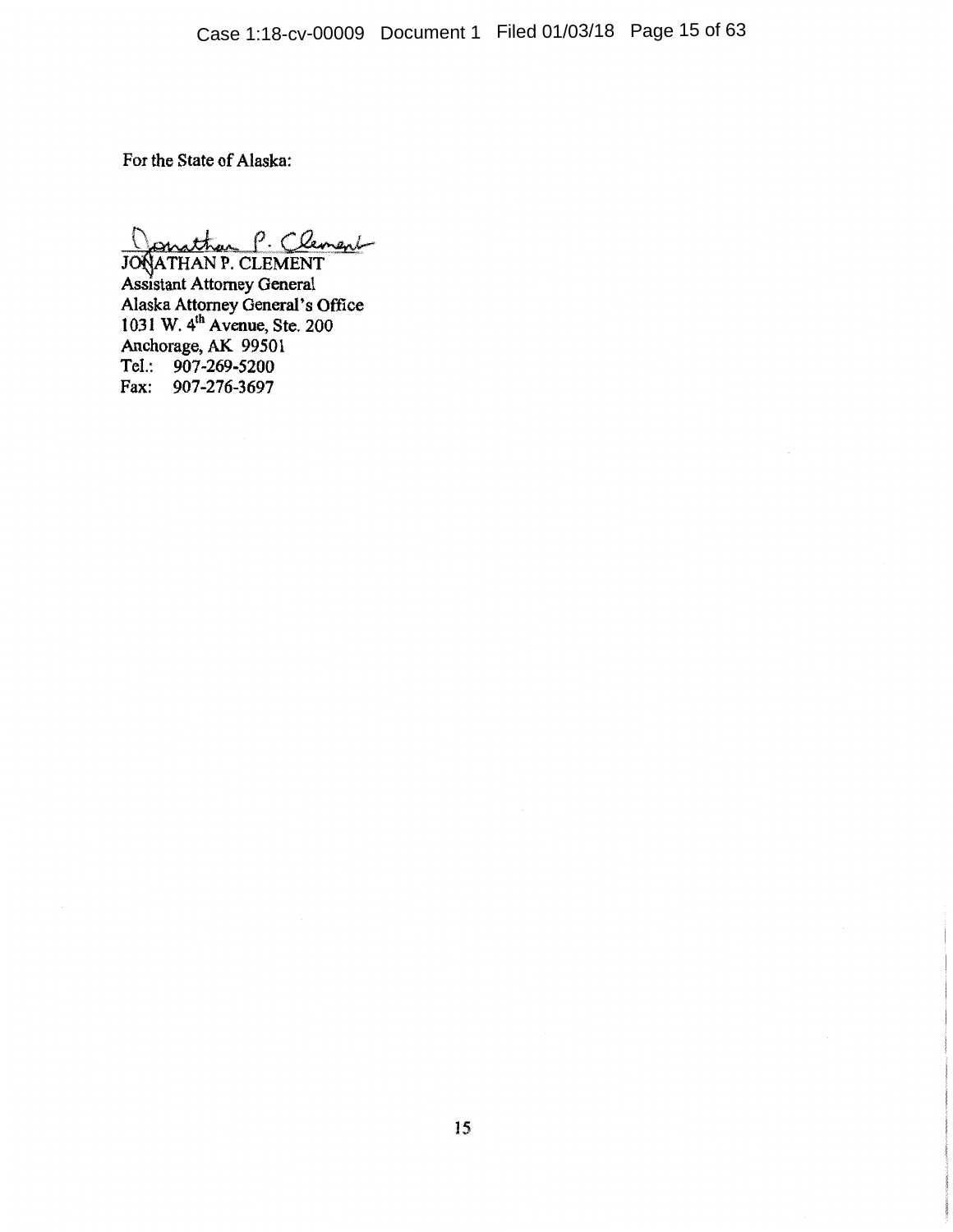For the State of Arizona:

er, du Pale

MARK BRNOVICH Arizona Attorney General by Matthew du Mee Assistant Attorney General 2005 N. Central Ave. Phoenix, AZ 85004-1592 Tel.: 602-542-5025 602-542-4085 Fax: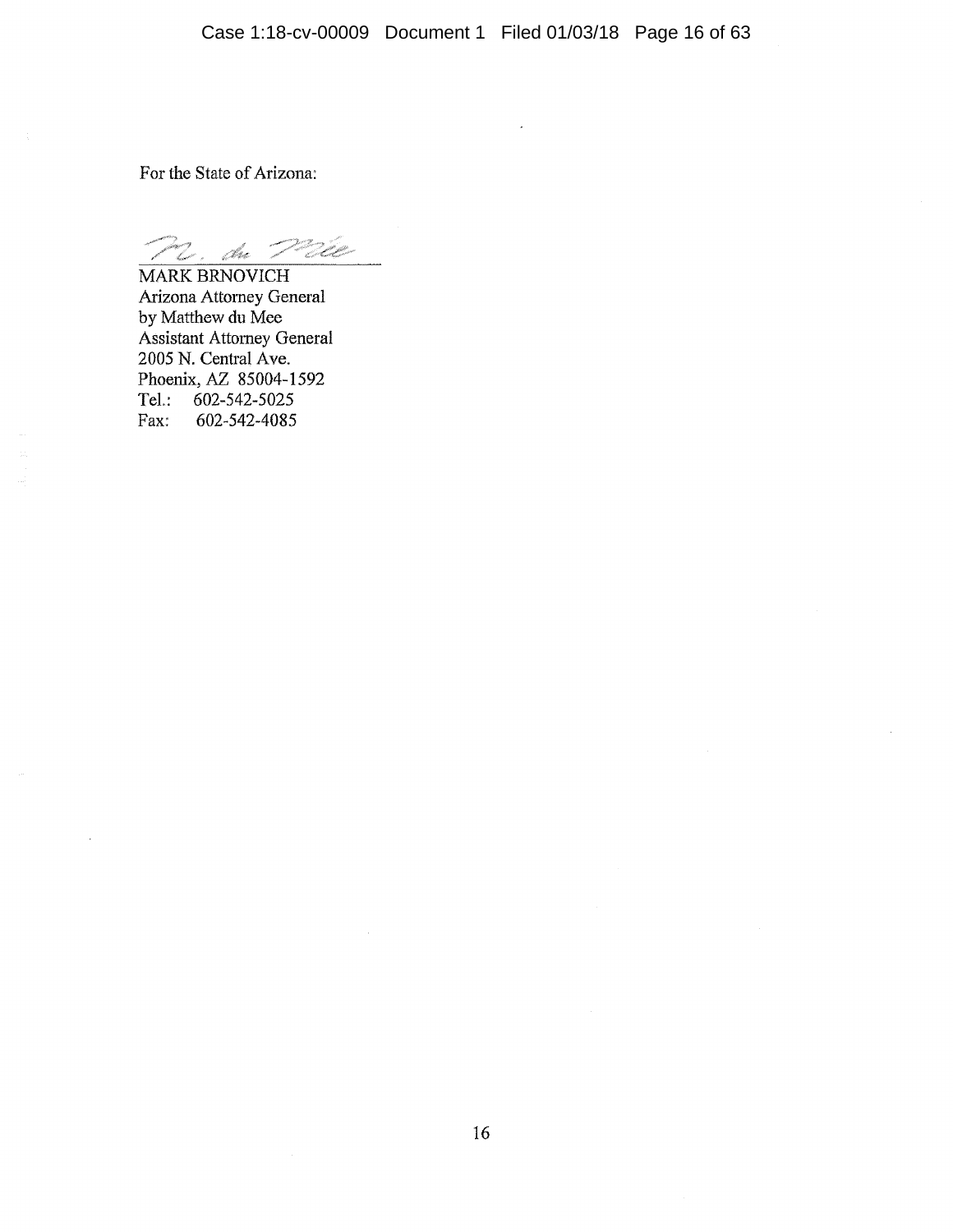For the State of Arkansas:

LESLIE RUTLEDGE Attorney General

SmahlageTacke

SARAH PAGE TACKER Ark. Bar No. 2002-189 Senior Assistant Attorney General Office of the Attorney General<br>323 Center Street, Suite 200 Little Rock, Arkansas 72201 Tel.: 501-682-5028 Fax: 501-682-8118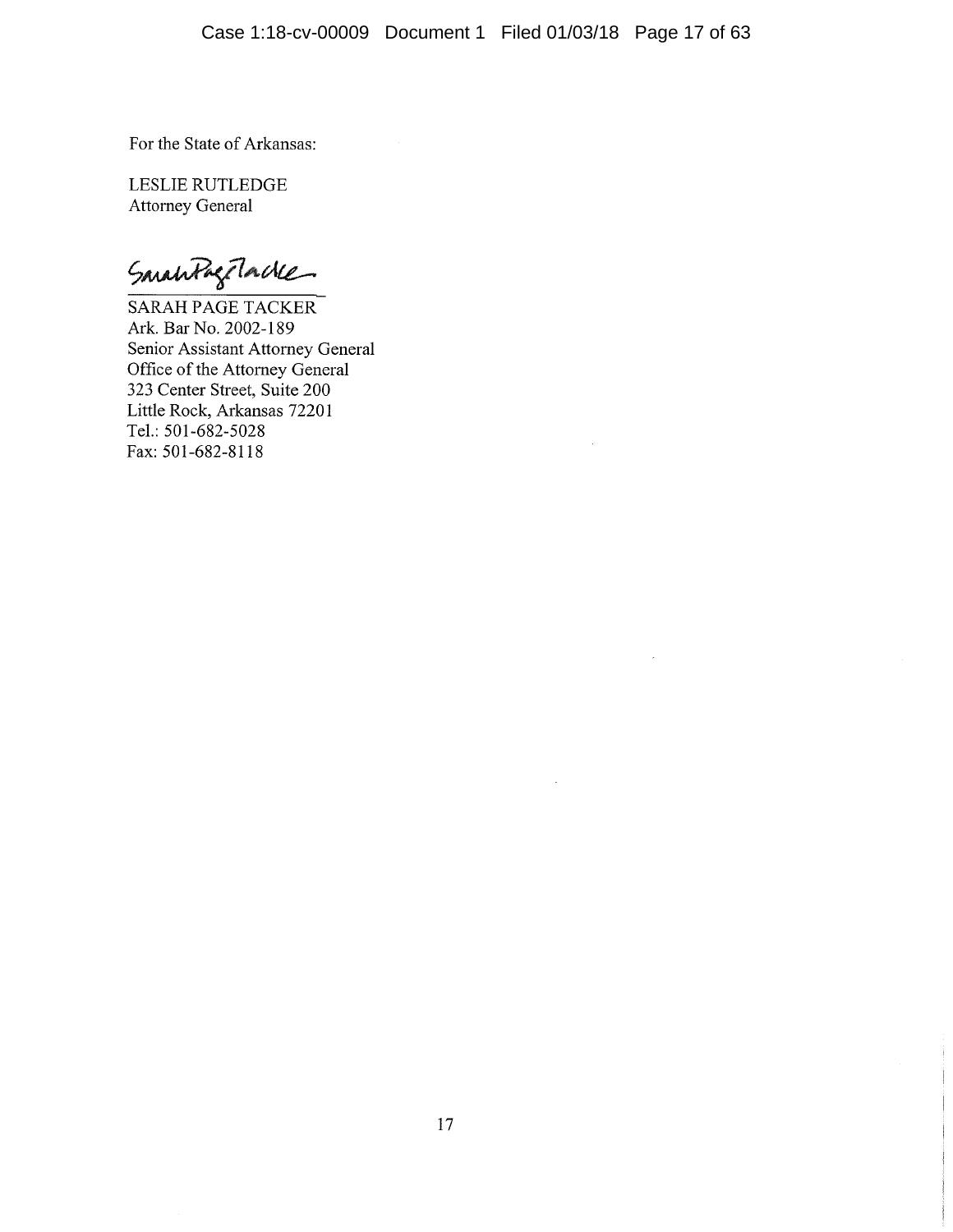For the State of California:

XAVIER BECERRA Attorney General

TINA CHAROENPONG Deputy Attorney General<br>Office of the Attorney General 300 South Spring Street, Ste. 1702 Los Angeles, CA 90013 Tel.: 213-269-6000 Fax: 213-897-4951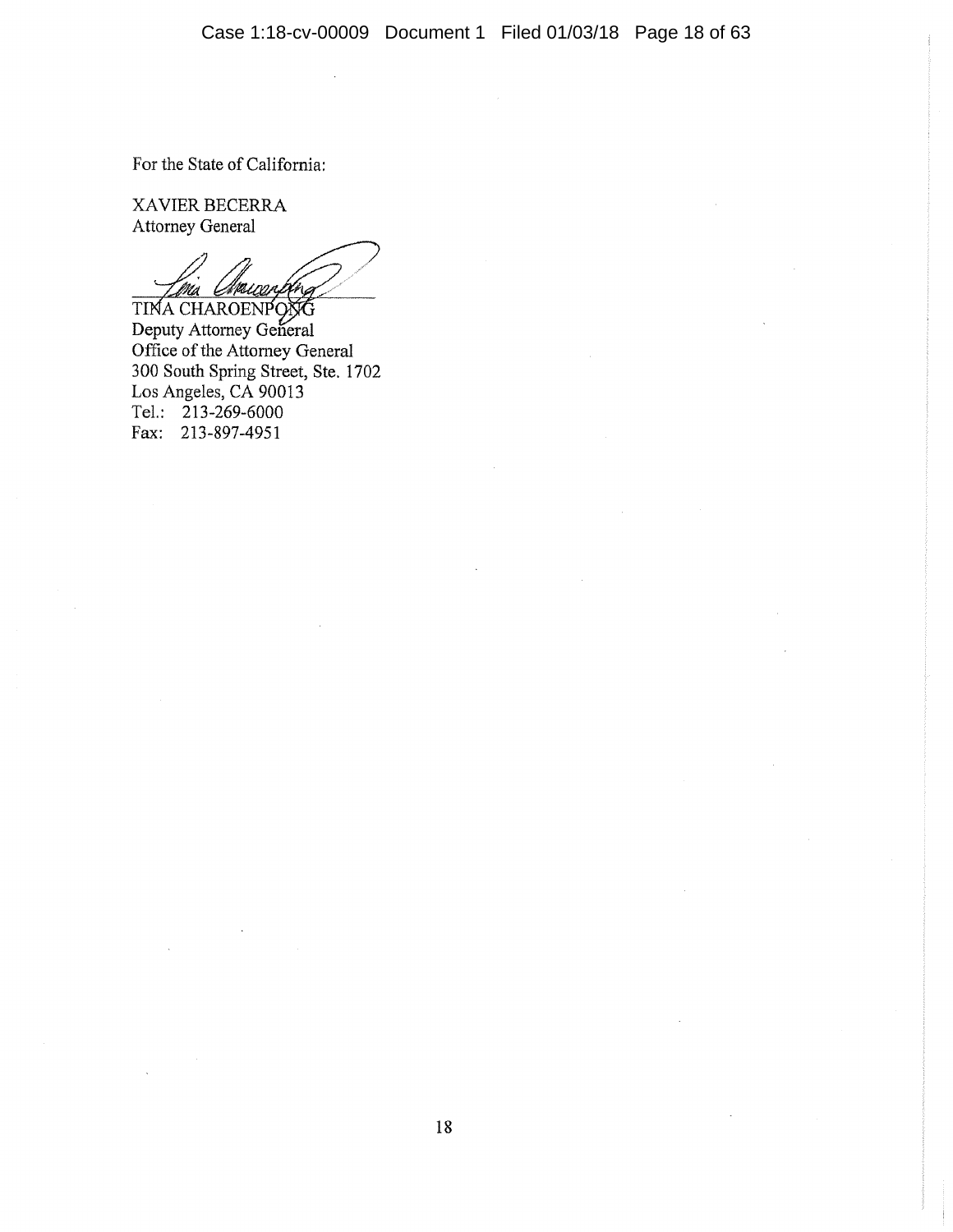For the State of Colorado, ex. rel.

CYNTHIA COFFMAN, Attorney General:

**JENNIFER MINER DETHMERS** THERESA C. LESHER **Assistant Attorneys General Consumer Protection Section** Colorado Department of Law<br>Ralph L. Carr Colorado Judicial Center<br>1300 Broadway, 7<sup>th</sup> Floor<br>Denver, Colorado 80203 Tel.: 720-508-6228 720-508-6040 Fax: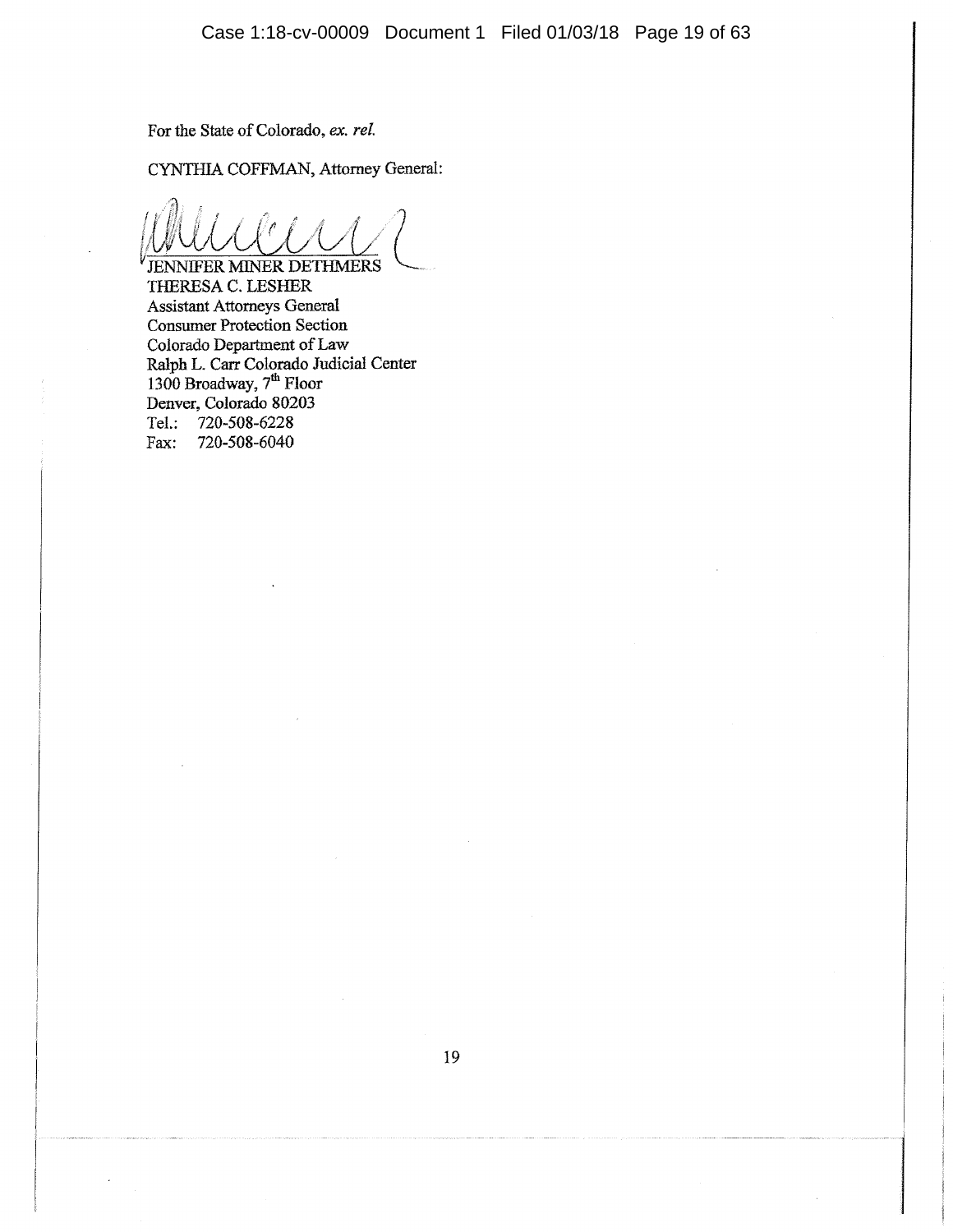For the State of Connecticut:

Joseph J. Chambers Assistant Attorney General Finance Department Head<br>Connecticut Office of the Attorney General P.O. Box 120 55 Elm Street Hartford, Connecticut 06141-120 Telephone: (860) 808-5270

 $\hat{\boldsymbol{\beta}}$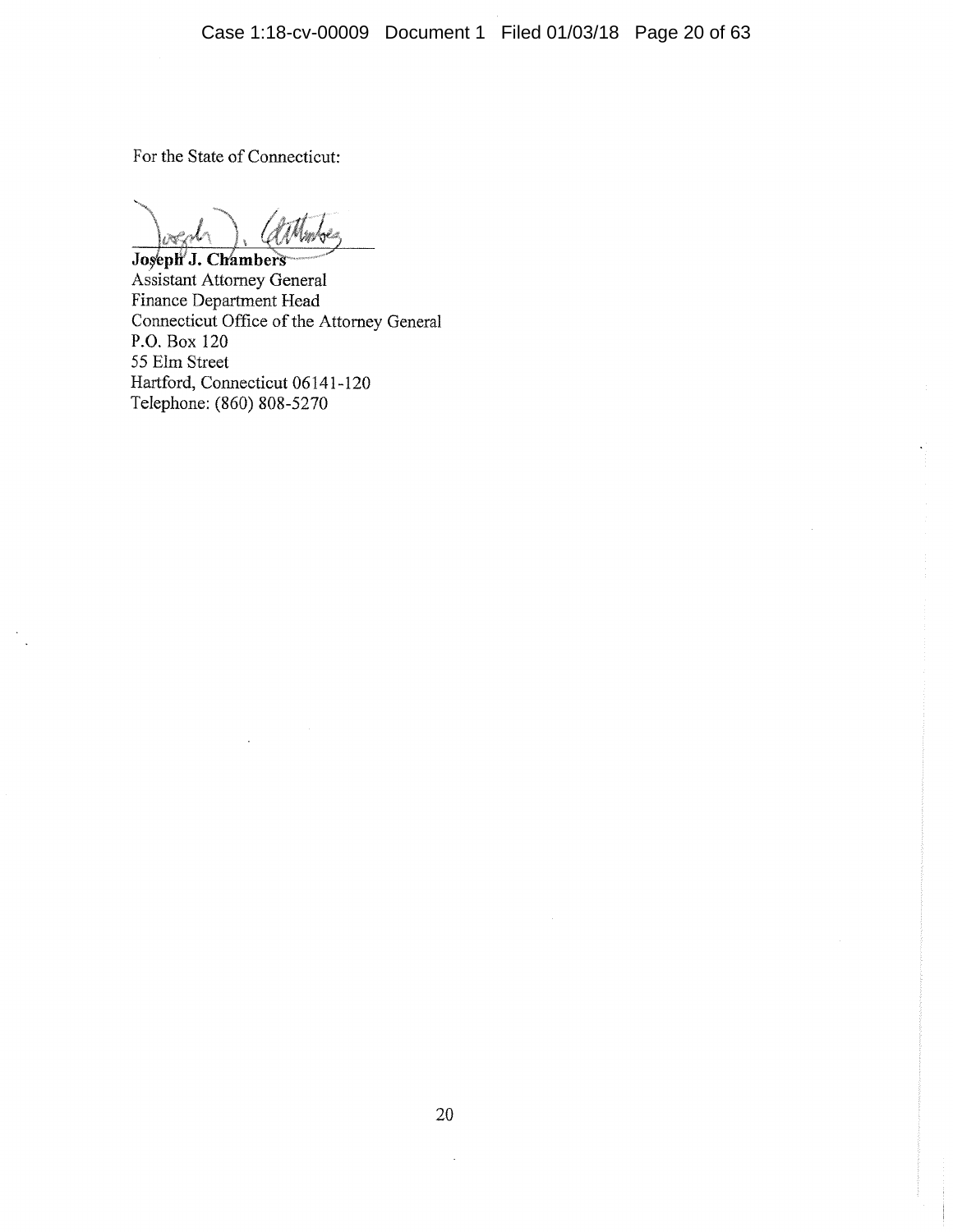For the State of Delaware:

MICHAEL VILD Director, Fraud Division Division<br>Delaware Department of Justice<br>820 N. French Street, 5<sup>th</sup> Floor<br>Wilmington, DE 19801 Tel.: 302-577-8533 302-577-8426 Fax: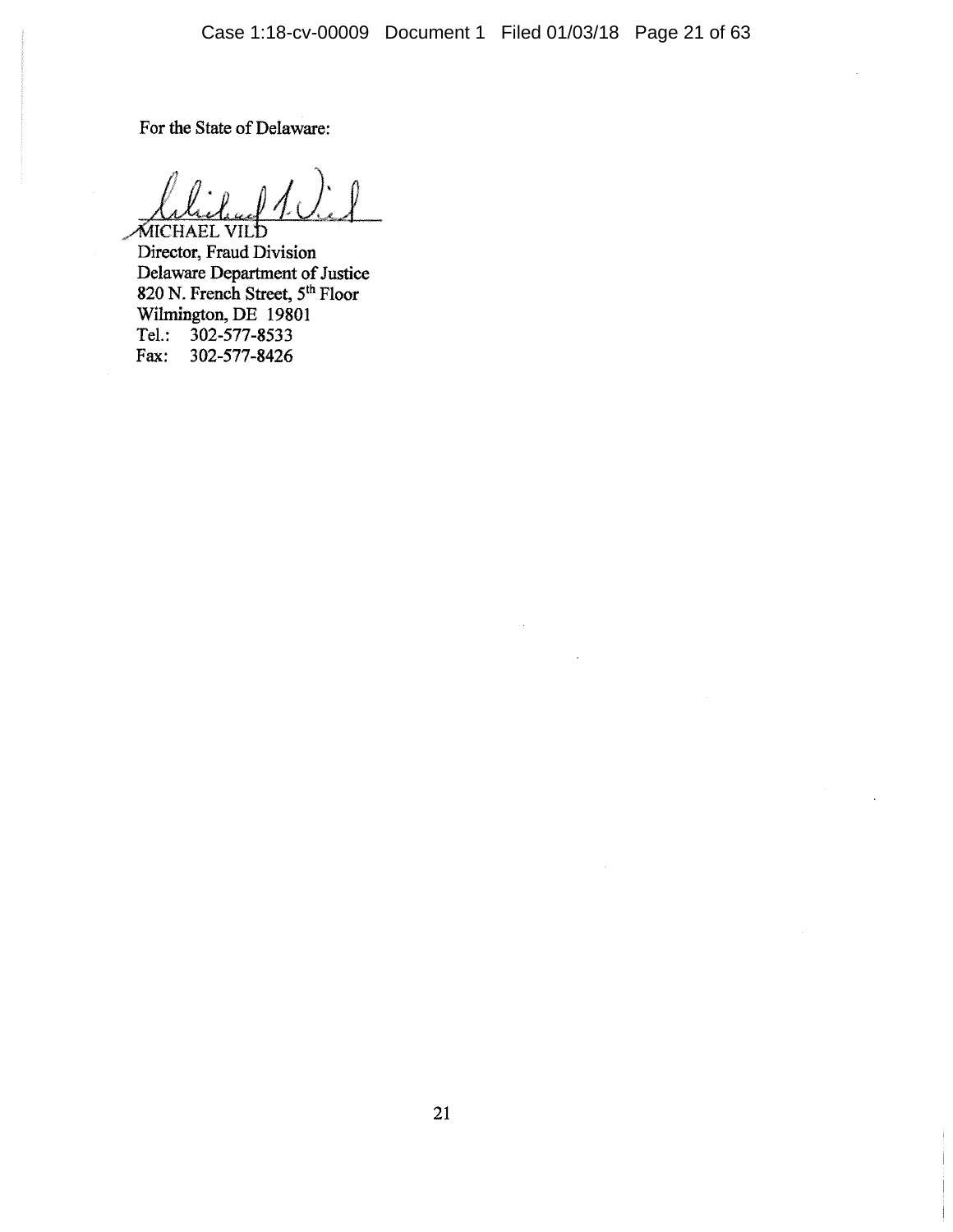For the District of Columbia:

KARL A. RACINE Attorney General for the District of Columbia

NATALIE LUDAWAY Chief-Deputy

ľ

PHILIP ZIPERMAN Director, Office of Consumer Protection Office of the Attorney General 441 Fourth Street, N.W., Suite 600-South Washington, DC 20001 Tel: 202-727-5173 Fax: 202-730-1469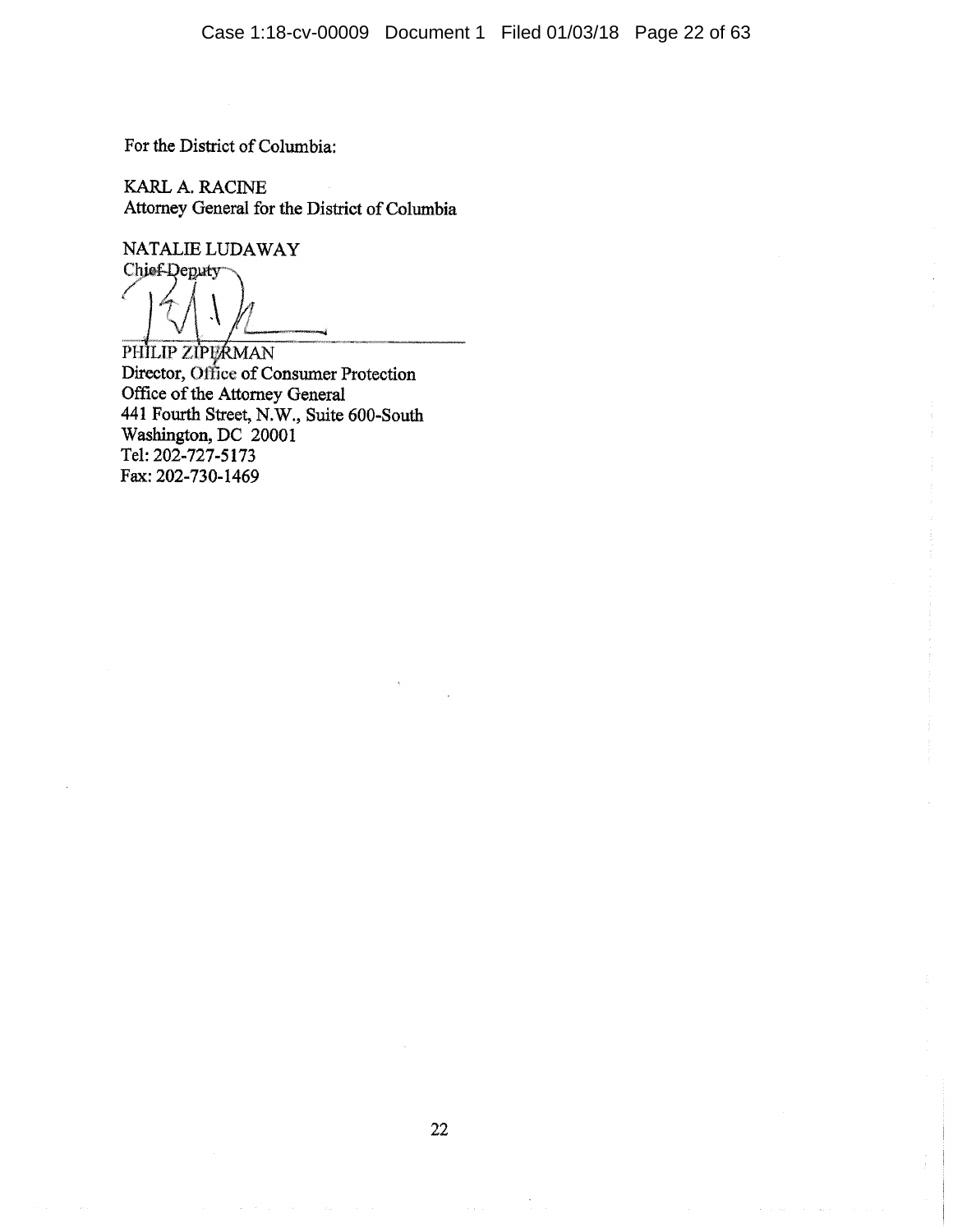For the State of Florida:

PAMELA JO BONDI Attorney General

PATRICIA A. CONNERS Chief Deputy Attorney General

VICTORIA A. BUTLER Director, Consumer Protection Division

ANTHONY S. BRADLOW

Assistant Attorney General FL Bar No. 104904 **Consumer Protection Division** Office of the Florida Attorney General 3507 E. Frontage Road, Suite 325 Tampa, FL 33607 Tel: 813-287-7950 Fax: 813-281-5515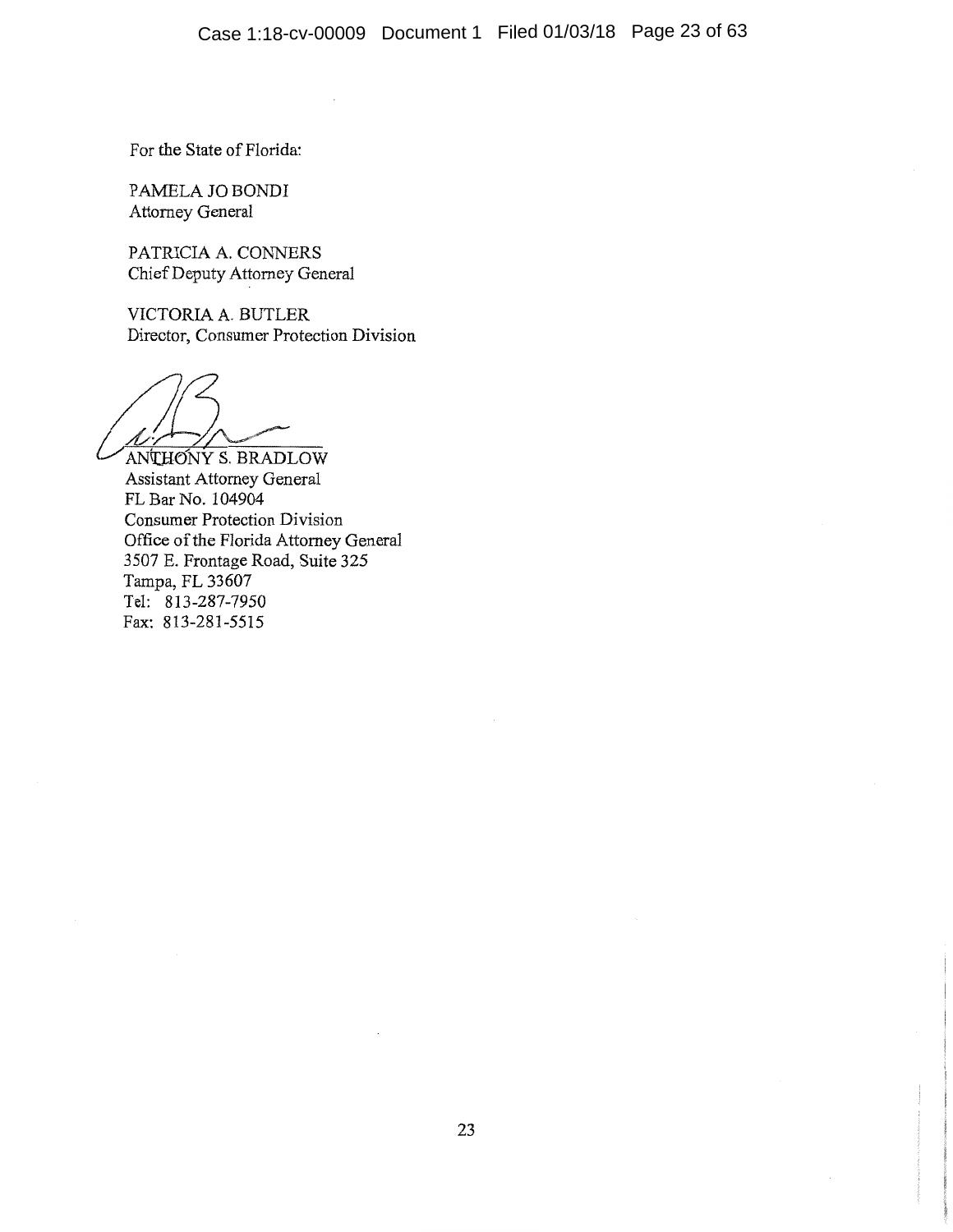For the State of Georgia:

CHRISTOPHER M. CARR **Attorney General** 

**WSTUMP RE** Y

Senior Assistant Attorney General Georgia Department of Law 40 Capitol Square, S.W. Atlanta, Georgia 30334 404-656-3337 Tel.: 404-656-0677 Fax: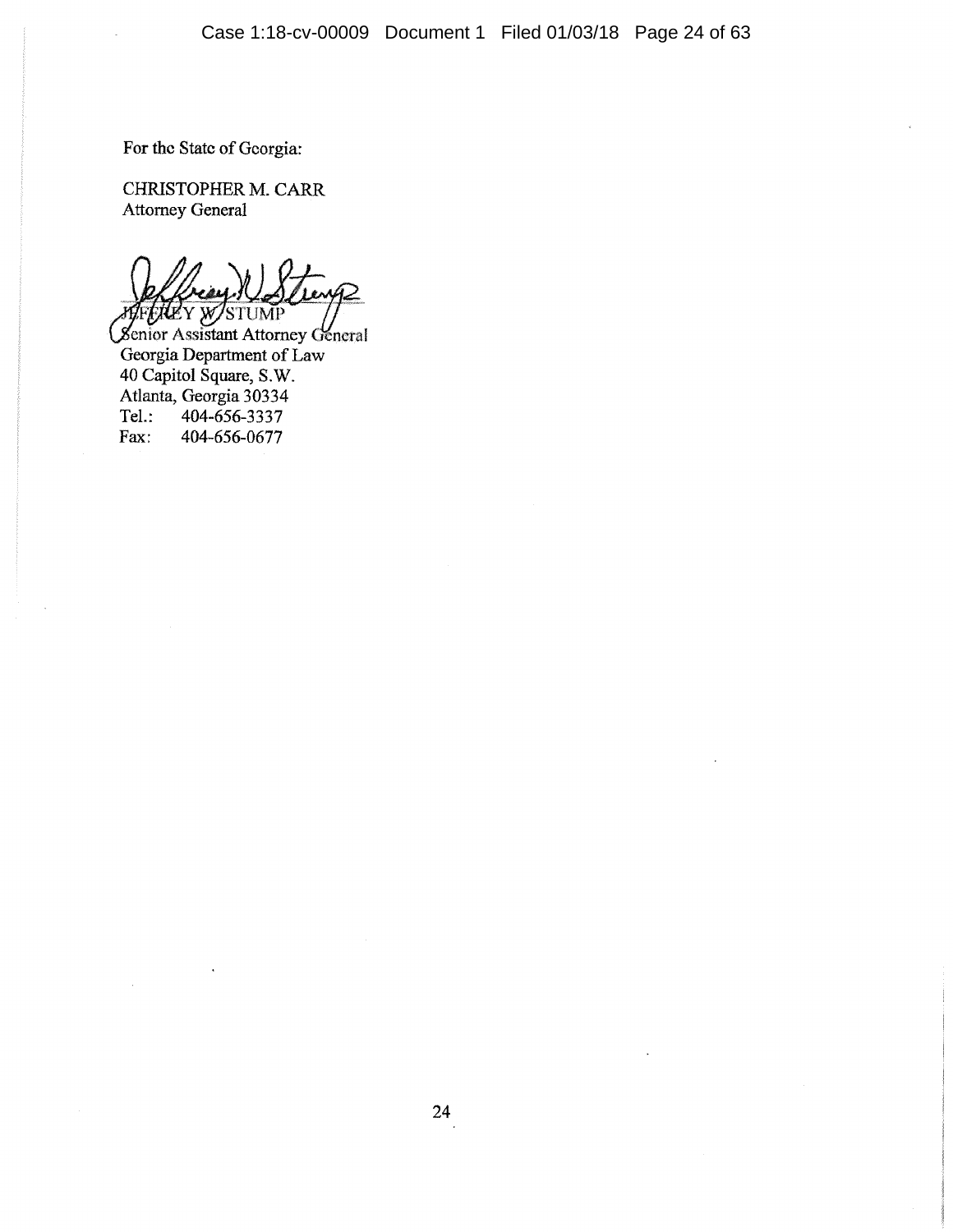For the State of Hawaii:

O

**AMES C. PAIGS** Deputy Attorney General<br>Department of the Attorney General 425 Queen Street Honolulu, Hawaii 96813 Tel: 808-586-1500 Fax: 808-586-1239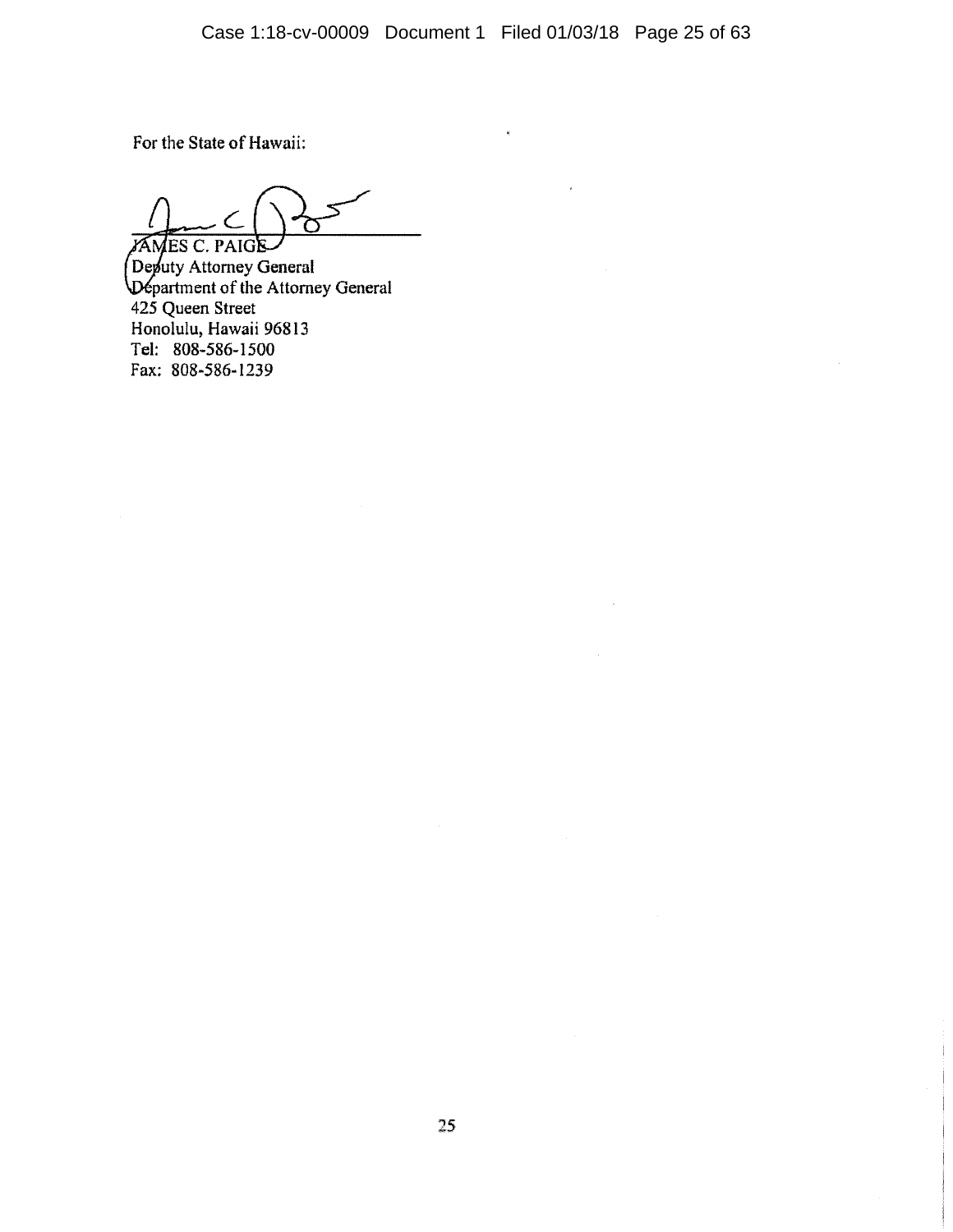For the State of Idaho LAWRENCE WASDEN, Attorney General:

**ROOM** 

STEPHANIE GUYON Office of the Idaho Attorney General 954 W. Jefferson St., 2<sup>nd</sup> Fl. P.O. Box 83720 Boise, ID 83720-0010 Tel.: 208-334-2424 Fax: 208-334-4151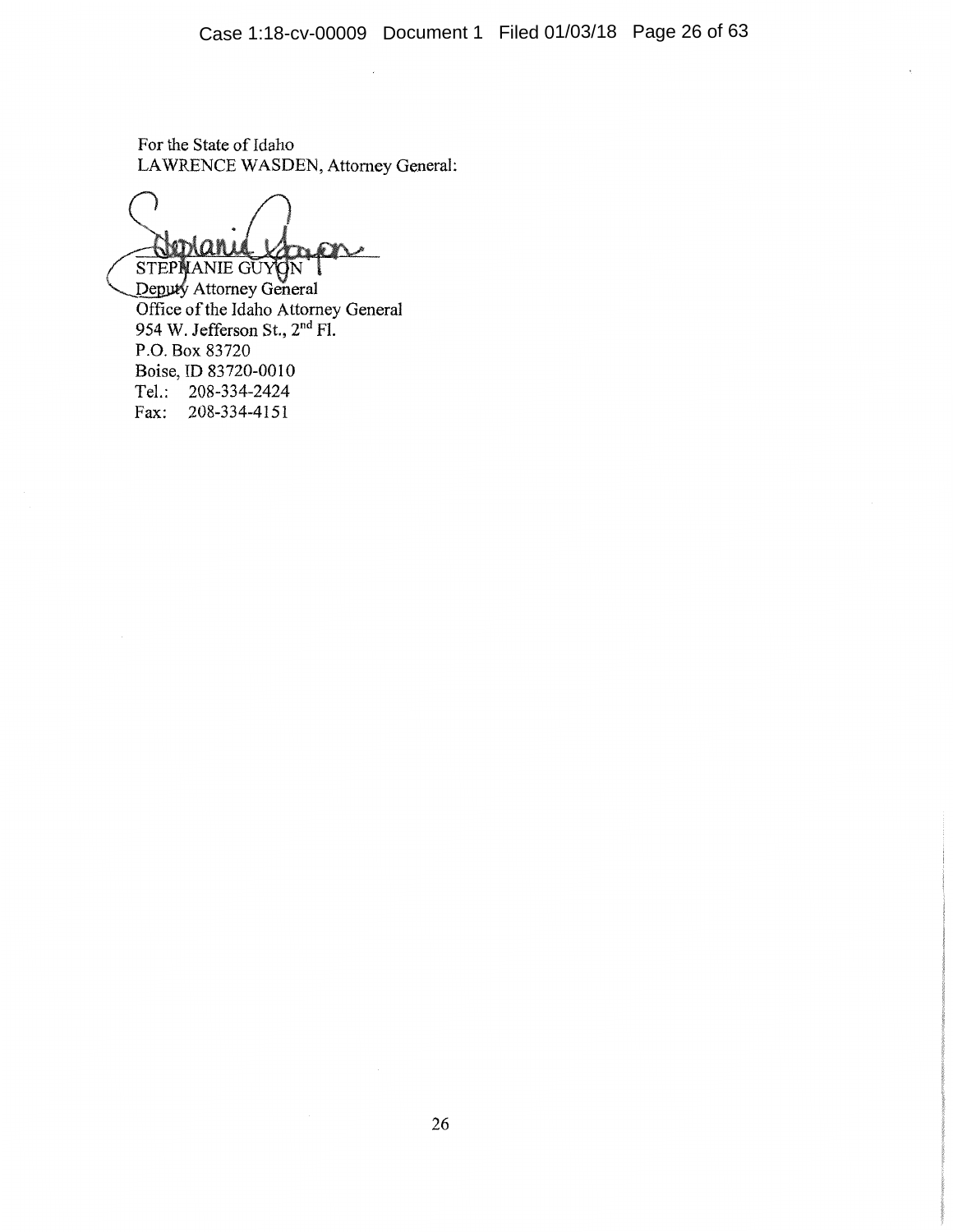For the State of Illinois:

LISA MADIGAN **Attorney General** 

SUSAN ELLIS

Chief, Consumer Fraud Bureau ANDREW DOUGHERTY Assistant Attorney General<br>Illinois Attorney General's Office<br>100 W. Randolph, 12<sup>th</sup> Floor<br>Chicago, IL 60601 Tel.: 312-814-6351 Fax: 312-814-2593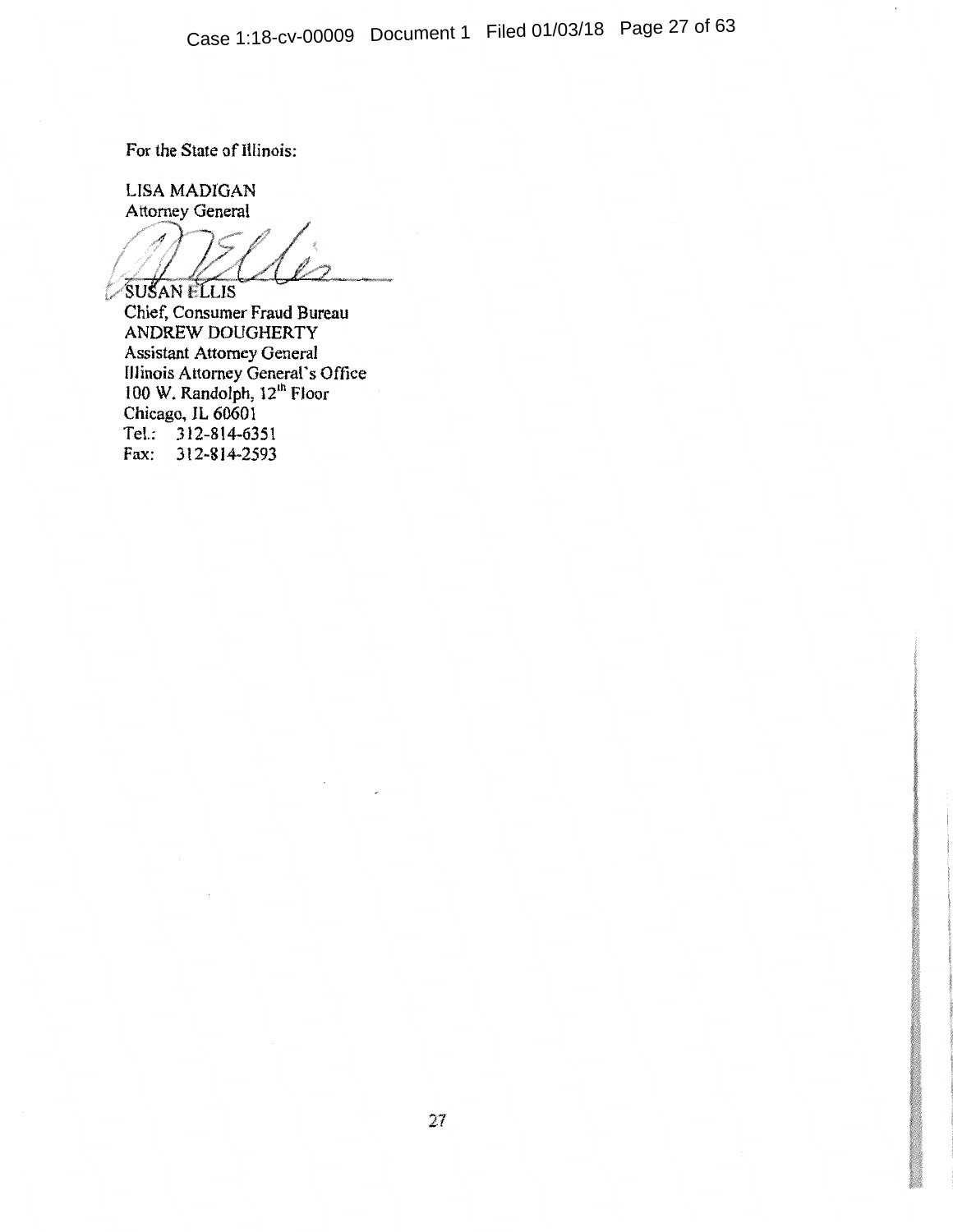For the State of Indiana:

**BETSY(M. ISENBERG** 

Director of the Consumer Profection Division Office of Indiana Attorney General Curtis Hill 302 West Washington Street IGCS - 5th Floor Indianapolis, IN 46204 Tel.: 317-232-6231 Fax: 317-232-7979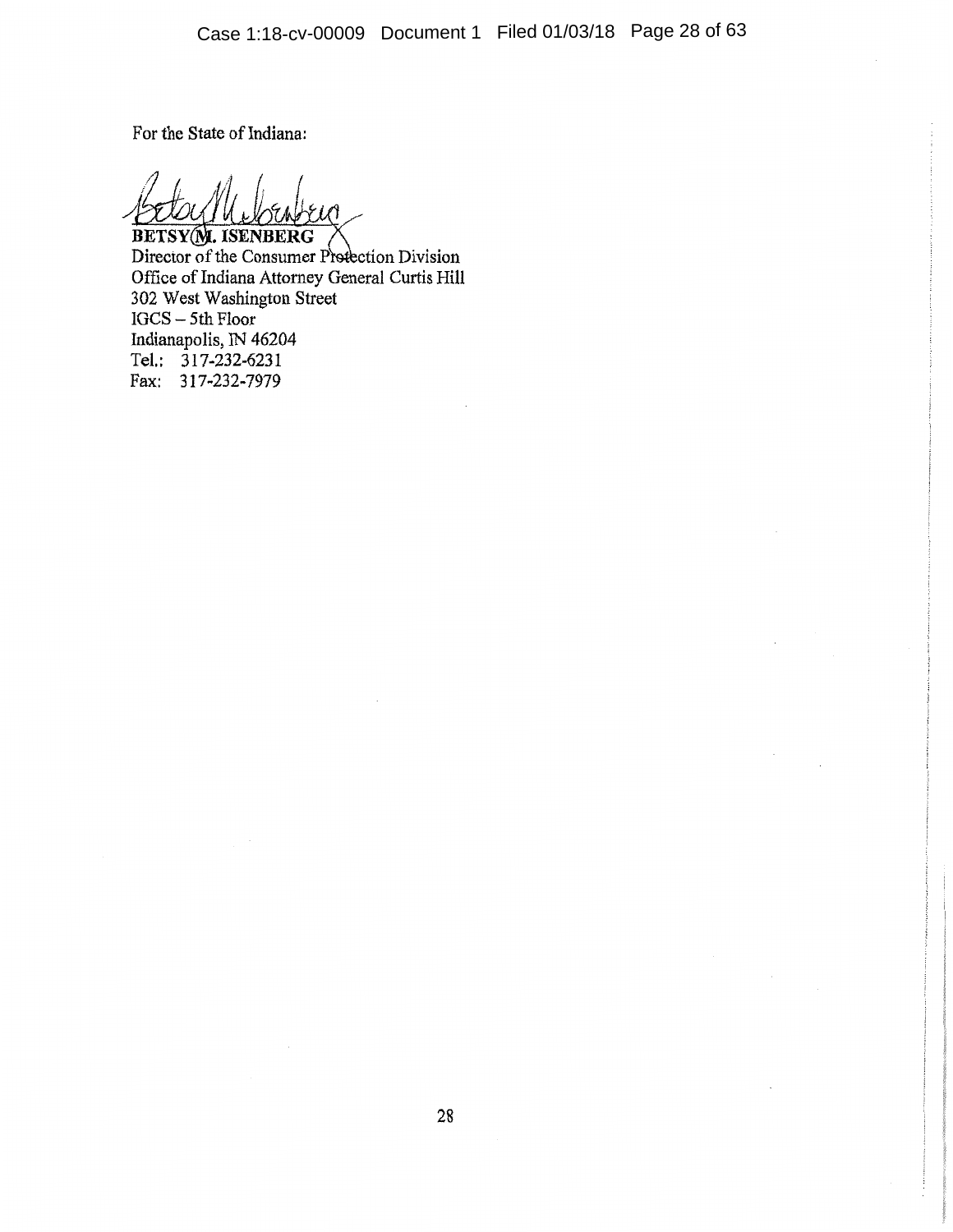Case 1:18-cv-00009 Document 1 Filed 01/03/18 Page 29 of 63

For the State of Iowa:

Va. a<br>Martin 78hrs

PATRICK MADIGAN Assistant Attorney General Iowa Attorney General's Office 1305 E. Walnut St. Des Moines, IA 50319 Tel: 515-281-5926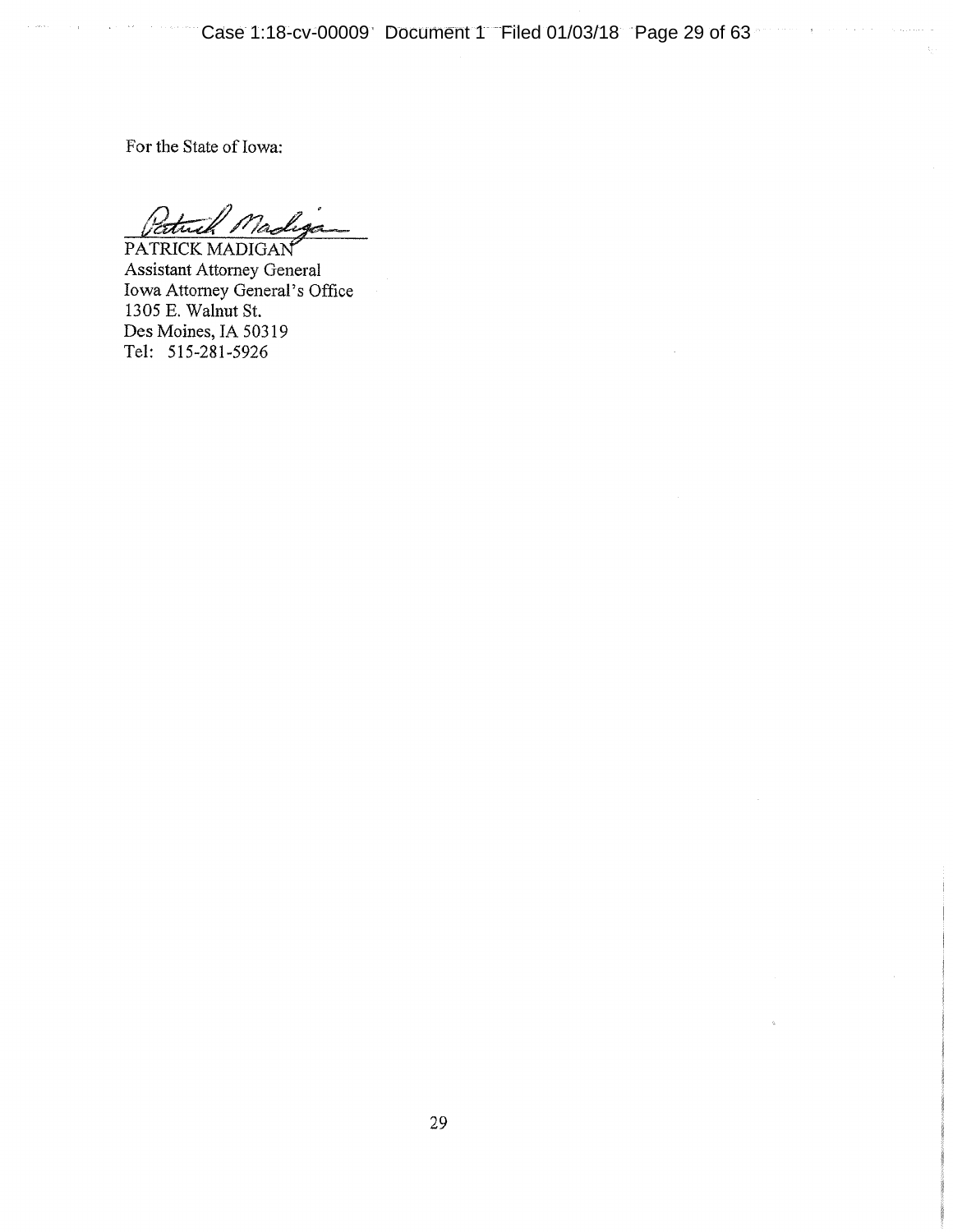For the State of Kansas:

KATHRYN CARTER ANTIN IN CARTER<br>Assistant Attorney General<br>Office of the Kansas Attorney General<br>120 SW 10<sup>th</sup> Avenue, 2<sup>nd</sup> Floor<br>Topeka, KS 66612 Tel.: 785-296-3751 Fax: 785-291-3699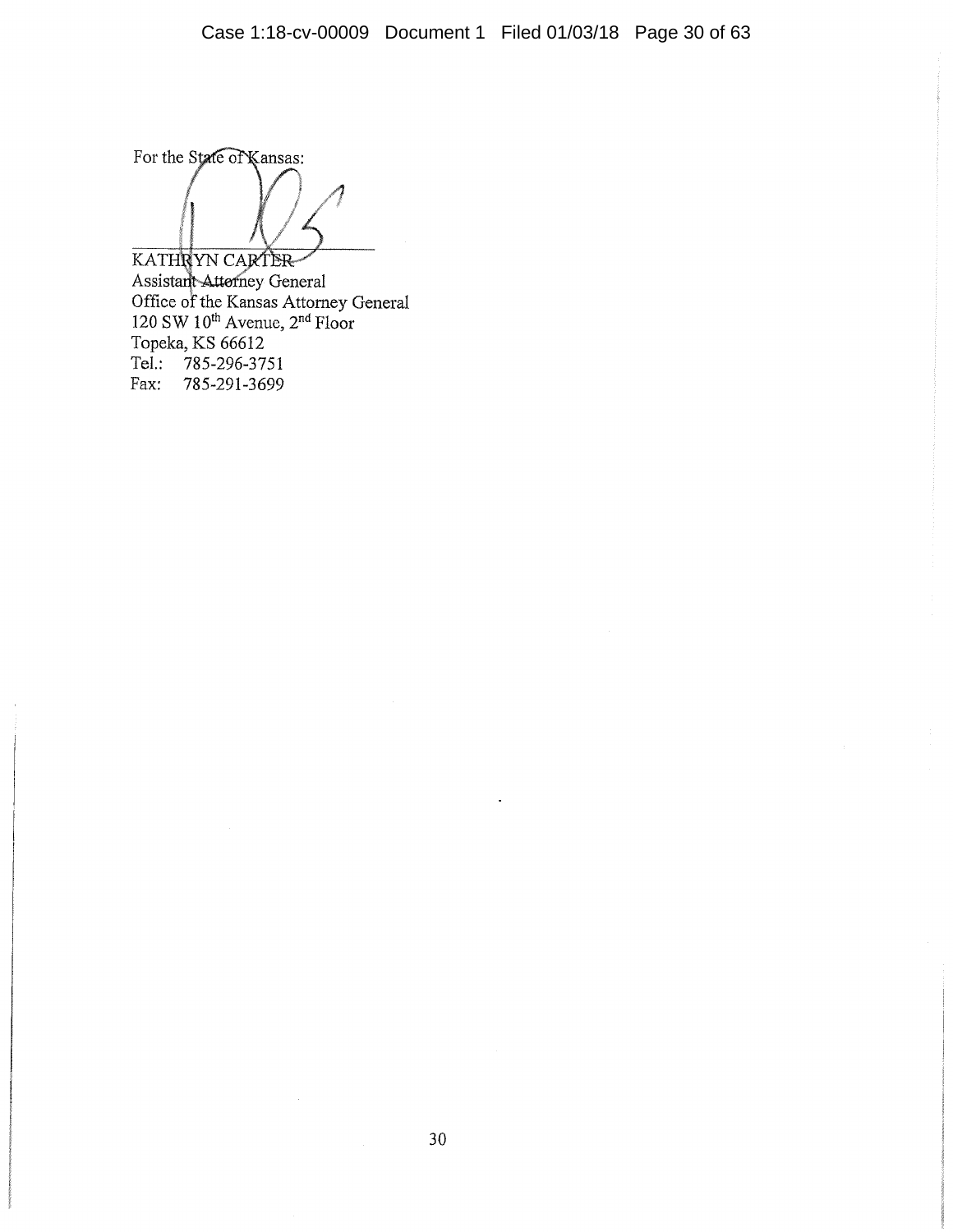For the Office of the Attorney General of Kentucky:

ANDY BESHEAR Attorney General

DON RODGERS **Assistant Attorney General** Commonwealth of Kentucky State Capitol, Suite 118<br>700 Capital Avenue Frankfort, Kentucky 40601-3449 Tel.: 502-696-5300 Fax: 502-564-2894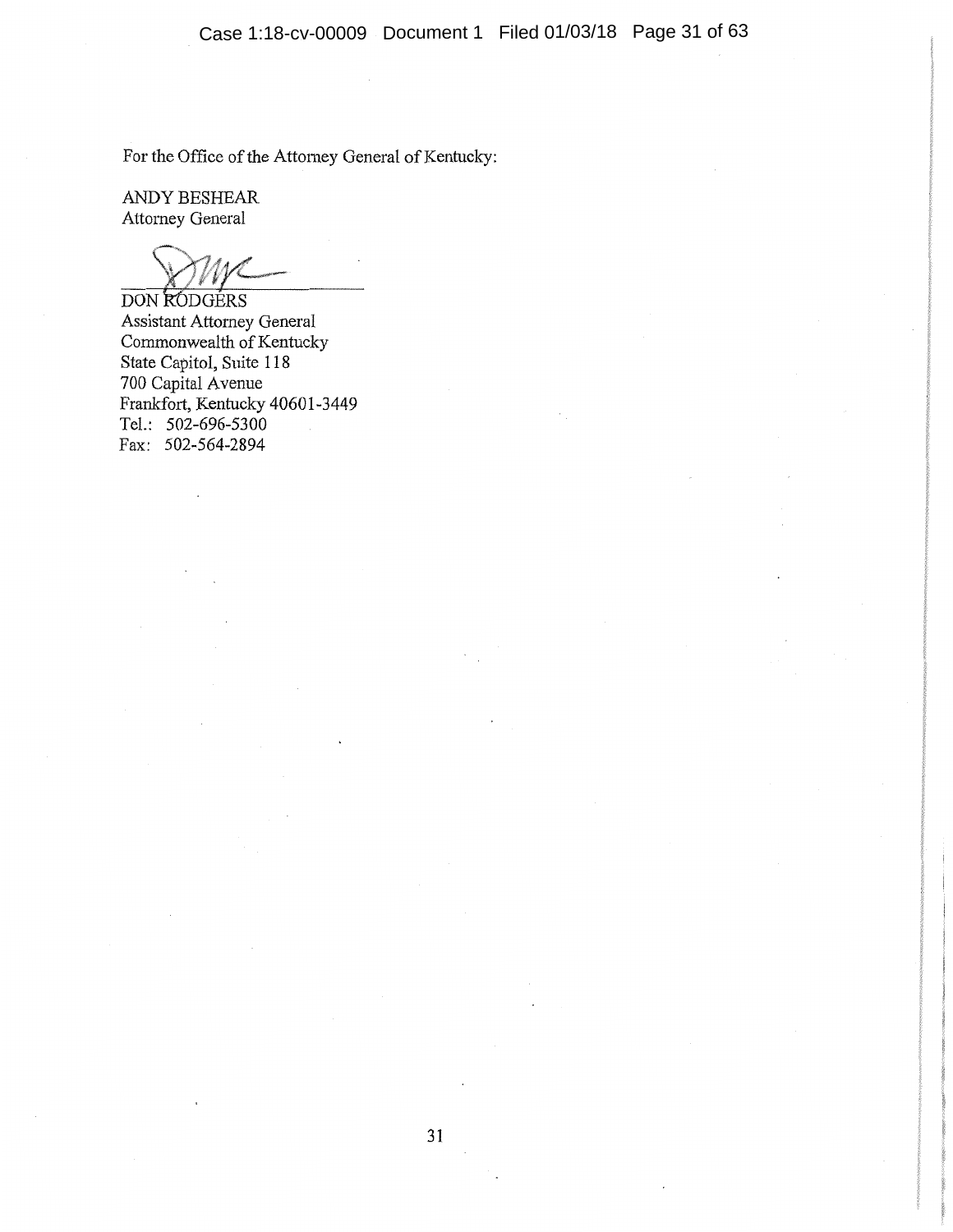For the State of Louisiana:

**JEFF LANDRY** Attorney General

Alberto A. De Puy Louisiana Bar Roll Number 30475 Assistant Attorney General Louisiana Department of Justice<br>Office of the Attorney General Public Protection Division **Consumer Protection Division** 1885 North Third Street Baton Rouge, Louisiana 70802 Tel.: 225-326-6471 Fax: 225-326-6499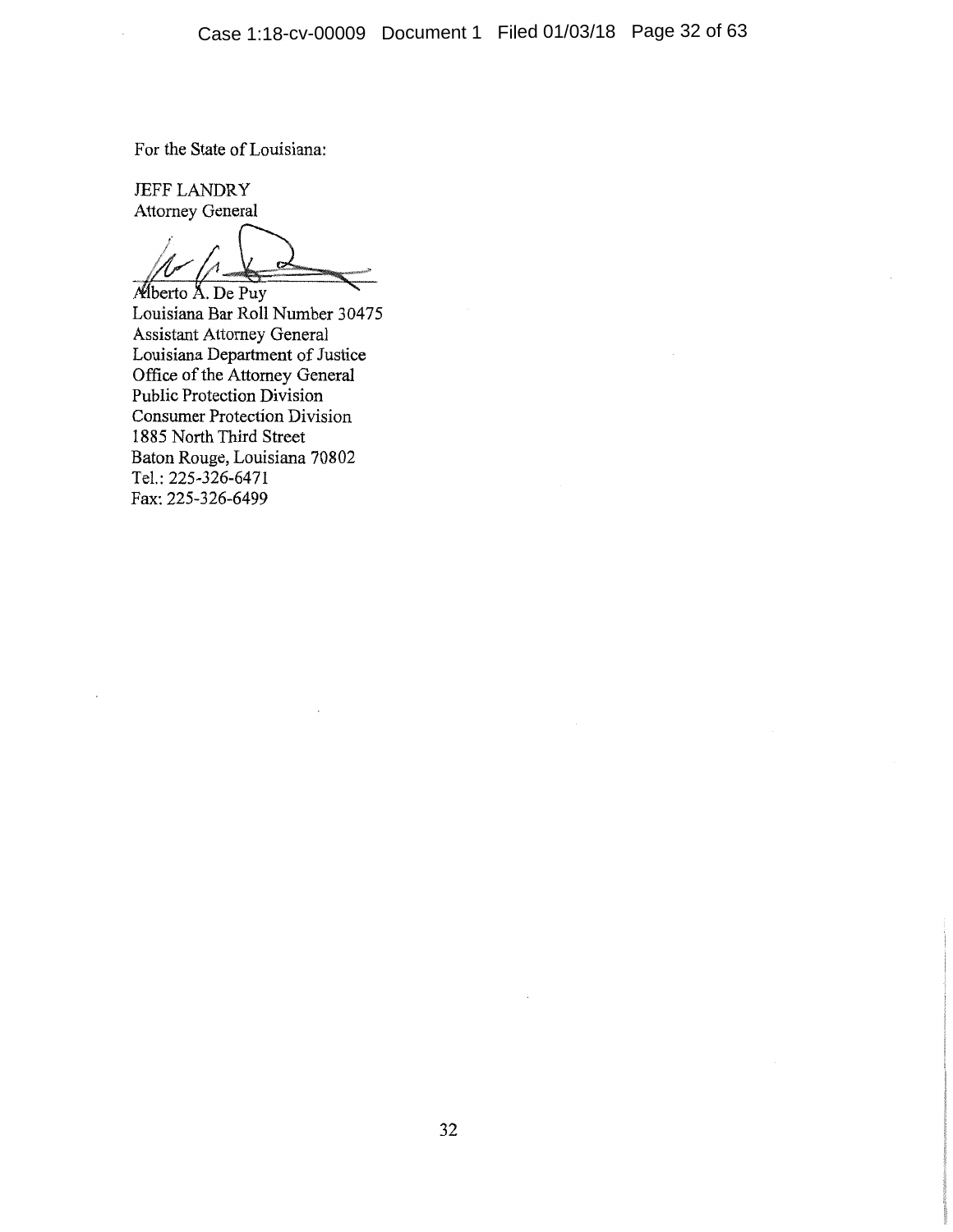For the State of Maine:

JANET T. MILLS Attorney General

Brendan O'Neil, Maine Bar # 9900 **Assistant Attorney General** Office of the Maine Attorney General<br>Burton Cross Office Building, 6<sup>th</sup> Floor 111 Sewall Street 6 State House Station Augusta, Maine 04330 Tel.: 207-626-8800 Fax: 207-624-7730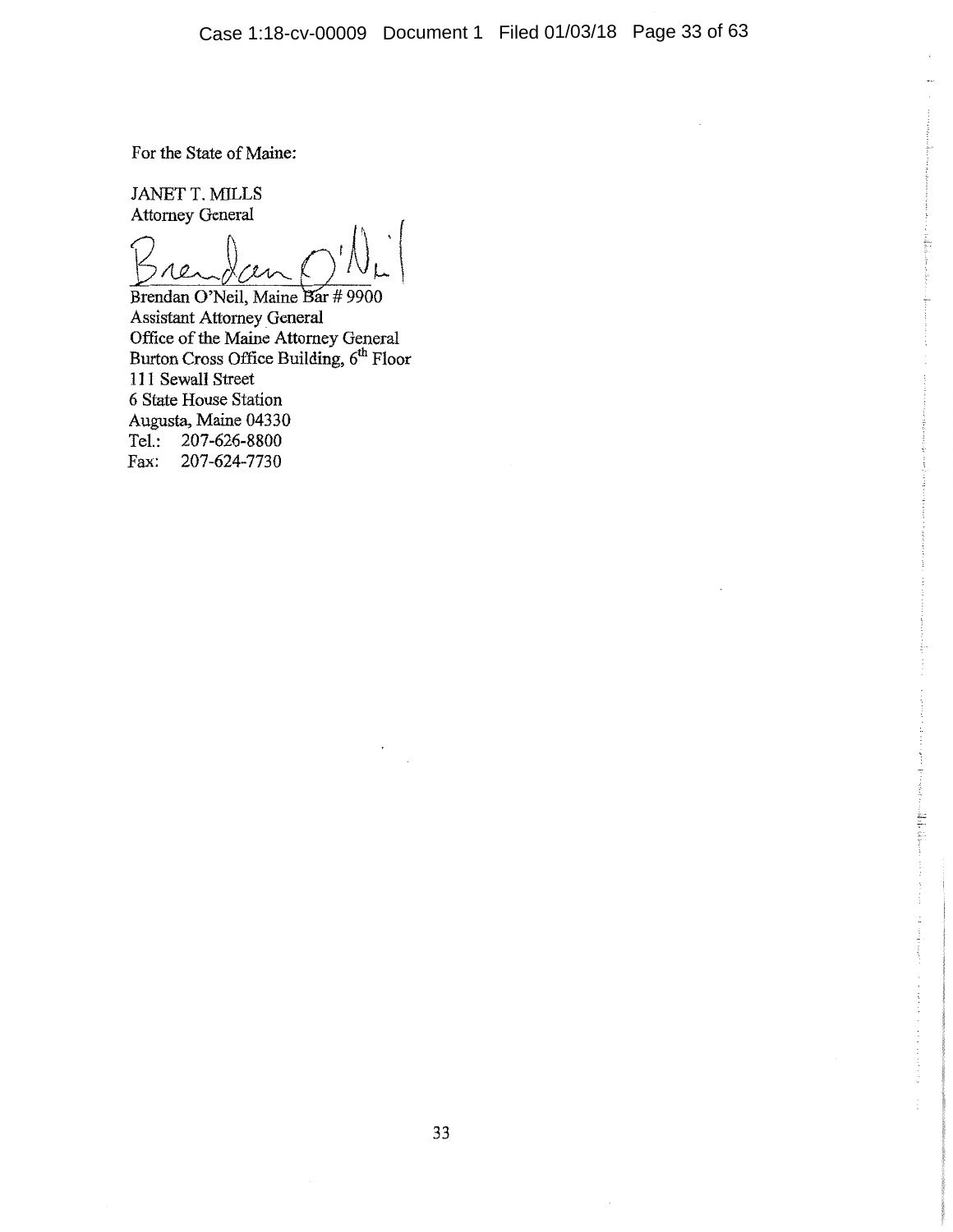For the State of Maryland:

BRIAN E. FROSH Attorney General

d. ell

LUCY A. CARDWELL Special Assistant Attorney General Office of the Attorney General of Maryland Consumer Protection Division 200 Saint Paul Place, 16th Floor Baltimore, MD 21202 Tel: 410-576-6337 Fax: 410-576-6566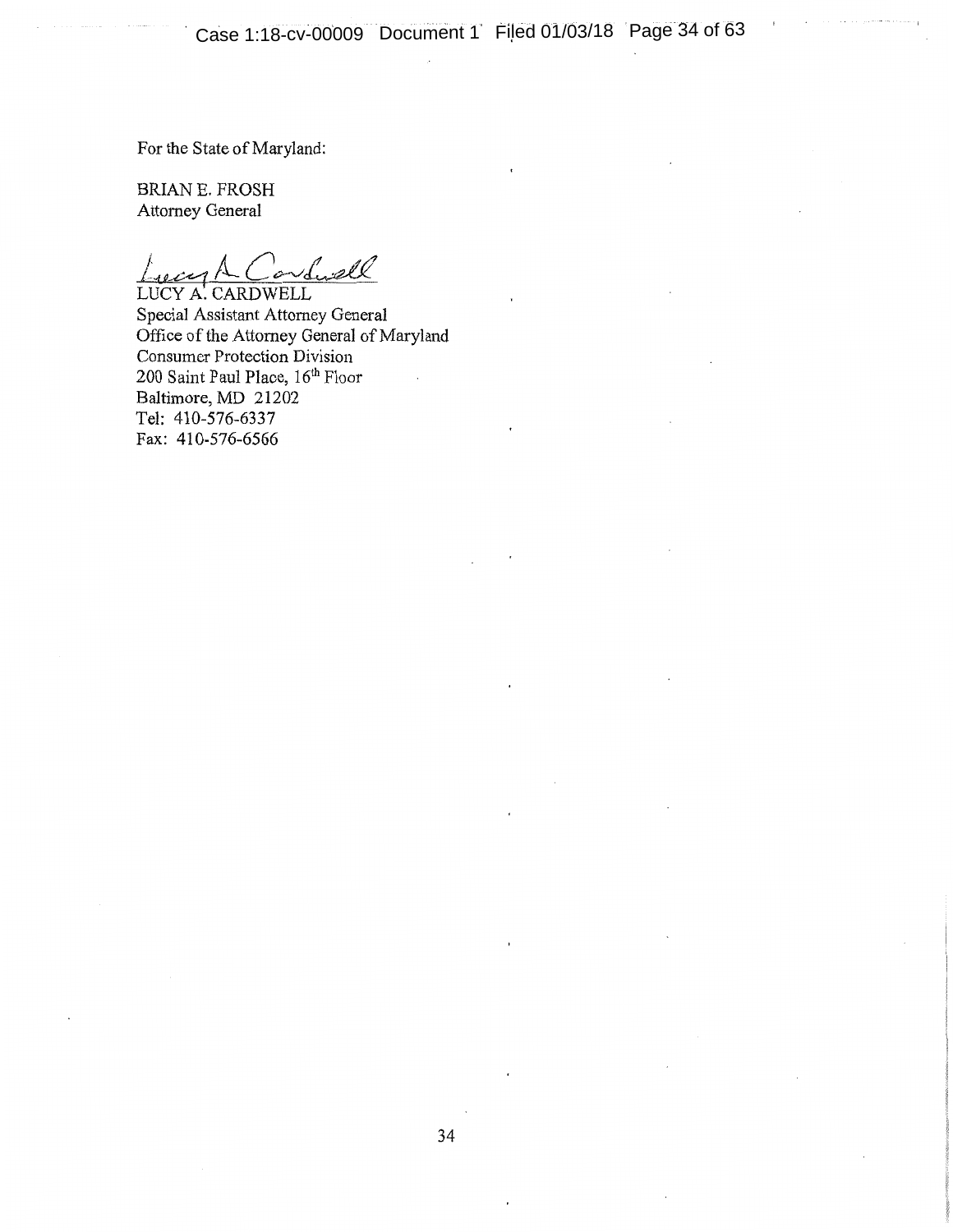For the Commonwealth of Massachusetts:

 $\epsilon$ 

Maura Healey Attorney General

Michael Lecaroz V Mass. BBO # 672397 Assistant Attorney General Consumer Protection Division One Ashburton Place Boston, MA 02108 Tel: 617-727-2200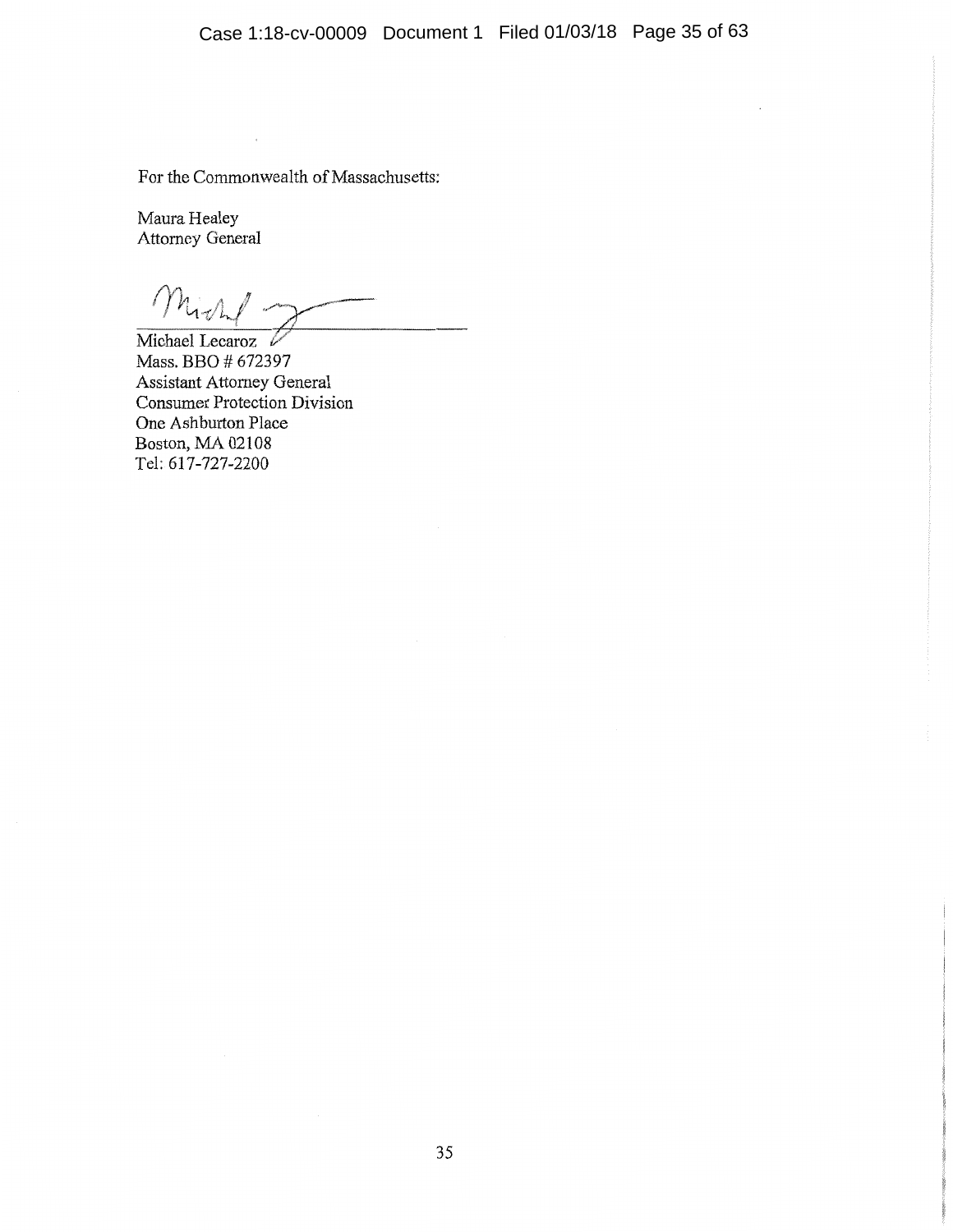For the State of Michigan:

**BILL SCHUETTE** Attorney General D.J. PASCOE Assistant Attorney General 525 W. Ottawa Street PO Box 30755 Lansing, MI 48909 Tel.: 517-373-1160 Fax: 517-335-3755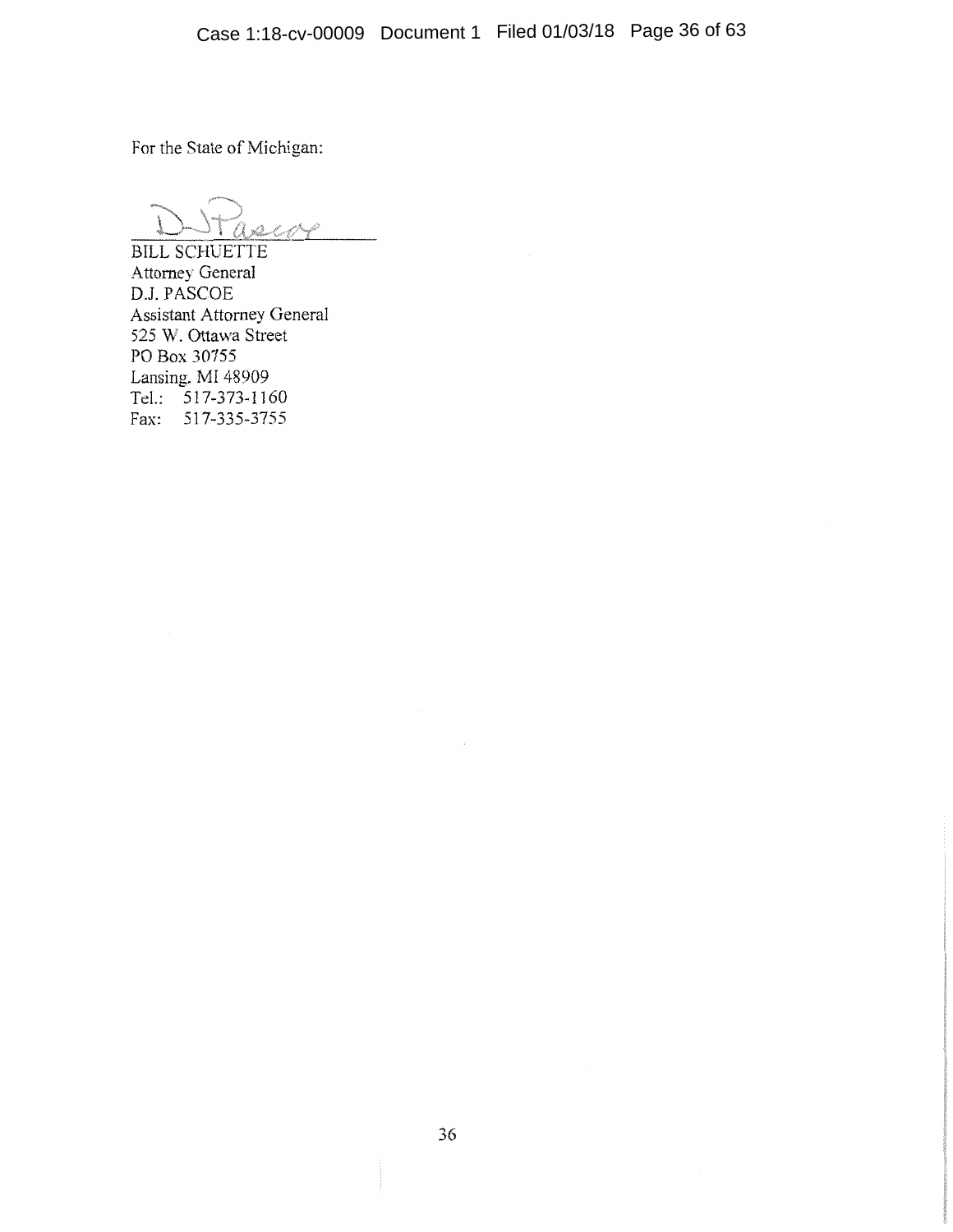For the State of Minnesota:

LORI SWANSON Attorney General, State of Minnesota

JASON PLEGGENKUHLE Assistant Attorney General Minnesota Attorney General's Office 445 Minnesota Street, Suite 1200 St. Paul, MN 55101-2130 Tel.:  $651-757-1147$ Fax: 651-282-5832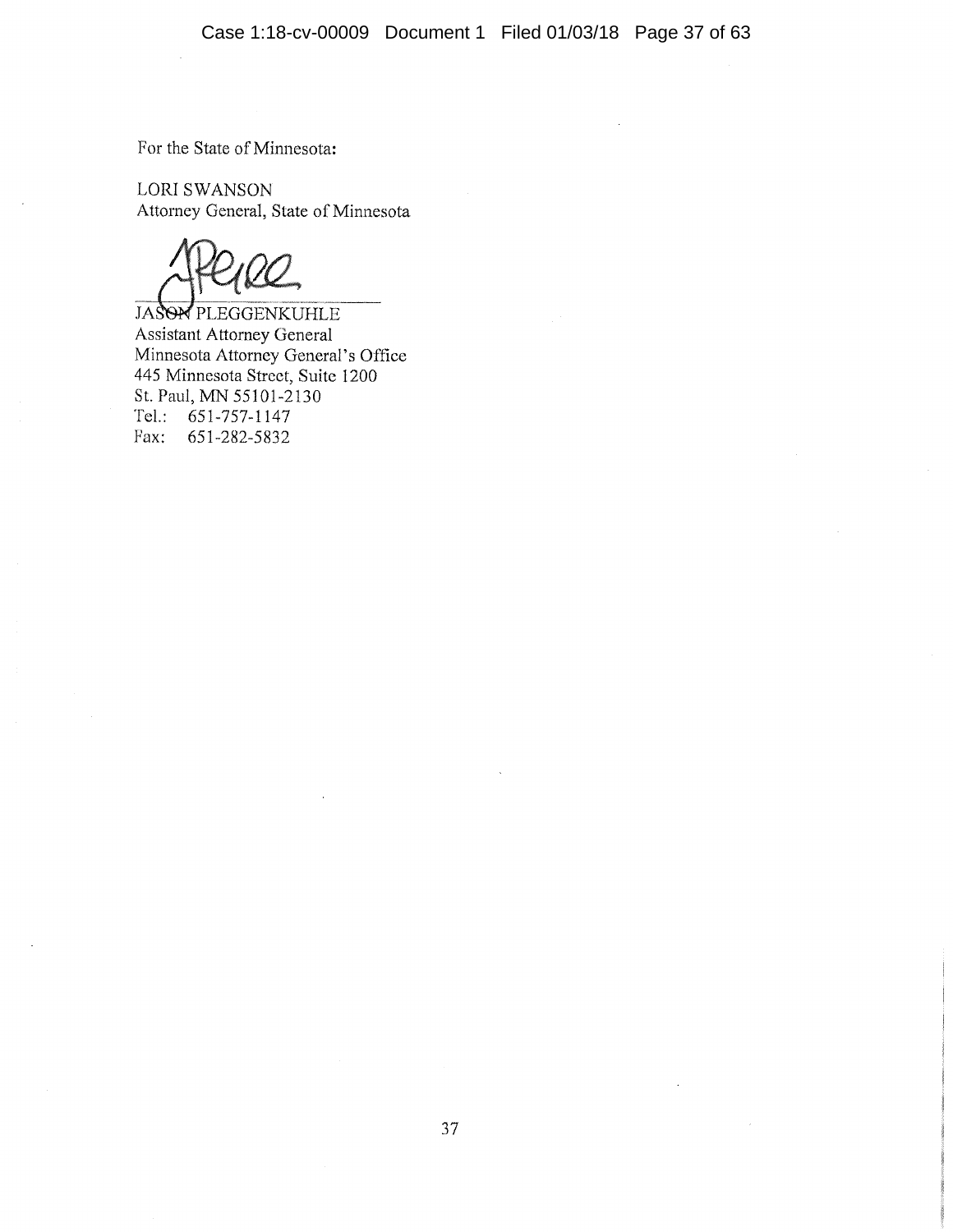For the State of Mississippi:

## JIM HOOD, ATTORNEY GENERAL

BRIDGETTE W/WIGGINS Special Assistant Attorney General Mississippi Attorney General's Office Post Office Box 22947 Jackson, MS 39225-2947 Tel.: 601-359-4279 601-359-4231 Fax: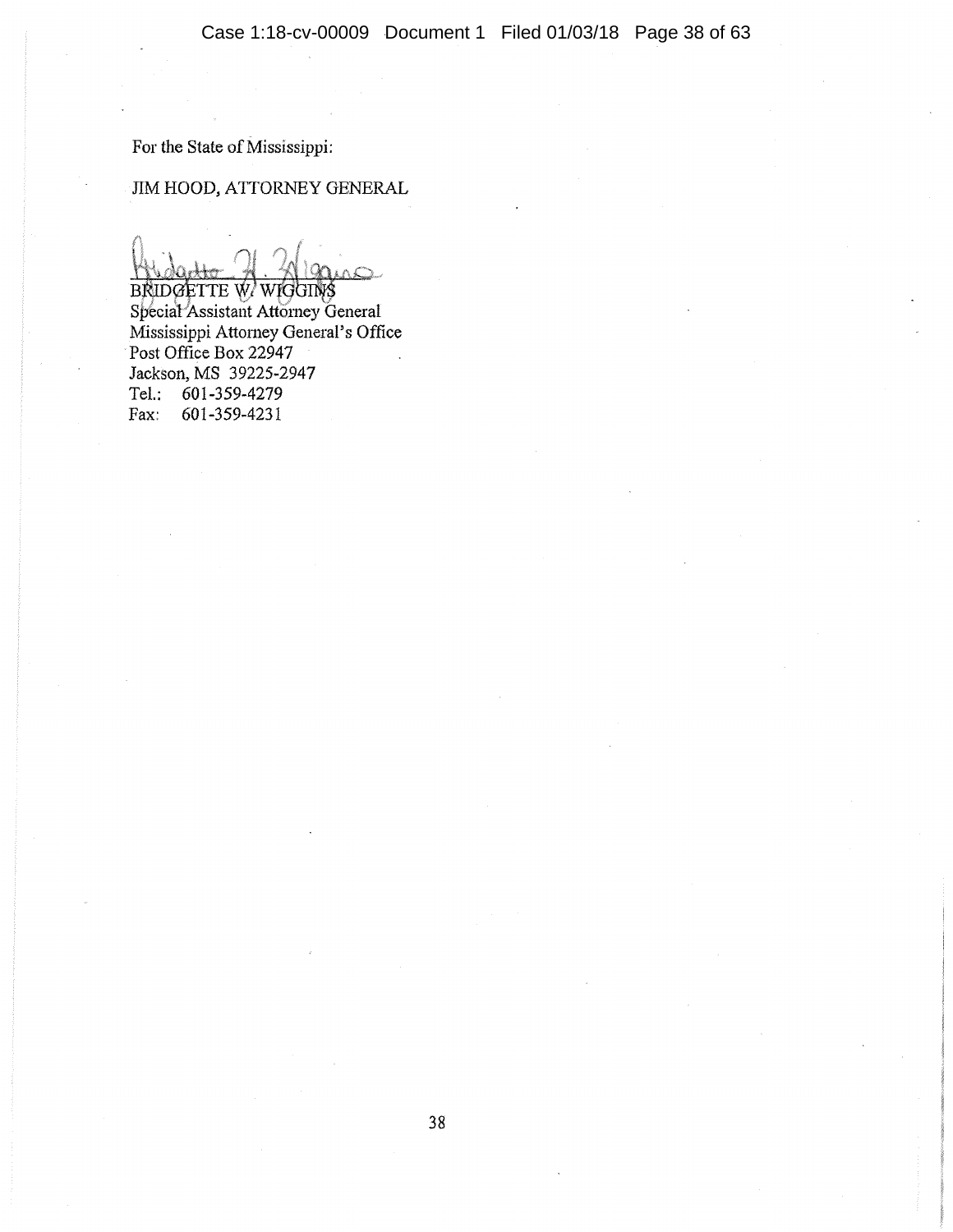For the State of Missouri:

**JOSHUA D. HAWLEY** Attorney General

Michael Schwalbert, MO Bar #63229 Assistant Attorney General 815 Olive Street, Suite 200 Saint Louis, Missouri 63101<br>Phone: 314-340-7888 Fax: 314-340-7957 michael.schwalbert@ago.mo.gov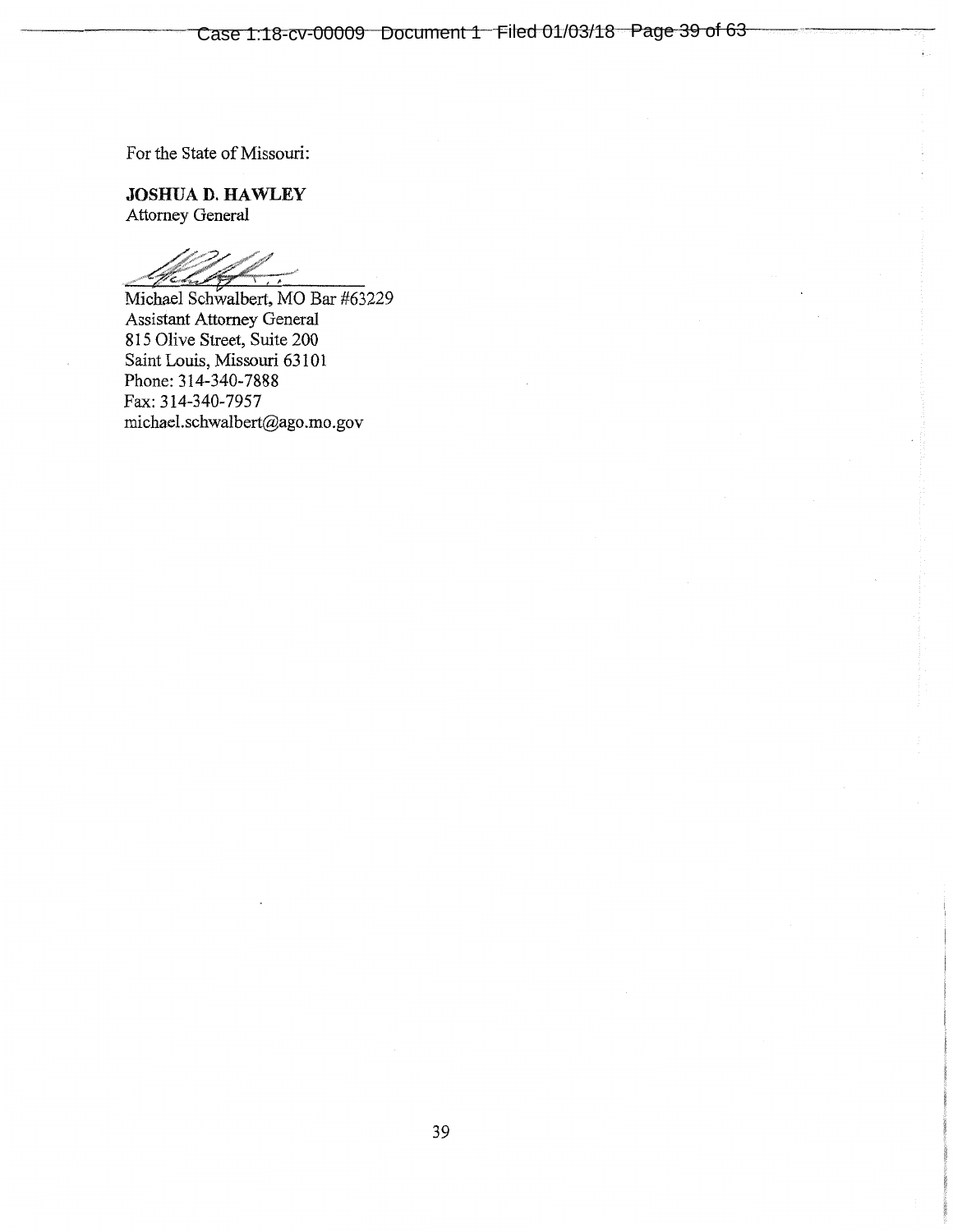For the State of Montana:

Huck M woson

TIMOTHY C. FOX **Attorney General** CHUCK MUNSON **Assistant Attorney General** Montana Department of Justice 215 N. Sanders Helena MT 59624 Tel.: 406-444-2026 Fax: 406-444-3549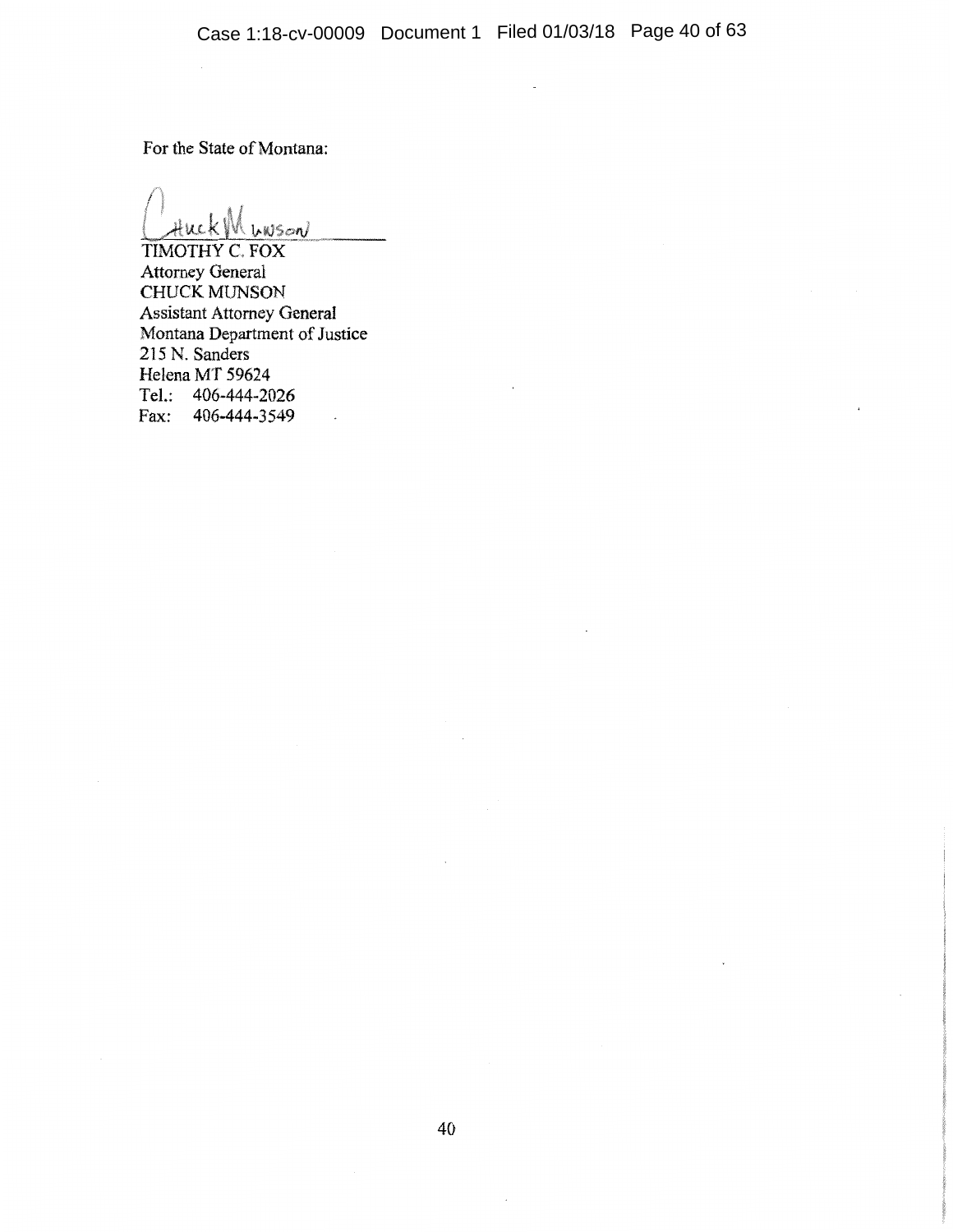For the State of Nebraska:

DOUGLAS J. PETERSON, Attorney General. #18146

MEGHAN E. STOPPEL, #26290 Assistant Attorney General<br>Office of the Attorney General<br>2115 State Capitol<br>Lincoln, NE 68509-8920 Tel.: 402-471-2811 Fax: 402-471-4725

 $\vec{\omega}$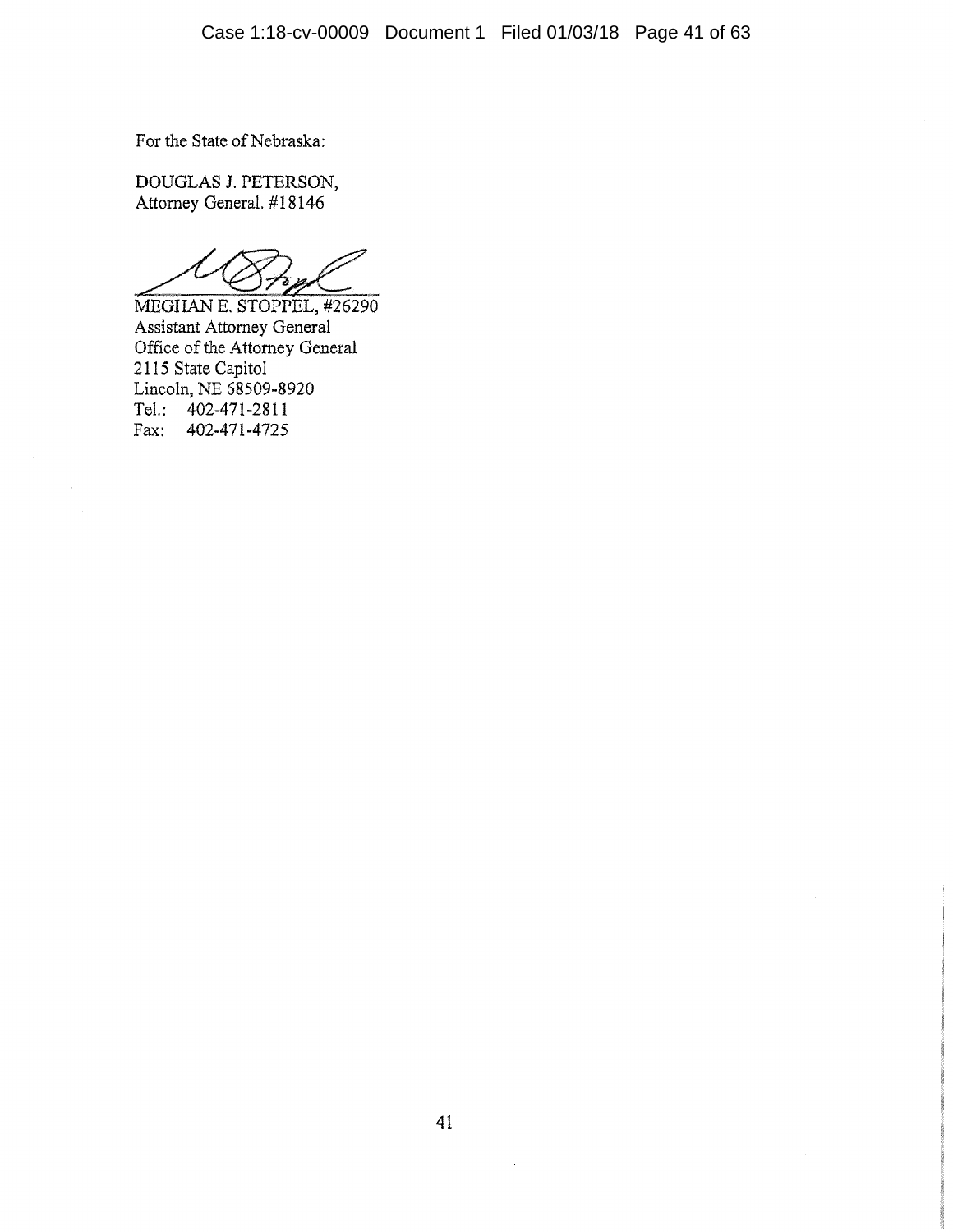For the State of Nevada:

ADAM PAUL LAXALT Attorney General

Mz en Clim

SHERI ANN FORBES Senior Deputy Attorney General Nevada Bar No. 7337 10791 W. Twain Avenue, Ste. 100 Las Vegas, Nevada 89135 Tel: 702-486-3085 Fax: 702-486-3283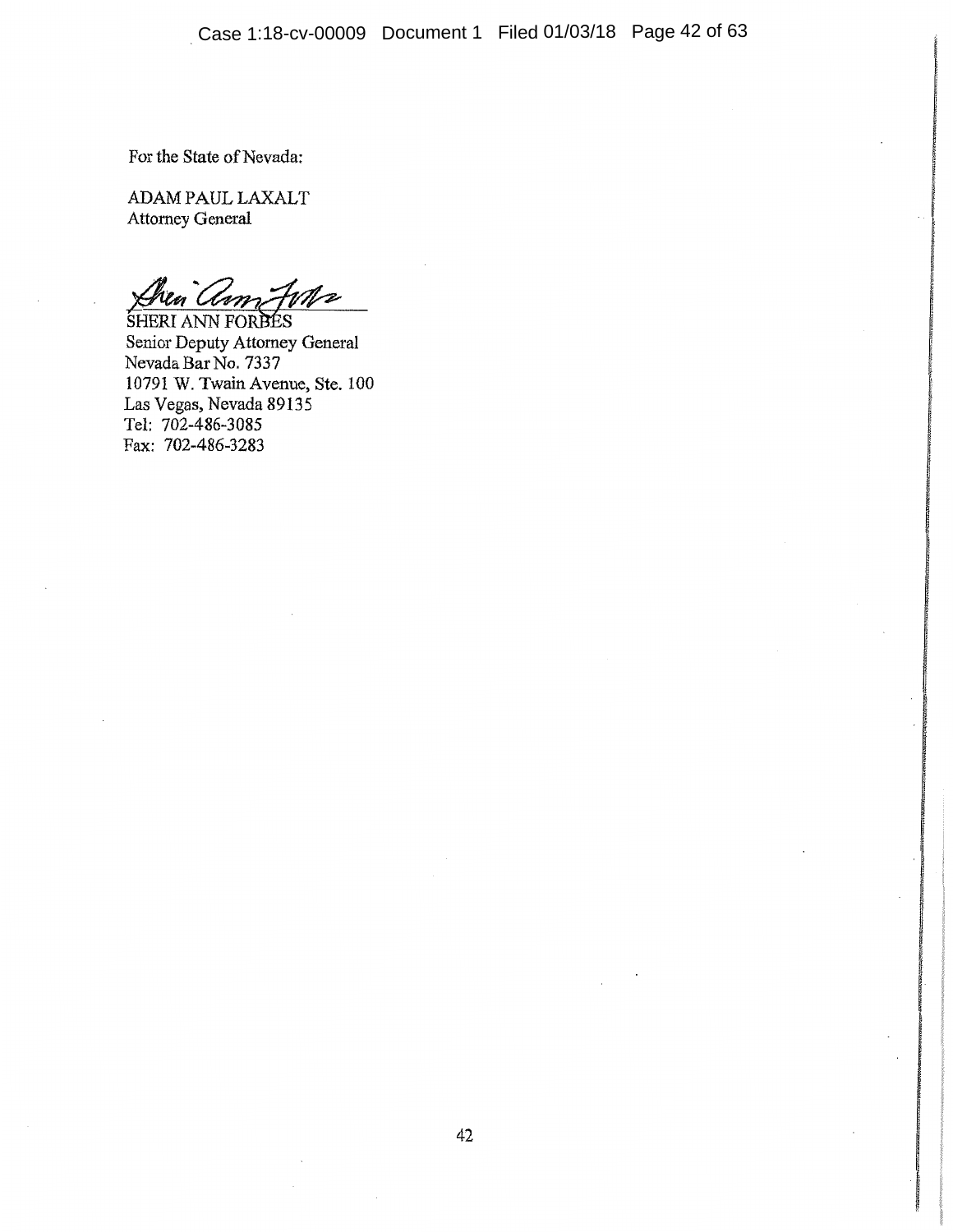For the State of New Jersey:

CHRISTOPHER S. PORRINO ATTORNEY GENERAL OF NEW JERSEY

LORRAINE K. RAK Deputy Altomey General<br>Chief, Consumer Fraud Prosecution Section<br>Division of Law<br>124 Halsey Street –  $5^{\text{th}}$  Floor P.O. Box 45029 Newark, New Jersey 07101 Tel.: 973-877-1280 Fax: 973-648-4887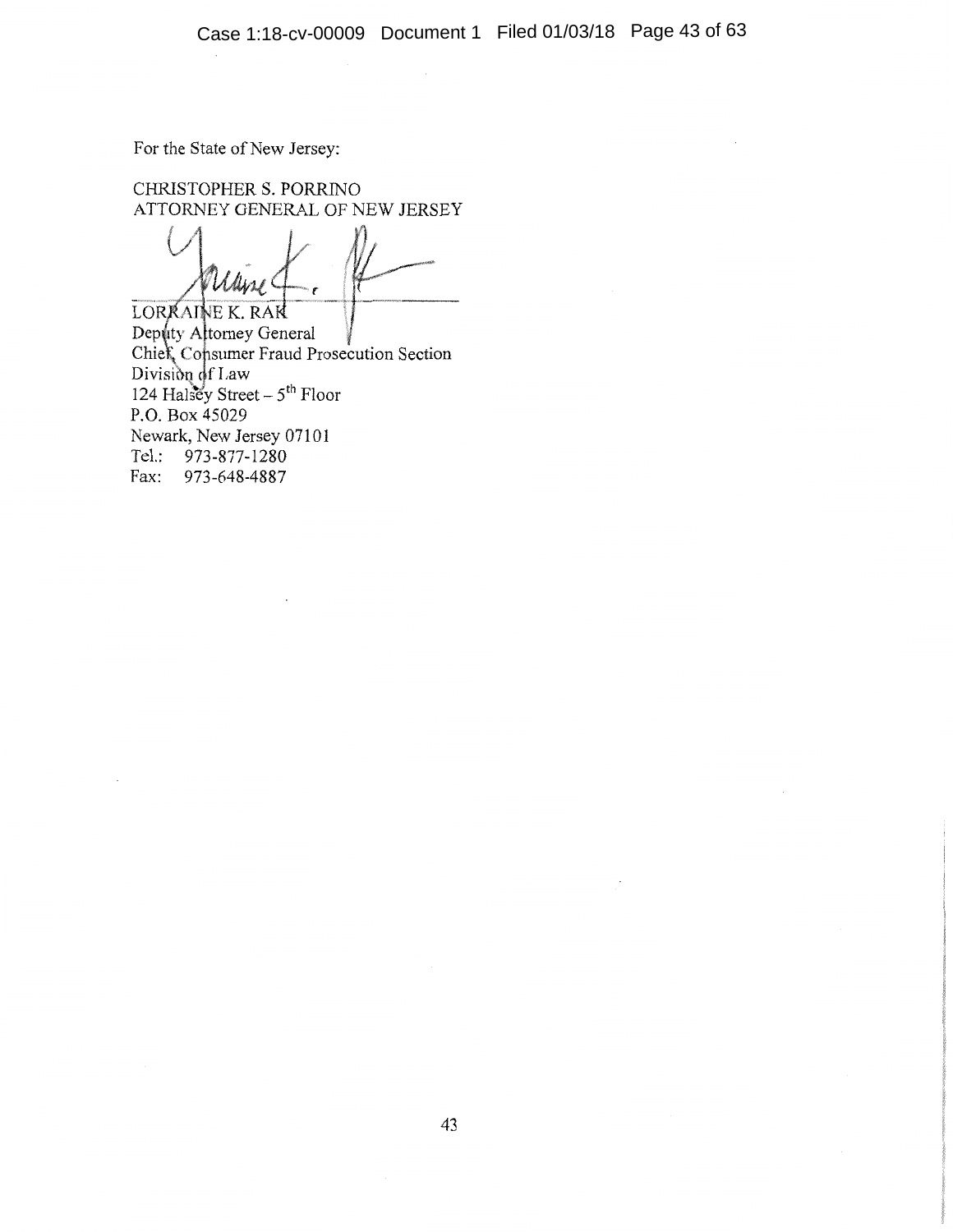For the State of New Mexico: HECTOR H. BALDERAS, Attorney General

**SCOTT CAMERON Assistant Attorney General** Office of the New Mexico Attorney General **Consumer Protection Division** 201 Third St NW, Suite 300 Albuquerque, NM 87102 Tel: 505-717-3511 Fax: 505-318-1051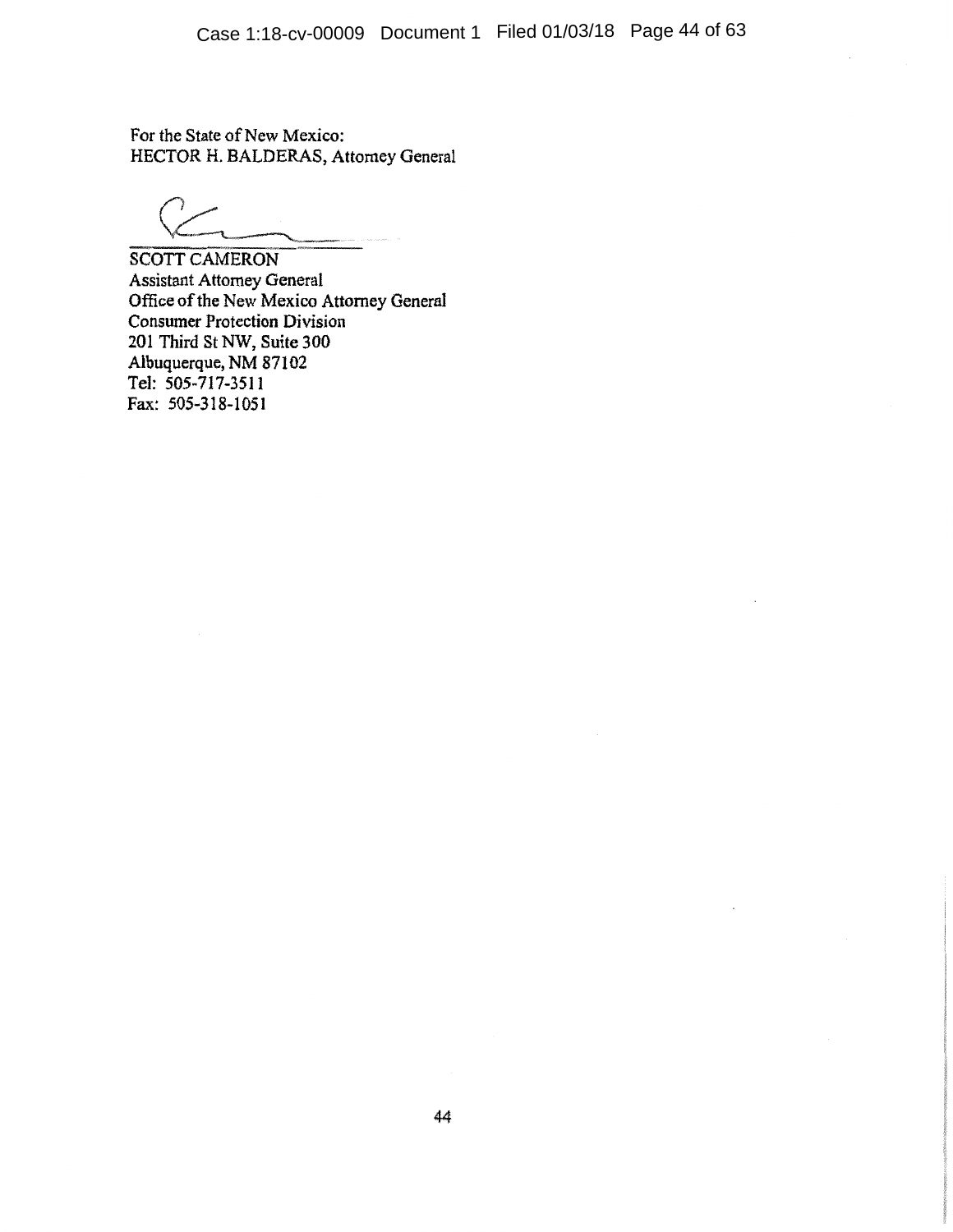For the State of New York:

ERIC T. SCHNEIDERMAN **Attorney General** 

 $\frac{m}{\mu}$  Gjilly Ly

**JANE M. AZIA Bureau Chief** Bureau of Consumer Frauds & Protection Office of the New York State Attorney General 120 Broadway New York, NY 10271 Tel.: 212-416-8727 Fax: 212-416-6003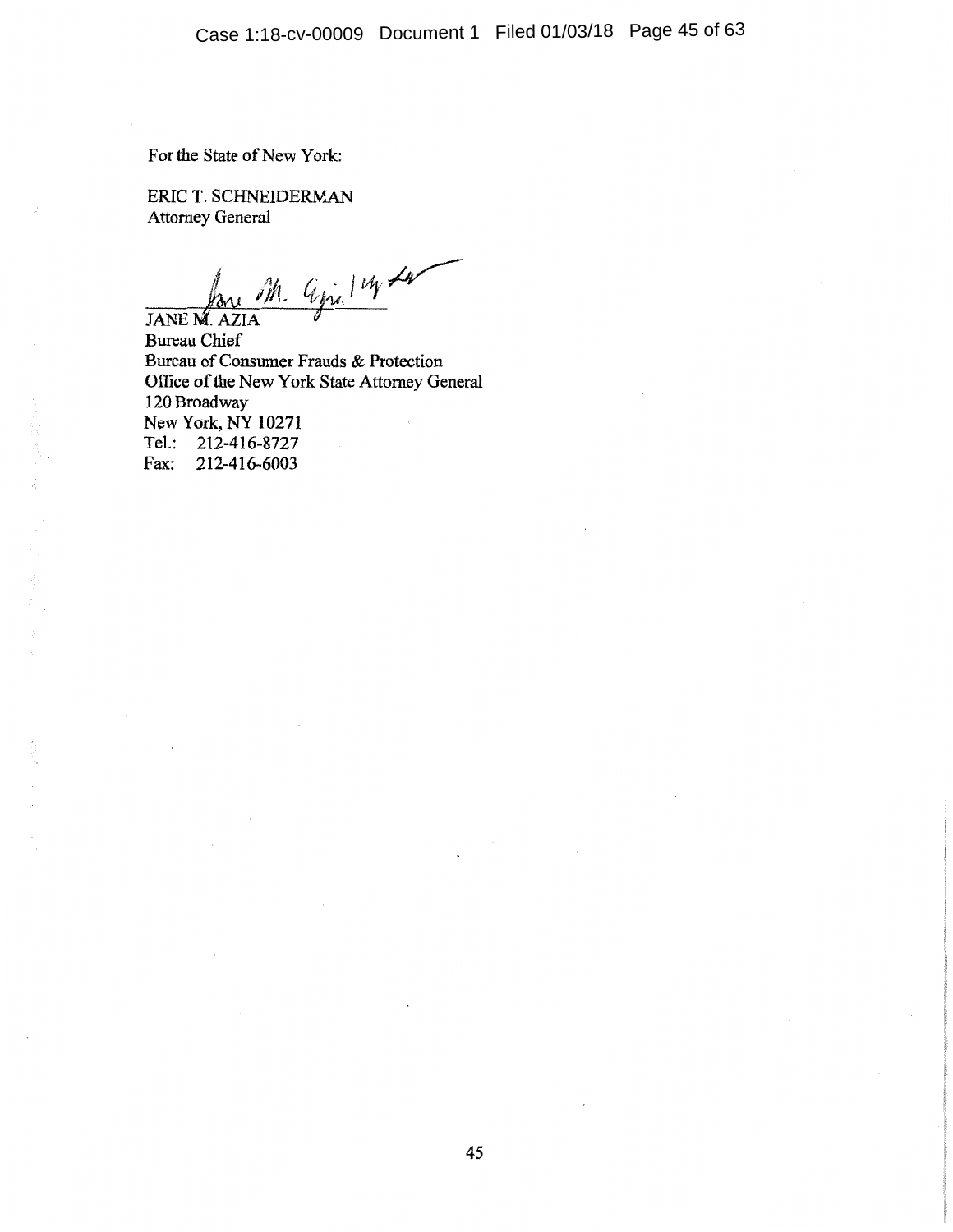For the Attorney General of North Carolina:

**JOSH STEIN Attorney General** 

KEITH CLAYTON<br>Special Deputy Attorney General<br>N.C. Department of Justice P.O. Box 629 Raleigh, NC 27602 Tel.: 919-716-6000 919-716-6019 Fax: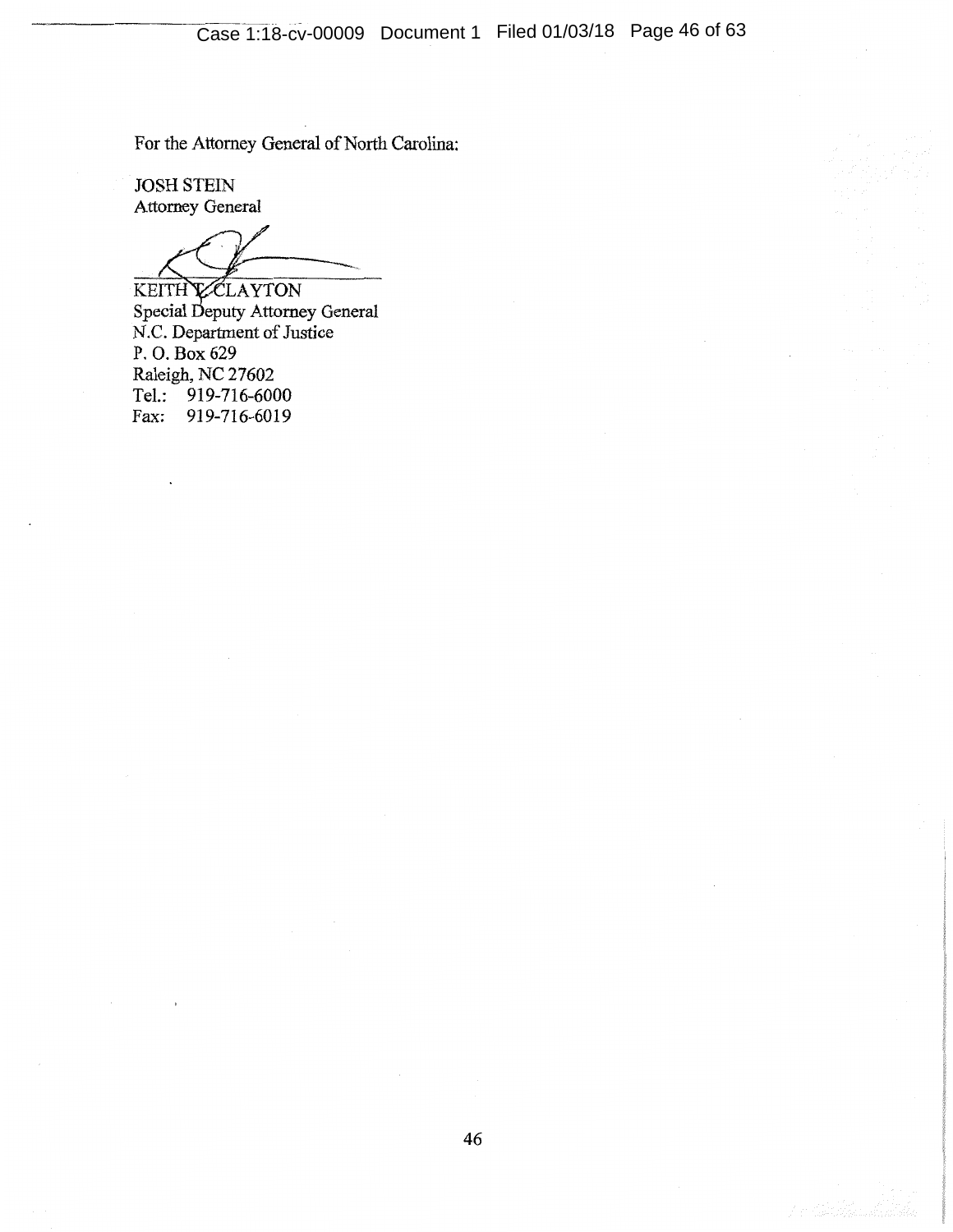For the State of North Dakota

WAYNE STENEHJEM **Attorney General** 

anelles

PARRELL D. GROSSMAN  $(ID No. 04684)$ Assistant Attorney General Director, Consumer Protection and Antitrust Division Office of Attorney General Gateway Professional Center 1050 E Interstate Ave, Ste. 200 Bismarck, ND 58503-5574 Tel: 701-328-5570 Fax: 701-328-5568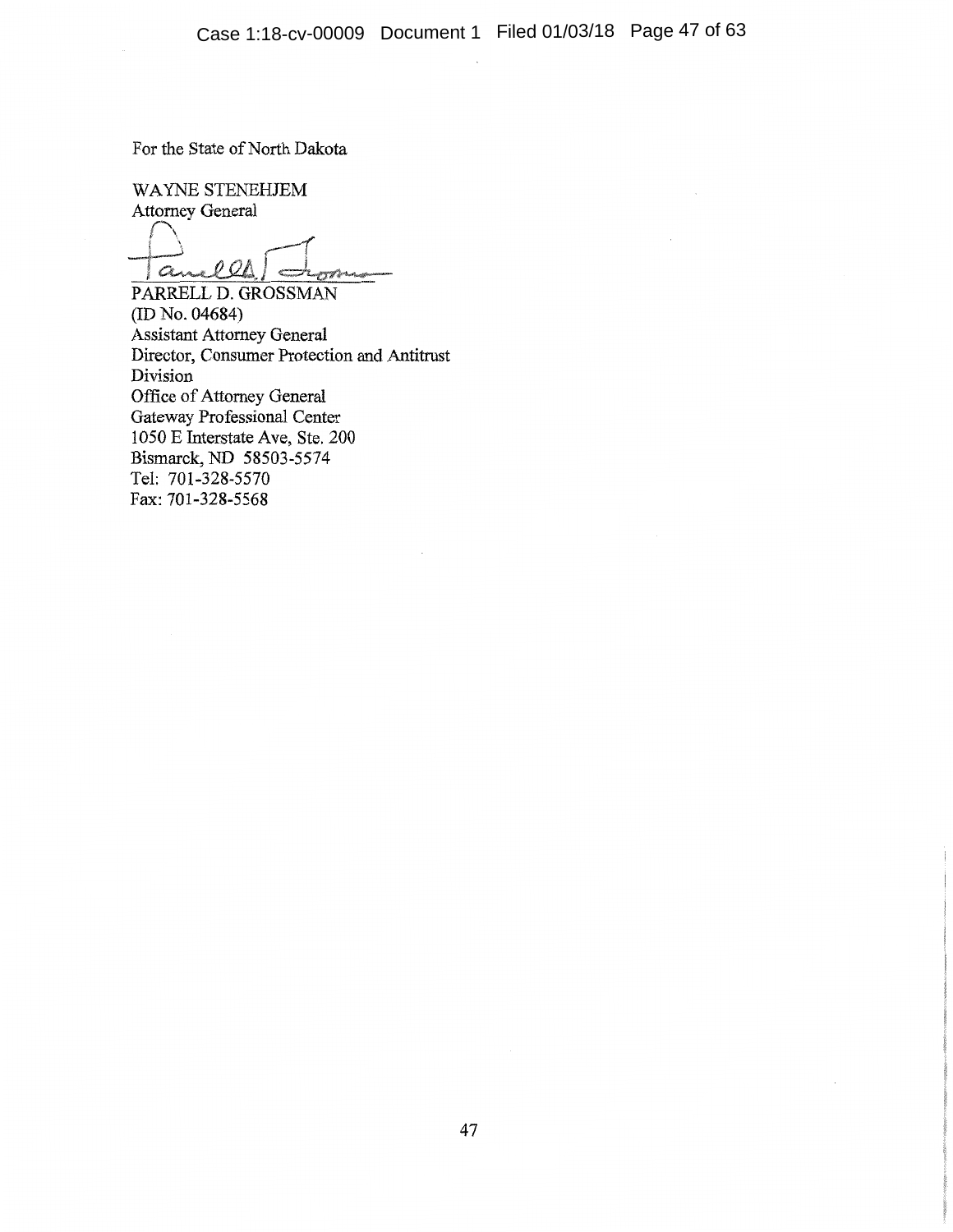For the State of Ohio:

MIKE DEWINE Ohio Attorney General

Jeffer R. LOESER (Ohio Bar #0082144)<br>Senior Assistant Attorney General Consumer Protection Section<br>30 E. Broad St., 14<sup>th</sup> Floor<br>Columbus, OH 43215 Tel.: 614-644-9618 877-650-4712 Fax:

į.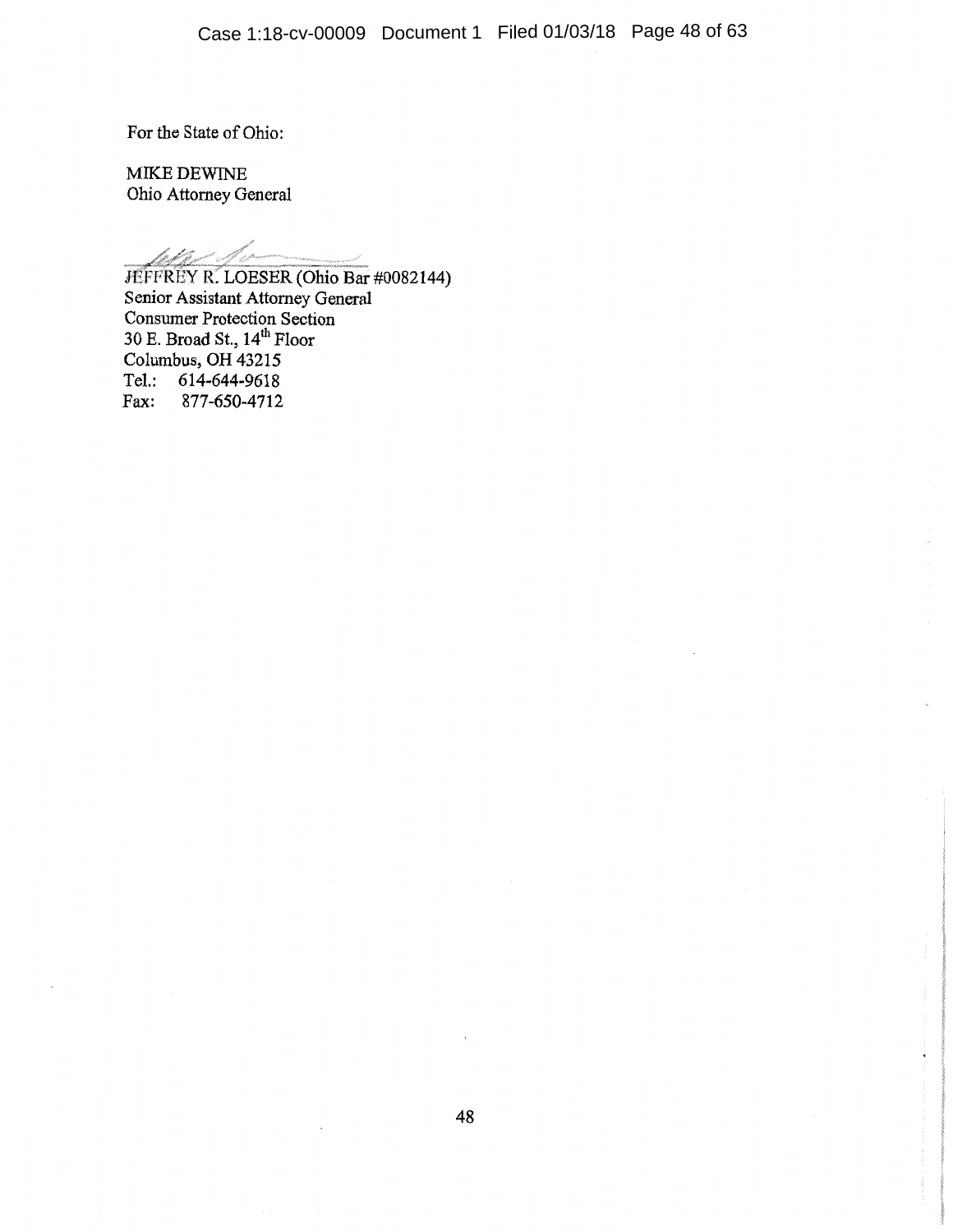For the State of Oklahoma:

**MIKE HUNTER** ATTORNEY GENERAL FOR THE STATE OF OKLAHOMA

Malisa McPherson, OBA #32070 **Assistant Attorney General** Deputy Chief, Consumer Protection Unit  $313$  N.E.  $21^{st}$  Street Oklahoma City, Oklahoma 73105 Telephone: (405) 521-3921 Fax: (405) 522-0085 Email: Malisa.McPherson@oag.ok.gov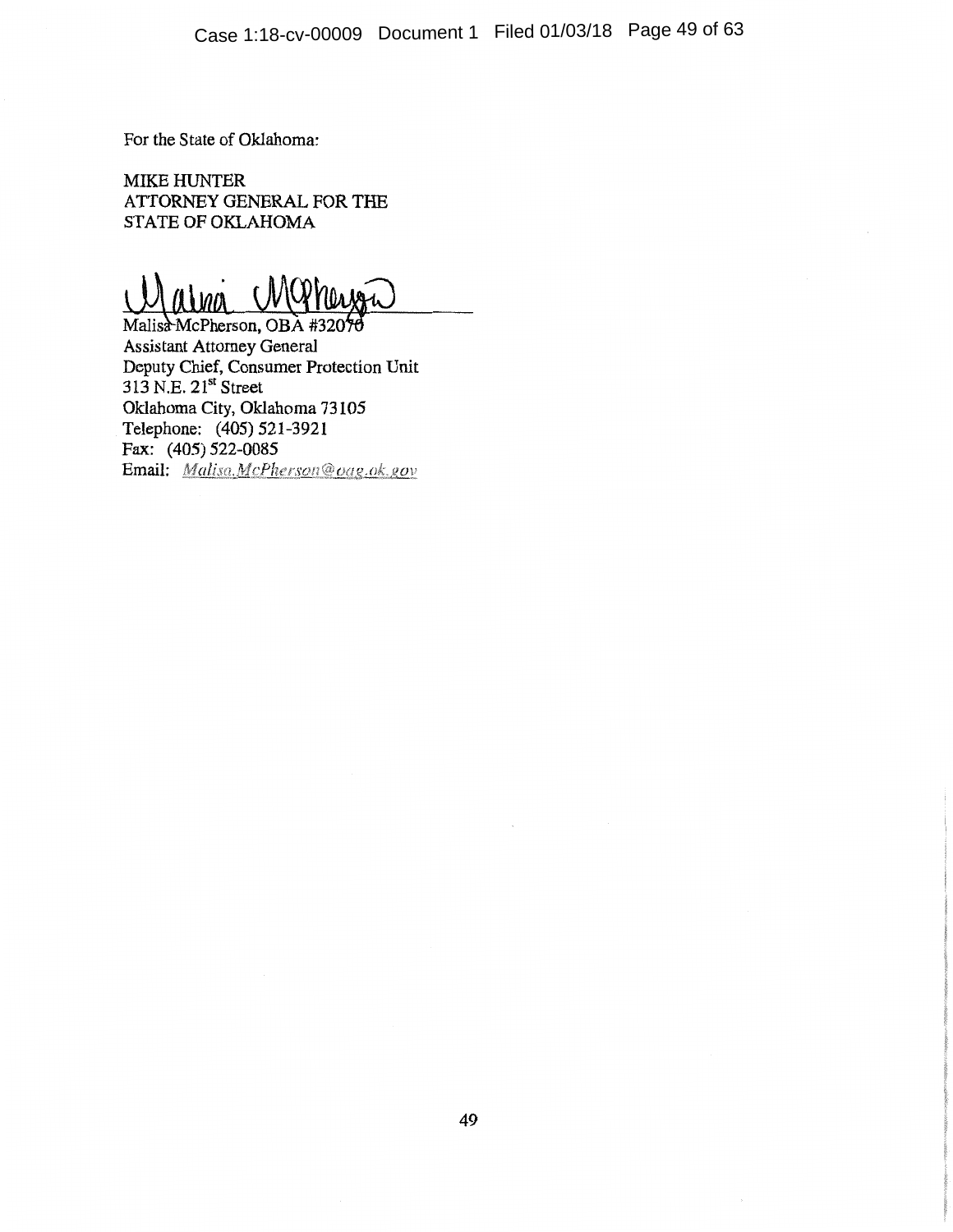For the State of Oregon,

Attorney General ELLEN ROSENBLUM:

D. ALTHEA CULLEN **Assistant Attorney General** Oregon Department of Justice Financial Fraud/Consumer Protection 100 SW Market St Portland, OR 97201 Tel.: 971-673-1880 Fax: 971-673-1888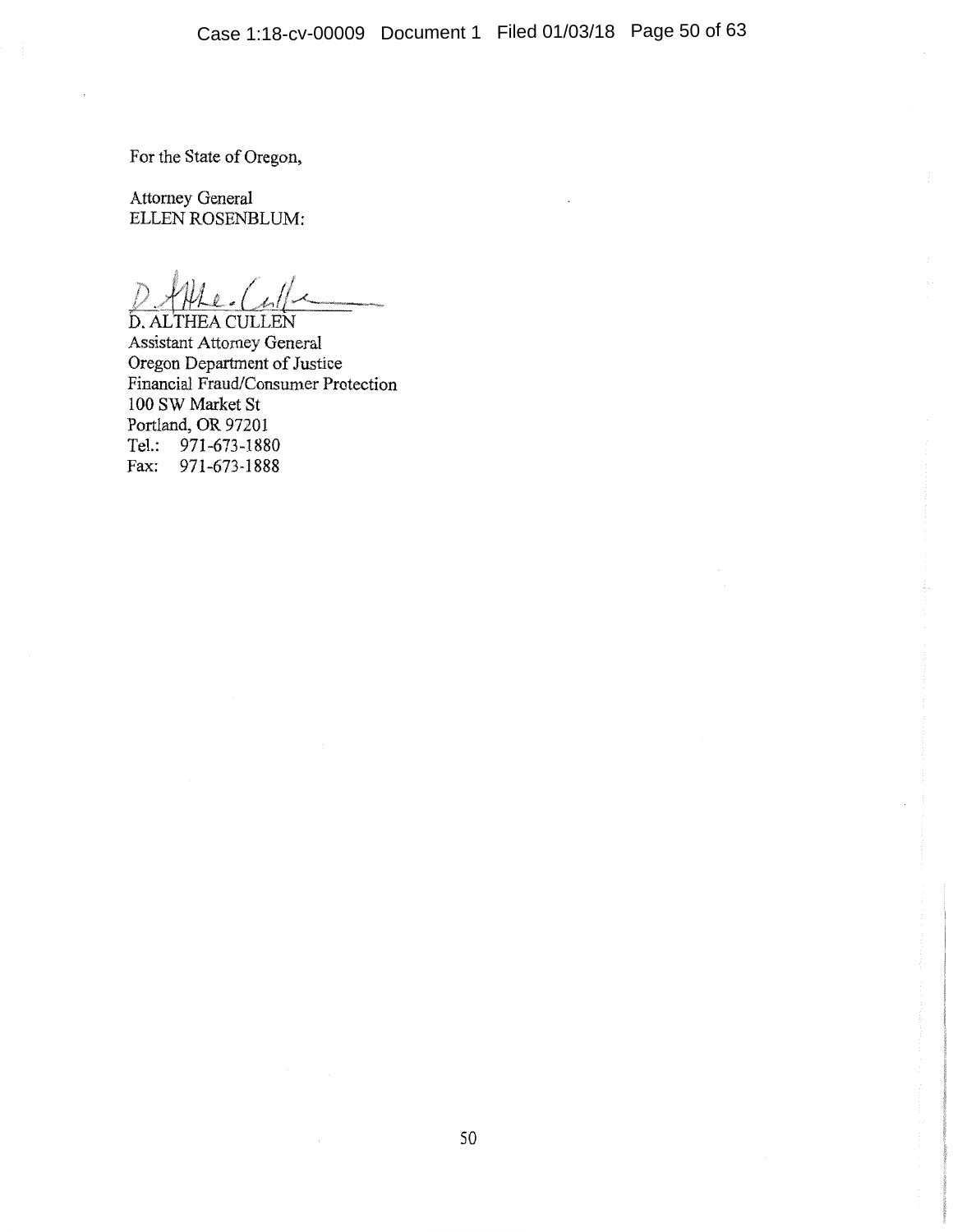For the Commonwealth of Pennsylvania

**JOSH SHAPIRO Attorney General** 

JOHN M. ABILL

Senior Deputy Attorney General<br>Commonwealth of Pennsylvania<br>Office of Attorney General<br>Bureau of Consumer Protection<br>15<sup>th</sup> Floor, Strawberry Square Harrisburg, PA 17120 Tel: 717-787-1439 717-705-3795 Fax: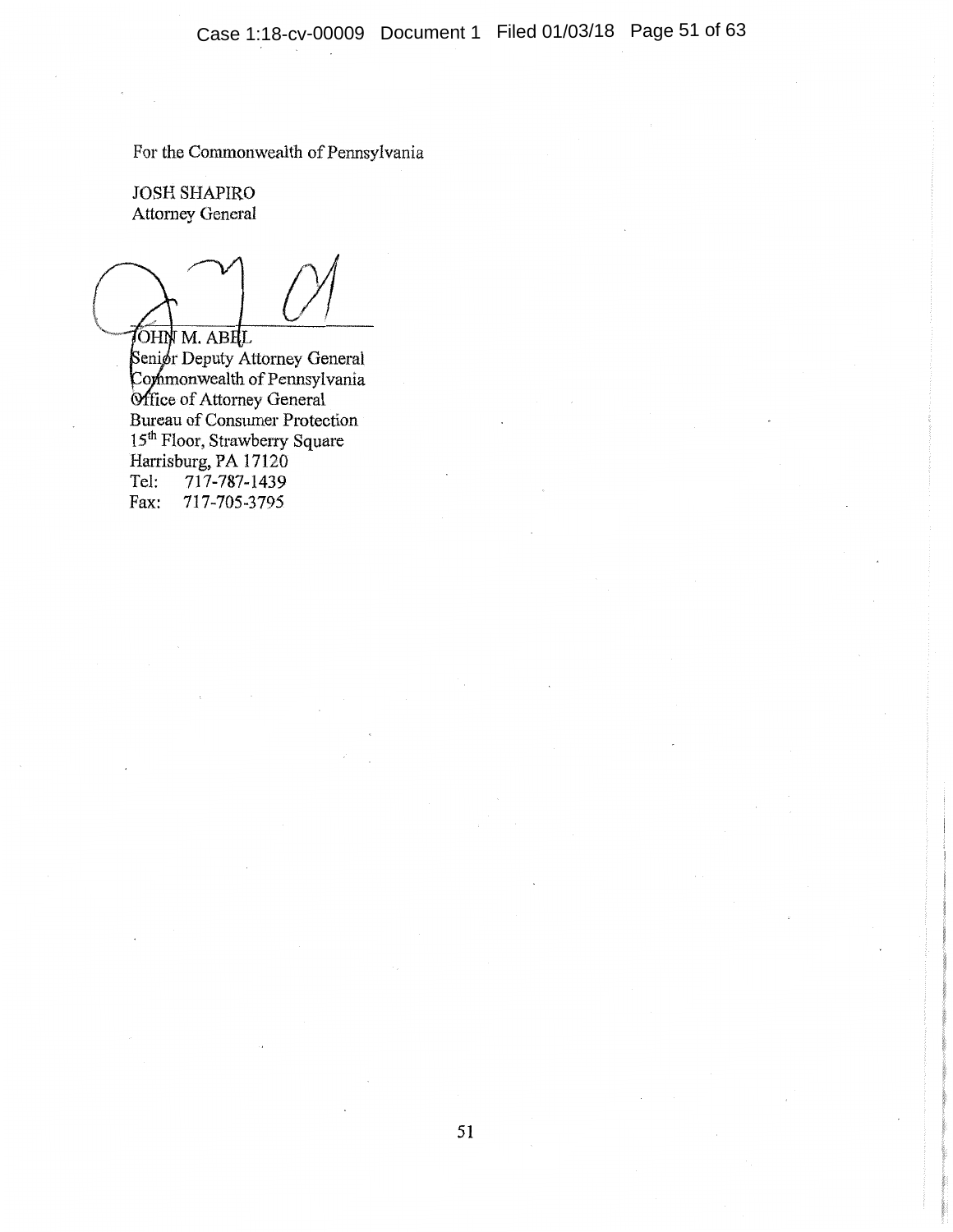Case 1:18-cv-00009 Document 1 Filed 01/03/18 Page 52 of 63

For the Rhode Island Department of Attorney General:

GERALD COYNE

GERALD COYNE VERTICALLY CONTRACT OF Attorney General Deputy Attorney General 150 South Main Street Providence, RI 02903 Tel: 401-274-4400 Ext. 2257 Fax: 401-222-1302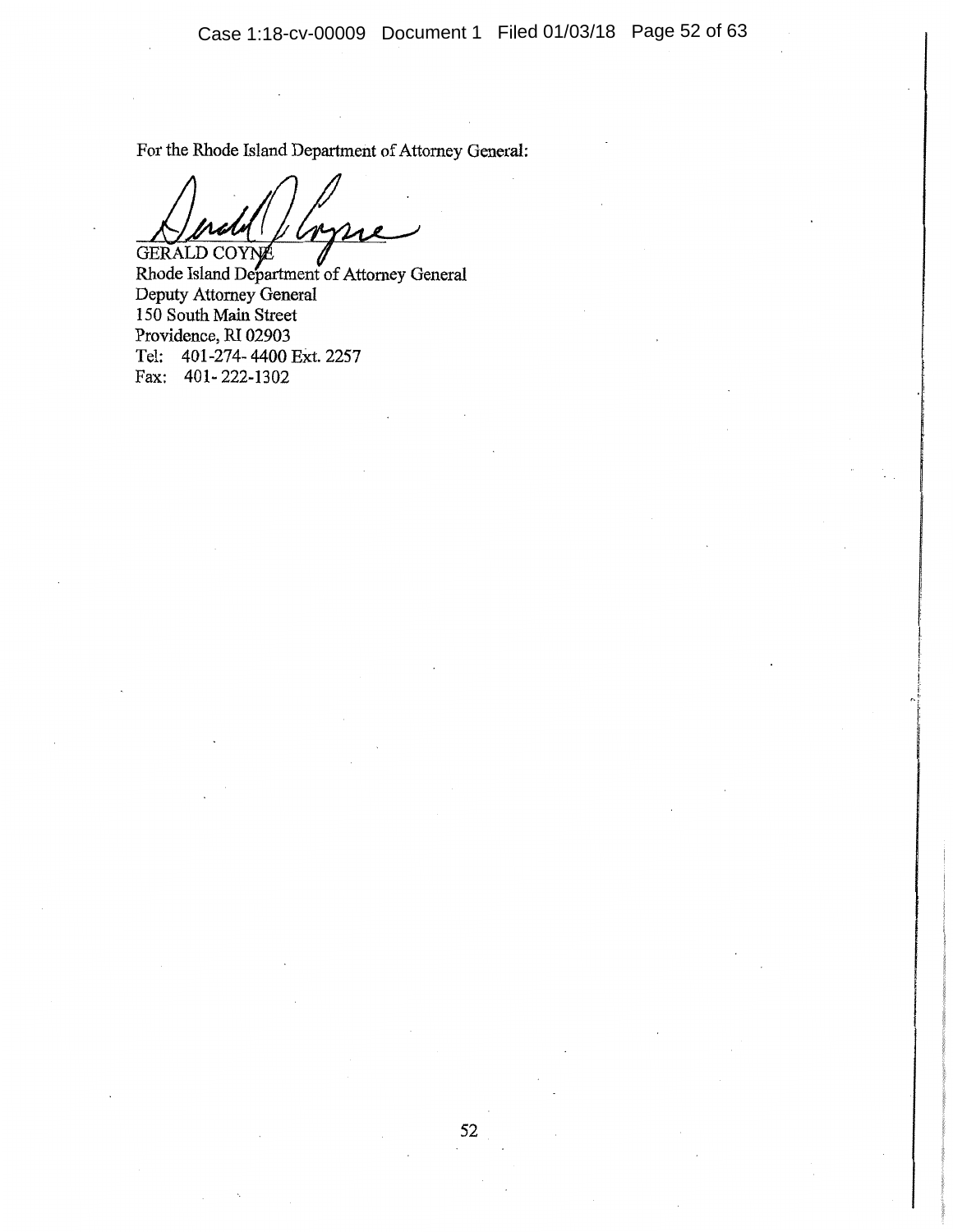For the State of South Carolina:

اکرچ A.Ca.I **ALAN WILSON** 

Attorney General W. JEFFREY YOUNG Chief Deputy Attorney General C. HAVIRD JONES, JR. Senior Assistant Deputy Attorney General JARED Q. LIBET Assistant Deputy Attorney General<br>South Carolina Attorney General's Office 1000 Assembly Street Columbia, SC 29201 803-734-3970  $Tel.$ : Fax: 803-734-3677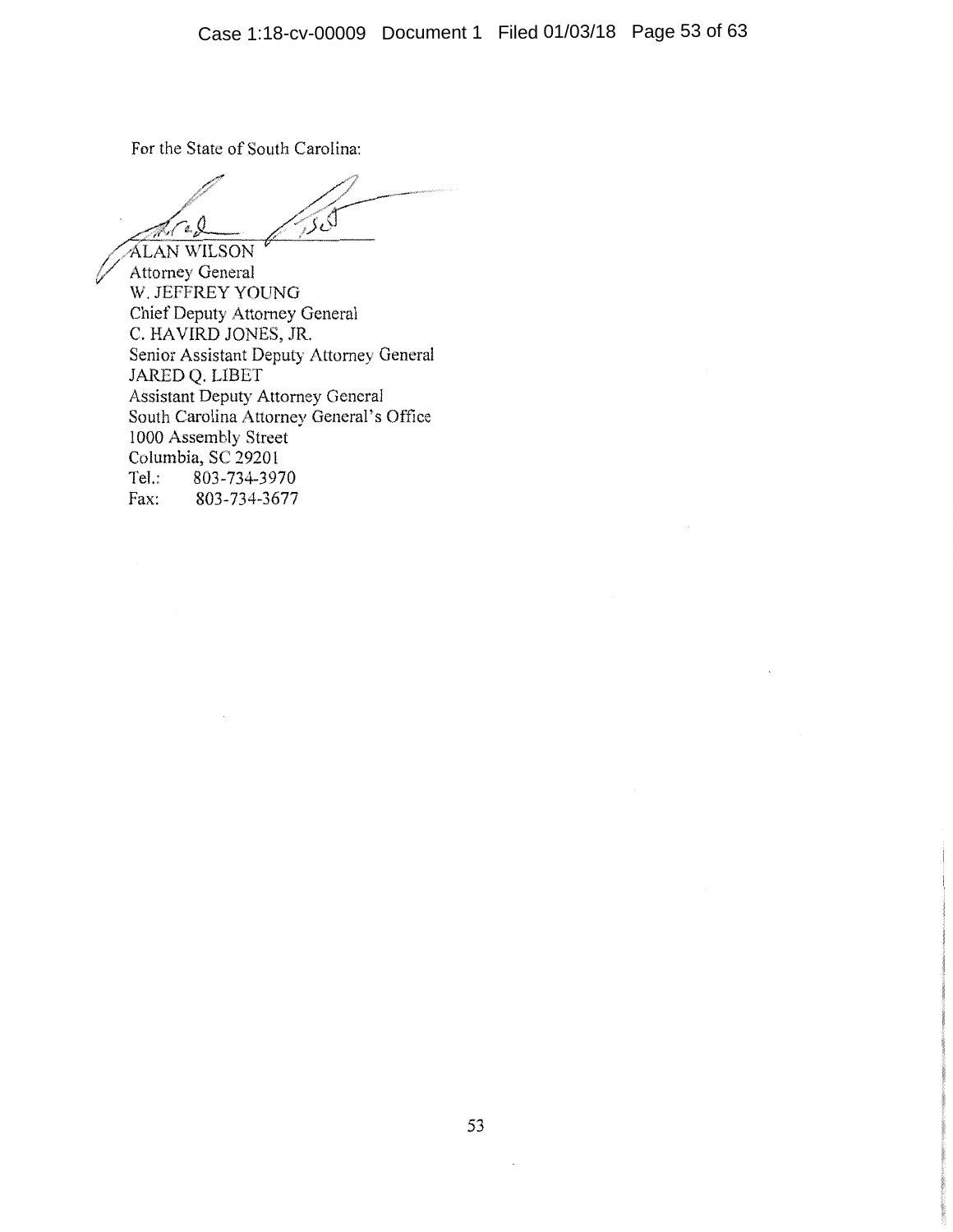For the State of South Dakota:

**PHILIP D. CARLSON** Assistant Attorney General<br>South Dakota Attorney General's Office<br>1302 E. Highway 14, Suite 1 Pierre, SD 57501 Tel.: 605-773-3215 Fax: 605-773-4106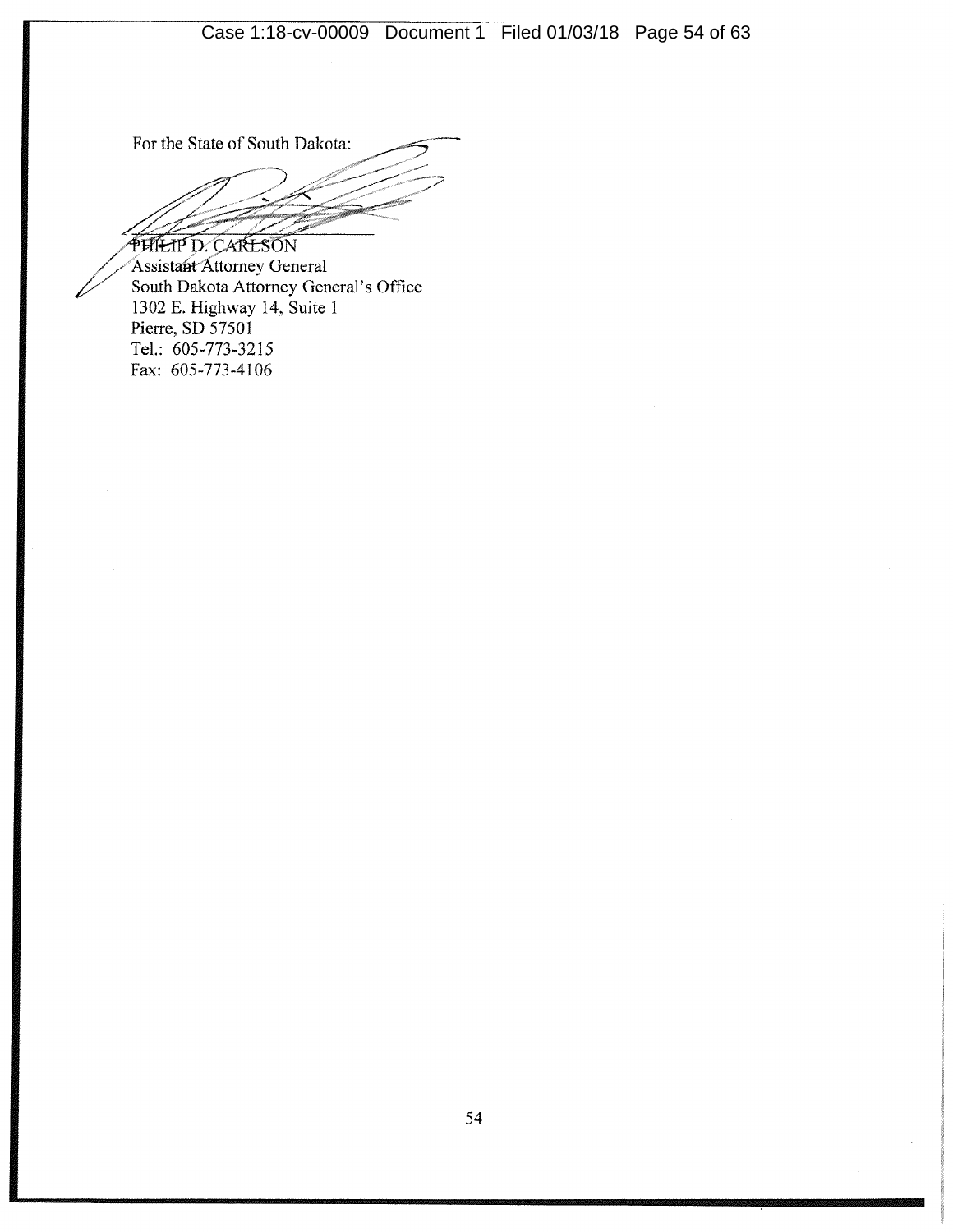For the State of Tennessee:

HERBERT H. SLATERY III, B.P.R. No. 9077 Attorney General and Reporter

TRAVIS BROWN, B.P.R. No. 34164 **Assistant Attorney General** Consumer Protection and Advocate Division **Public Protection Section** Office of the Tennessee Attorney General 315 Deaderick Street, 20th Floor Nashville, TN 37243 Tel.: 615-741-3533 Fax: 615-532-2901 travis.brown@ag.tn.gov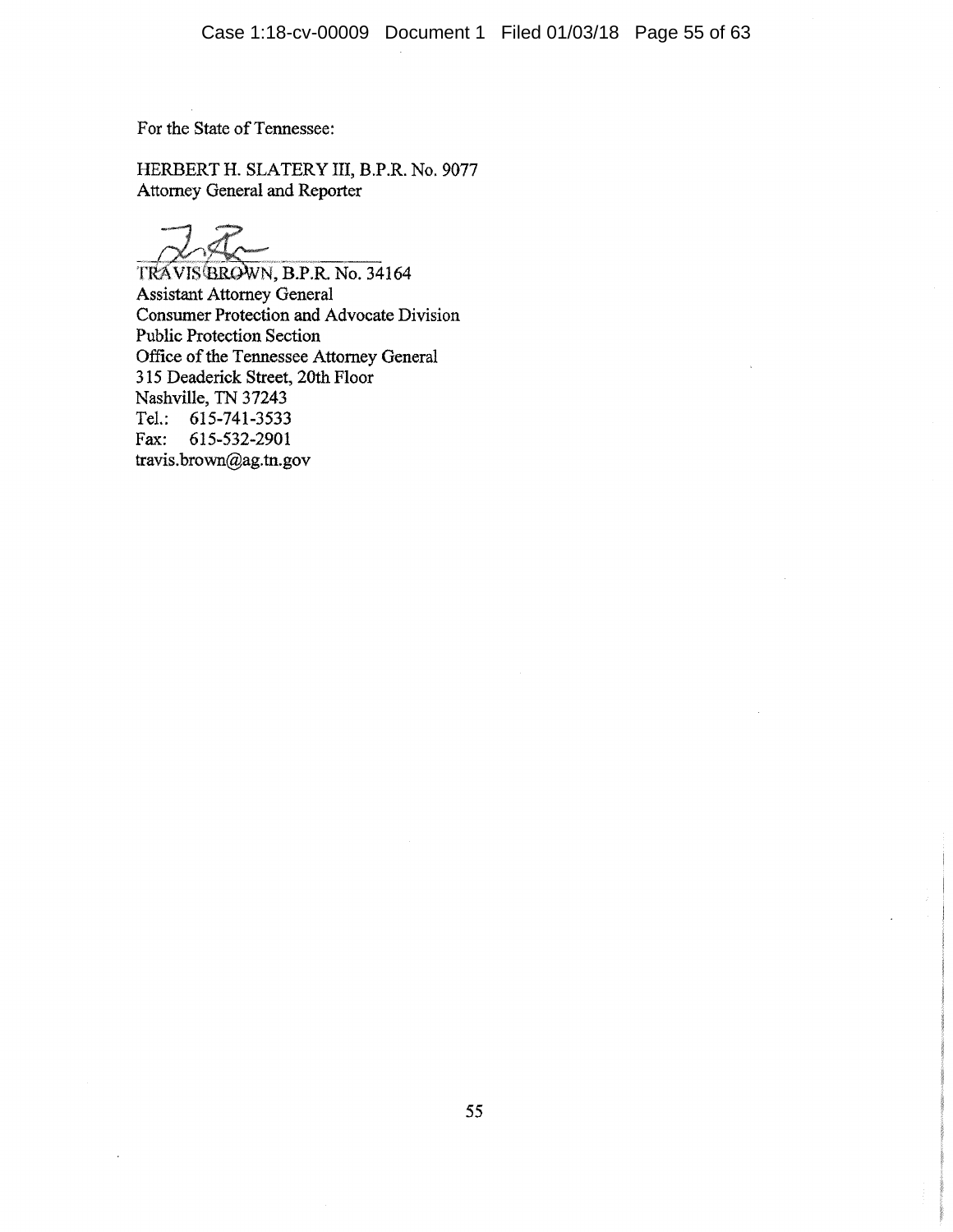For the State of Texas:

MI & Beal

RICHARD L. BISCHOFF Assistant Attorney General **Consumer Protection Division** 401 E. Franklin Avenue, Suite 530 El Paso, Texas 79901 Tel.: 915-834-5800 Fax: 915-542-1546

 $\cdot$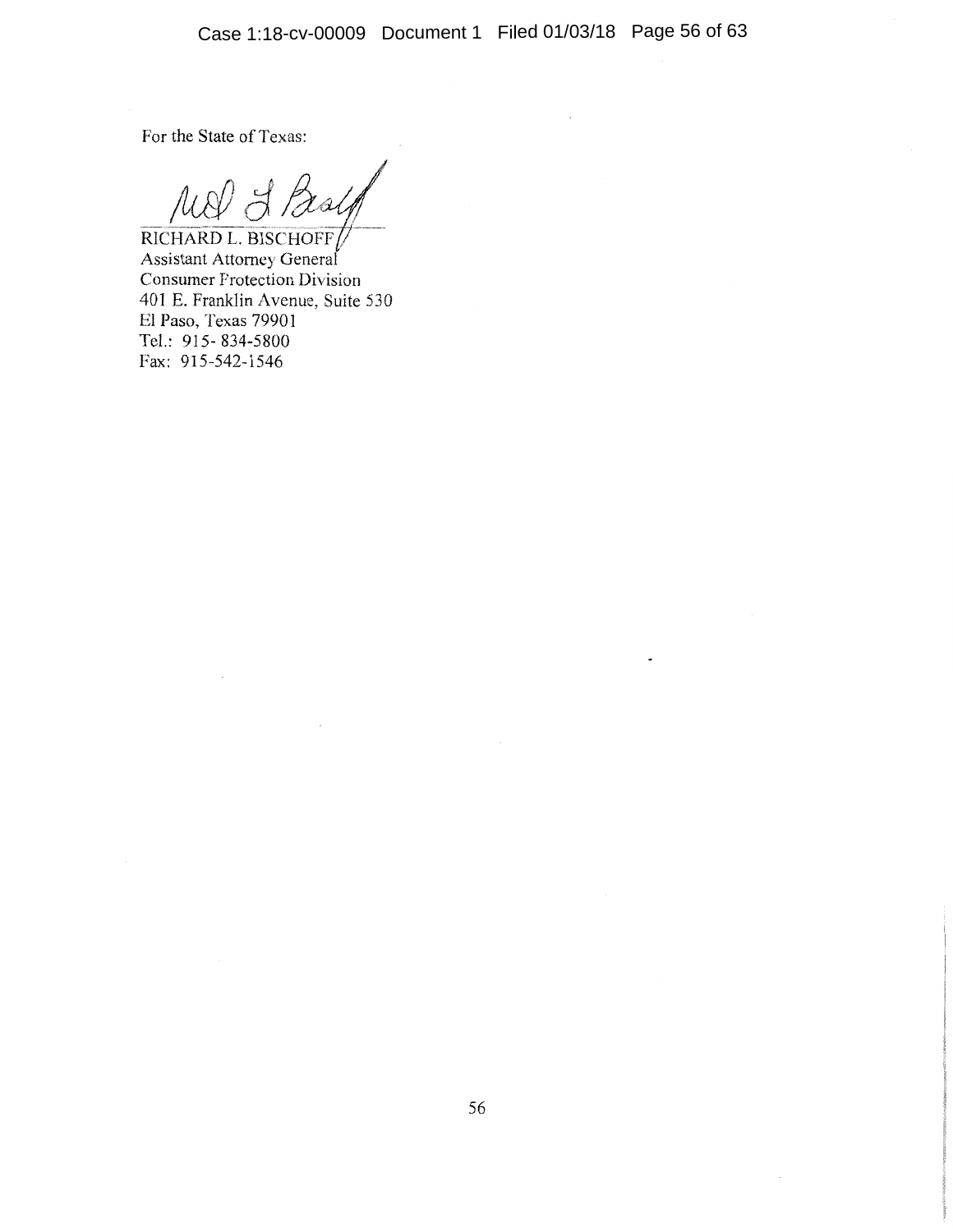# Case 1:18-cv-00009 Document 1 Filed 01/03/18 Page 57 of 63

For the State of Utah:

**SEAN D. REYES** Utah Attorney General, including as counsel for the Utah Division of Consumer Protection 350 North State Street, #230 Salt Lake City, UT 84114-2320 Tel.: 801-538-1191 Fax: 801-538-1121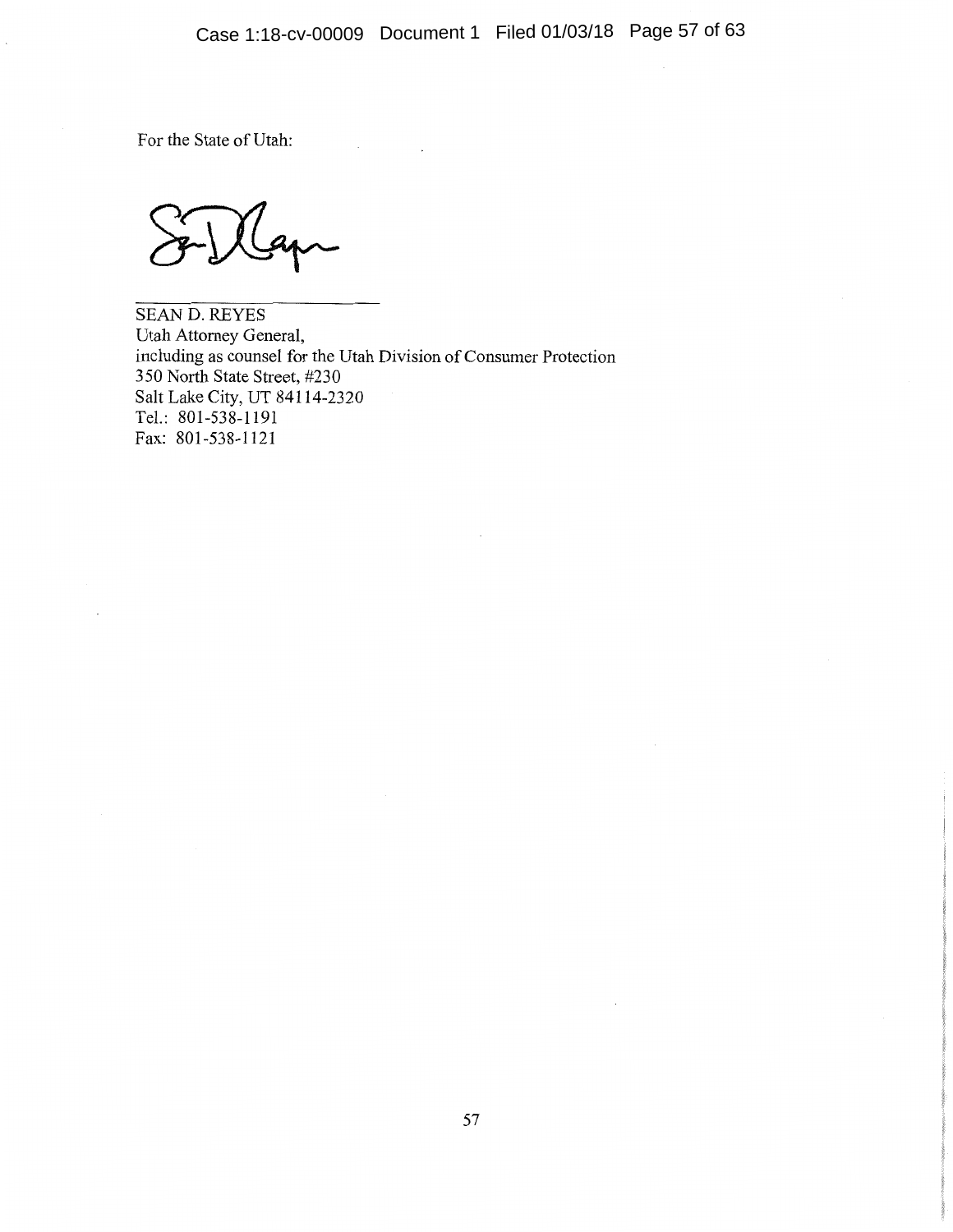# Case 1:18-cv-00009 Document 1 Filed 01/03/18 Page 58 of 63

For the State of Vermont:

 $\overline{\phantom{a}}$ 

THOMAS J. DONOVAN, JR.<br>Attorney General

**JAMES LAYMAN** 

Assistant Attorney General<br>109 State Street<br>Montpelier, VT 05609-1001<br>(802) 828-2315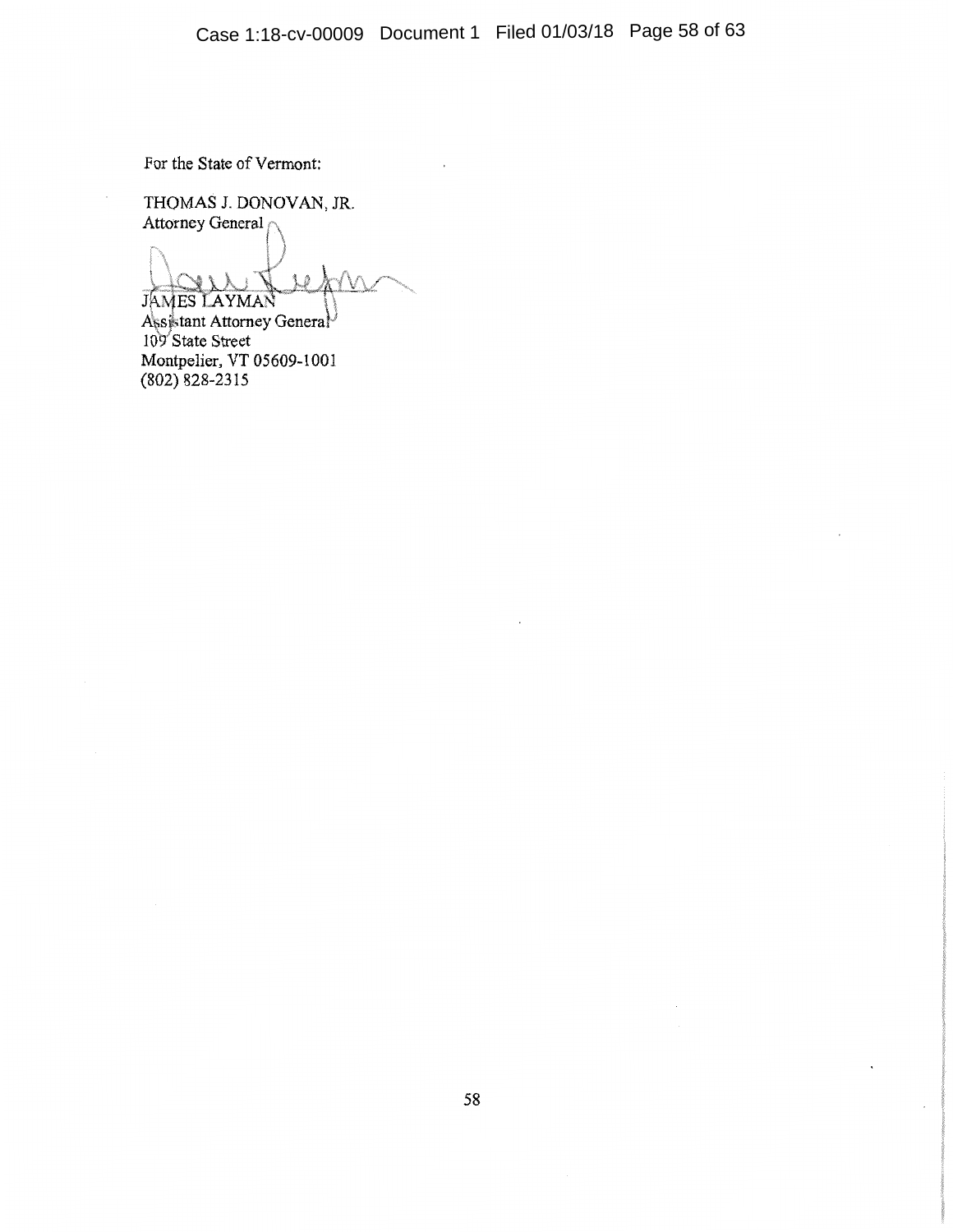For The Commonwealth of Virginia,

ex rel. MARK HERRING, Attorney General:

DAVIB B. IRVIN (VSB #23927) Senior Assistant Attorney General JAMES E. SCOTT (VSB #88882) Assistant Attorney General Office of the Attorney General of Virginia 202 North 9th Street Richmond, Virginia 23219 Tel.: 804-225-4778 Fax: 804-786-0122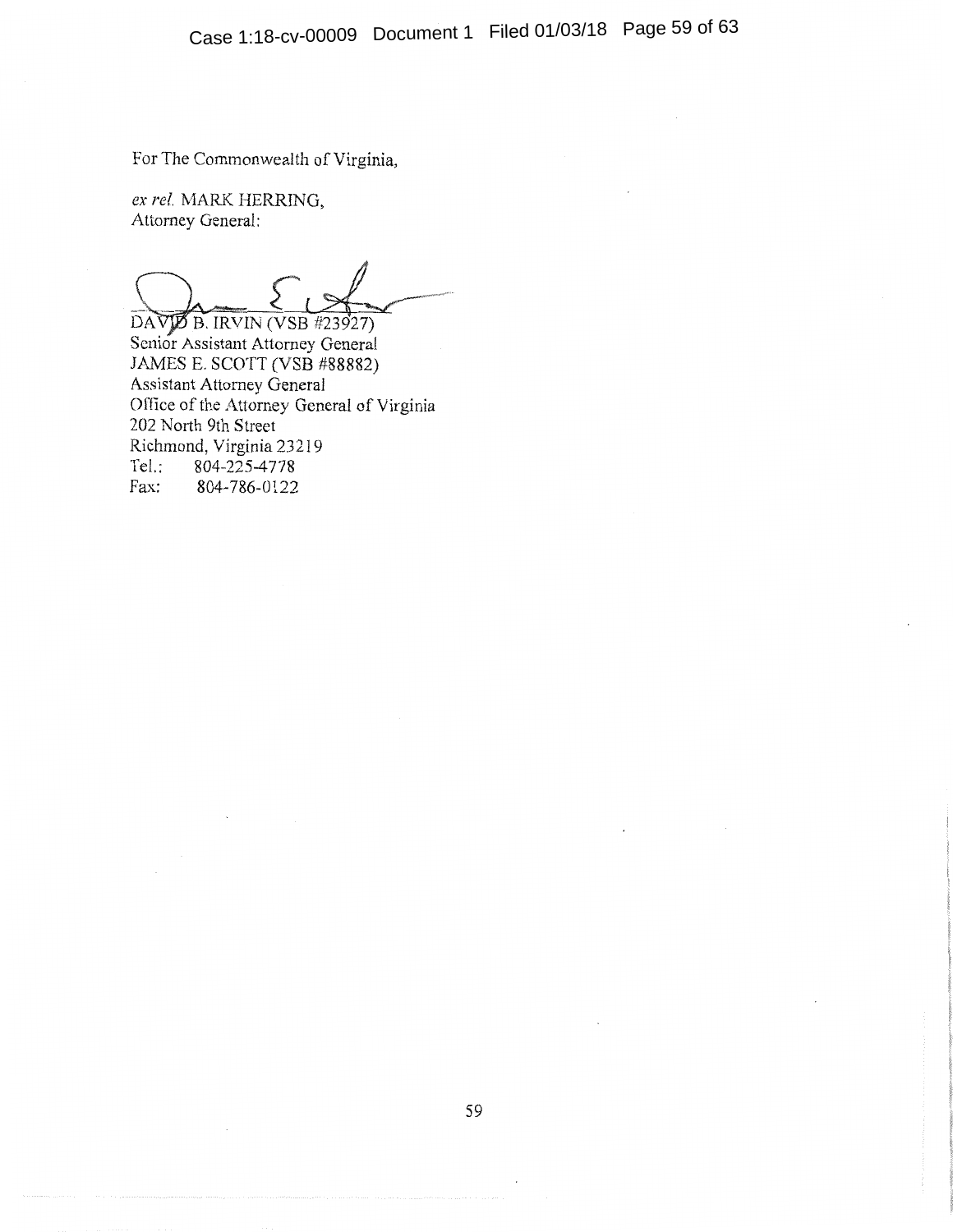For the State of Washington:

ROBERT FERGUSON Attorney General

 $\iota$ la AMY TENG/WSBA #50003

Assistant Attorney General **Consumer Protection Division** Office of the Attorney General<br>800 Fifth Avenue, Suite 2000 Seattle, WA 98104 Tel: 206-464-7745 Fax: 206-587-5636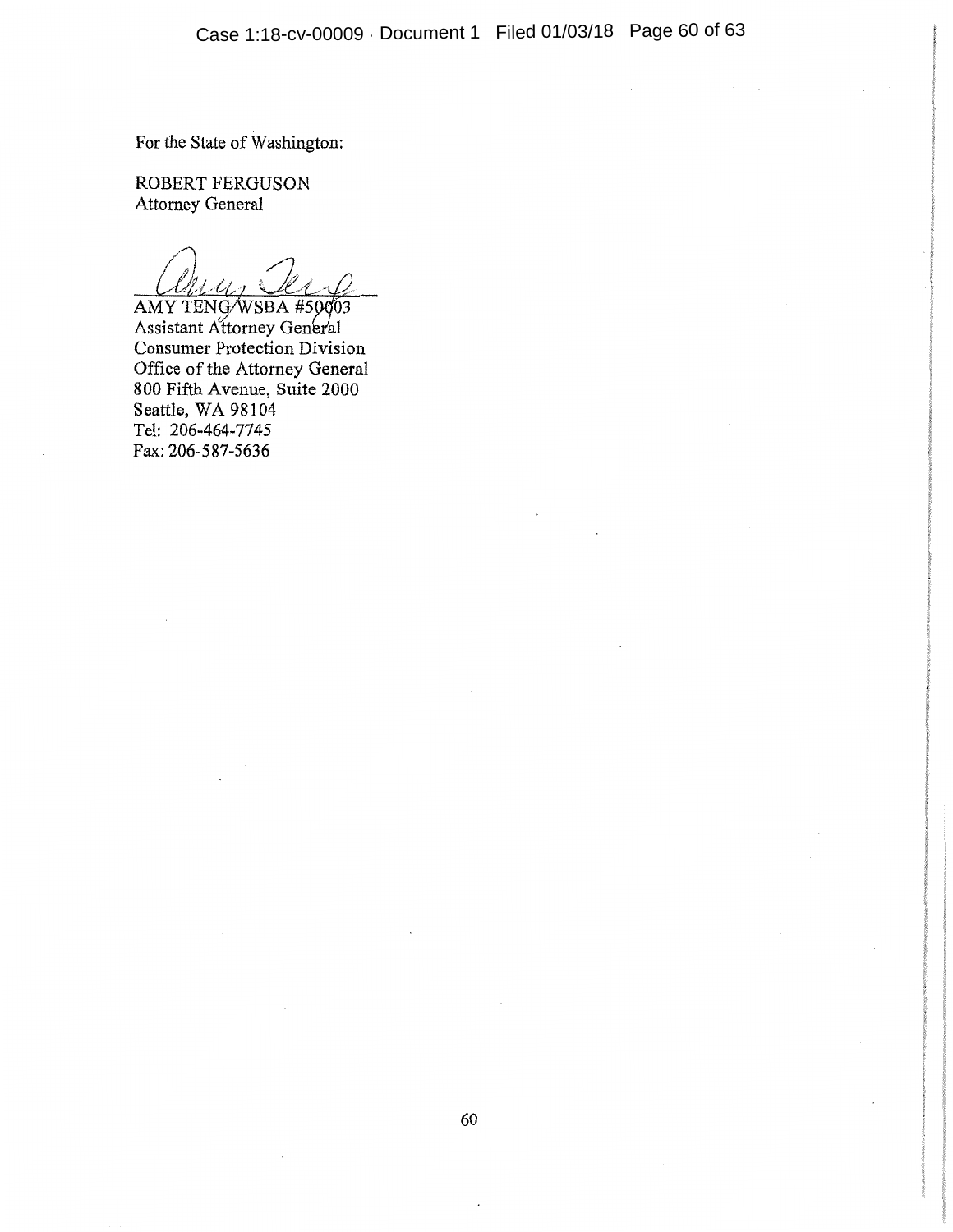For the State of West Virginia:

STATE OF WEST VIRGINIA PATRICK MORRISEY ATTORNEY GENERAL

T. At Dave

R. STEPHEN JARRELL Assistant Attorney general Office of the Attorney General of West Virginia 812 Quarrier Street, 1<sup>st</sup> Floor P.O. Box 1789 Charleston, WV 25326 Tel.: 304-558-8986 Fax: 304-558-0184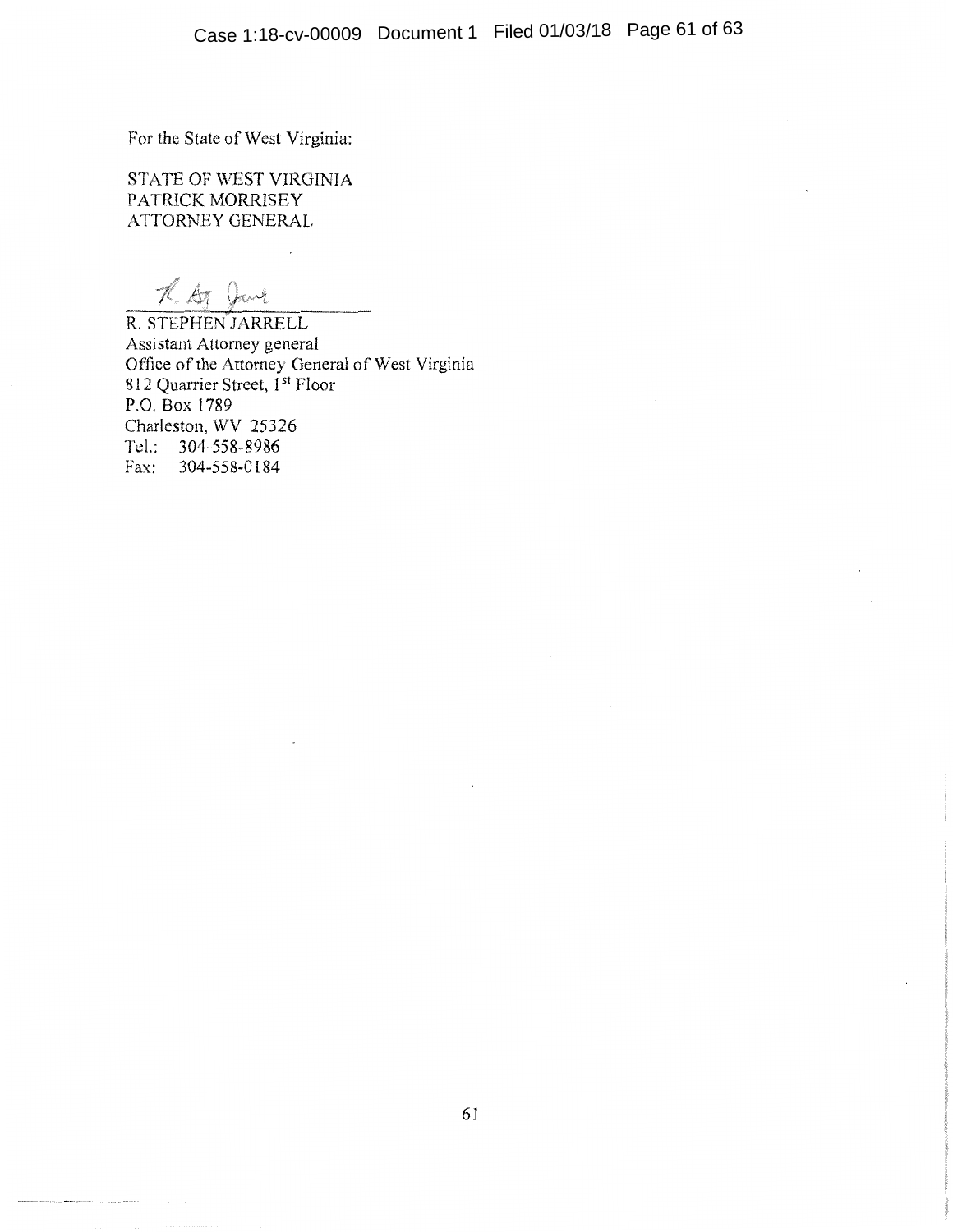$\overline{\phantom{a}}$ 

For the State of Wisconsin:

**BRAD SCHIMEL** Attorney General

**GWENDOLYN J. COOLEY** Assistant Attorney General Wisconsin Department of Justice Post Office Box 7857 Madison, Wisconsin 53707-7857 Tel: 608-261-5810 Fax: 608-267-2778